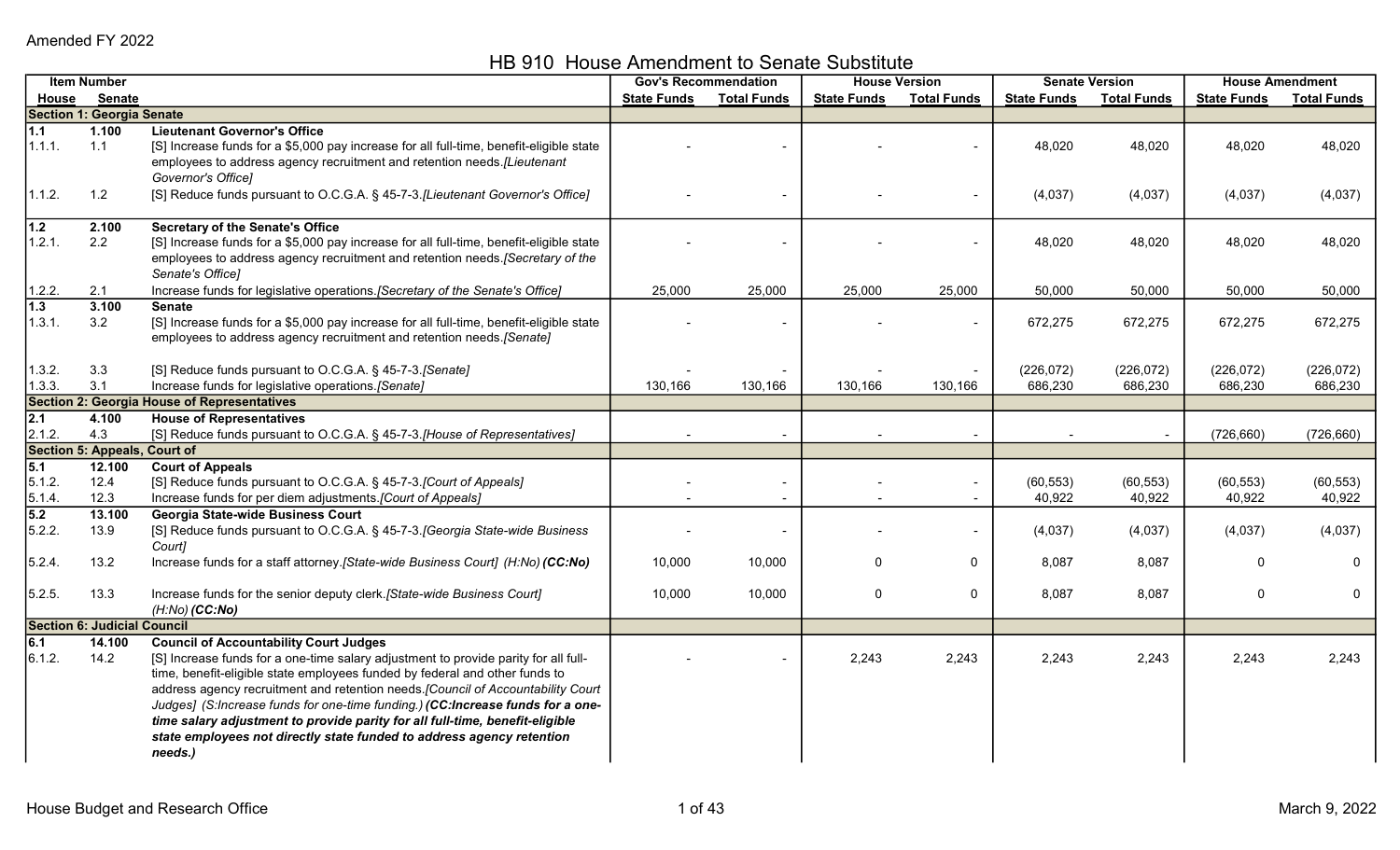HB 910 House Amendment to Senate Substitute

|                  | <b>Item Number</b> |                                                                                     |                    | <b>Gov's Recommendation</b> | <b>House Version</b> |                    |                    | <b>Senate Version</b> | <b>House Amendment</b> |                    |
|------------------|--------------------|-------------------------------------------------------------------------------------|--------------------|-----------------------------|----------------------|--------------------|--------------------|-----------------------|------------------------|--------------------|
|                  | House Senate       |                                                                                     | <b>State Funds</b> | <b>Total Funds</b>          | <b>State Funds</b>   | <b>Total Funds</b> | <b>State Funds</b> | <b>Total Funds</b>    | <b>State Funds</b>     | <b>Total Funds</b> |
| 6.2              | 15.100             | <b>Georgia Office of Dispute Resolution</b>                                         |                    |                             |                      |                    |                    |                       |                        |                    |
| 6.2.1.           | 15.1               | [S] Increase funds for a one-time salary adjustment to provide parity for all full- |                    |                             | 8,074                | 8,074              | 8,074              | 8,074                 | 8,074                  | 8,074              |
|                  |                    | time, benefit-eligible state employees funded by federal and other funds to         |                    |                             |                      |                    |                    |                       |                        |                    |
|                  |                    | address agency recruitment and retention needs. [Georgia Office of Dispute          |                    |                             |                      |                    |                    |                       |                        |                    |
|                  |                    | Resolution] (S:Increase funds for one-time funding.) (CC:Increase funds for a       |                    |                             |                      |                    |                    |                       |                        |                    |
|                  |                    | one-time salary adjustment to provide parity for all full-time, benefit-eligible    |                    |                             |                      |                    |                    |                       |                        |                    |
|                  |                    | state employees not directly state funded to address agency retention               |                    |                             |                      |                    |                    |                       |                        |                    |
|                  |                    | needs.)                                                                             |                    |                             |                      |                    |                    |                       |                        |                    |
| 6.4              | 17.100             | <b>Judicial Council</b>                                                             |                    |                             |                      |                    |                    |                       |                        |                    |
| 6.4.2.           | 17.5               | [S] Increase funds for a one-time salary adjustment to provide parity for all full- |                    |                             | 15,251               | 15,251             | 15,251             | 15,251                | 15,251                 | 15,251             |
|                  |                    | time, benefit-eligible state employees funded by federal and other funds to         |                    |                             |                      |                    |                    |                       |                        |                    |
|                  |                    | address agency recruitment and retention needs.[Judicial Council] (S:Increase       |                    |                             |                      |                    |                    |                       |                        |                    |
|                  |                    | funds for one-time funding.) (CC:Increase funds for a one-time salary               |                    |                             |                      |                    |                    |                       |                        |                    |
|                  |                    | adjustment to provide parity for all full-time, benefit-eligible state              |                    |                             |                      |                    |                    |                       |                        |                    |
|                  |                    | employees not directly state funded to address agency retention needs.)             |                    |                             |                      |                    |                    |                       |                        |                    |
| 6.4.3.           | 17.6               | [S] The council is directed and authorized to submit to federal authorizers for     |                    |                             |                      |                    | $\mathbf{0}$       | $\mathbf 0$           | $\Omega$               |                    |
|                  |                    | funds for the benefit of federal and other-funded employees to provide for a cost-  |                    |                             |                      |                    |                    |                       |                        |                    |
|                  |                    | of-living adjustment pay increase to begin no later than July 1, 2022. [Judicial    |                    |                             |                      |                    |                    |                       |                        |                    |
|                  |                    | Council] (S:Yes) (CC:Yes)                                                           |                    |                             |                      |                    |                    |                       |                        |                    |
|                  |                    | <b>Section 8: Prosecuting Attorneys</b>                                             |                    |                             |                      |                    |                    |                       |                        |                    |
| 8.2              | 23.100             | <b>District Attorneys</b>                                                           |                    |                             |                      |                    |                    |                       |                        |                    |
| 8.2.2.           | 23.5               | [S] Increase funds for a one-time salary adjustment to provide parity for all full- |                    |                             | 932,547              | 932,547            | 932,547            | 932,547               | 932,547                | 932,547            |
|                  |                    | time, benefit-eligible state employees funded by federal and other funds to         |                    |                             |                      |                    |                    |                       |                        |                    |
|                  |                    | address agency recruitment and retention needs.[District Attorneys] (S:Increase     |                    |                             |                      |                    |                    |                       |                        |                    |
|                  |                    | funds for one-time funding.) (CC:Increase funds for a one-time salary               |                    |                             |                      |                    |                    |                       |                        |                    |
|                  |                    | adjustment to provide parity for all full-time, benefit-eligible state              |                    |                             |                      |                    |                    |                       |                        |                    |
|                  |                    | employees not directly state funded to address agency retention needs.)             |                    |                             |                      |                    |                    |                       |                        |                    |
| 8.2.3.           | 23.8               | [S] The agency is directed and authorized to submit to federal authorizers for      |                    |                             |                      |                    |                    | $\Omega$              | $\Omega$               |                    |
|                  |                    | funds for the benefit of federal and other-funded employees to provide for a cost-  |                    |                             |                      |                    |                    |                       |                        |                    |
|                  |                    | of-living adjustment pay increase to begin no later than July 1, 2022. [District    |                    |                             |                      |                    |                    |                       |                        |                    |
|                  |                    | Attorneys] (S:Yes) (CC:Yes)                                                         |                    |                             |                      |                    |                    |                       |                        |                    |
| 8.2.4.           | 23.7               | [S] Reduce funds pursuant to O.C.G.A. § 45-7-3.[District Attorneys]                 |                    |                             |                      |                    | (201, 844)         | (201, 844)            | (201, 844)             | (201, 844)         |
| $\overline{8.3}$ | 24.100             | <b>Prosecuting Attorney's Council</b>                                               |                    |                             |                      |                    |                    |                       |                        |                    |
| 8.3.2.           | 24.7               | [S] Increase funds for a one-time salary adjustment to provide parity for all full- |                    |                             | 24,222               | 24,222             | 24,222             | 24,222                | 24,222                 | 24,222             |
|                  |                    | time, benefit-eligible state employees funded by federal and other funds to         |                    |                             |                      |                    |                    |                       |                        |                    |
|                  |                    | address agency recruitment and retention needs. [Prosecuting Attorney's Council]    |                    |                             |                      |                    |                    |                       |                        |                    |
|                  |                    | (S:Increase funds for one-time funding.) (CC:Increase funds for a one-time          |                    |                             |                      |                    |                    |                       |                        |                    |
|                  |                    | salary adjustment to provide parity for all full-time, benefit-eligible state       |                    |                             |                      |                    |                    |                       |                        |                    |
|                  |                    | employees not directly state funded to address agency retention needs.)             |                    |                             |                      |                    |                    |                       |                        |                    |
|                  |                    |                                                                                     |                    |                             |                      |                    |                    |                       |                        |                    |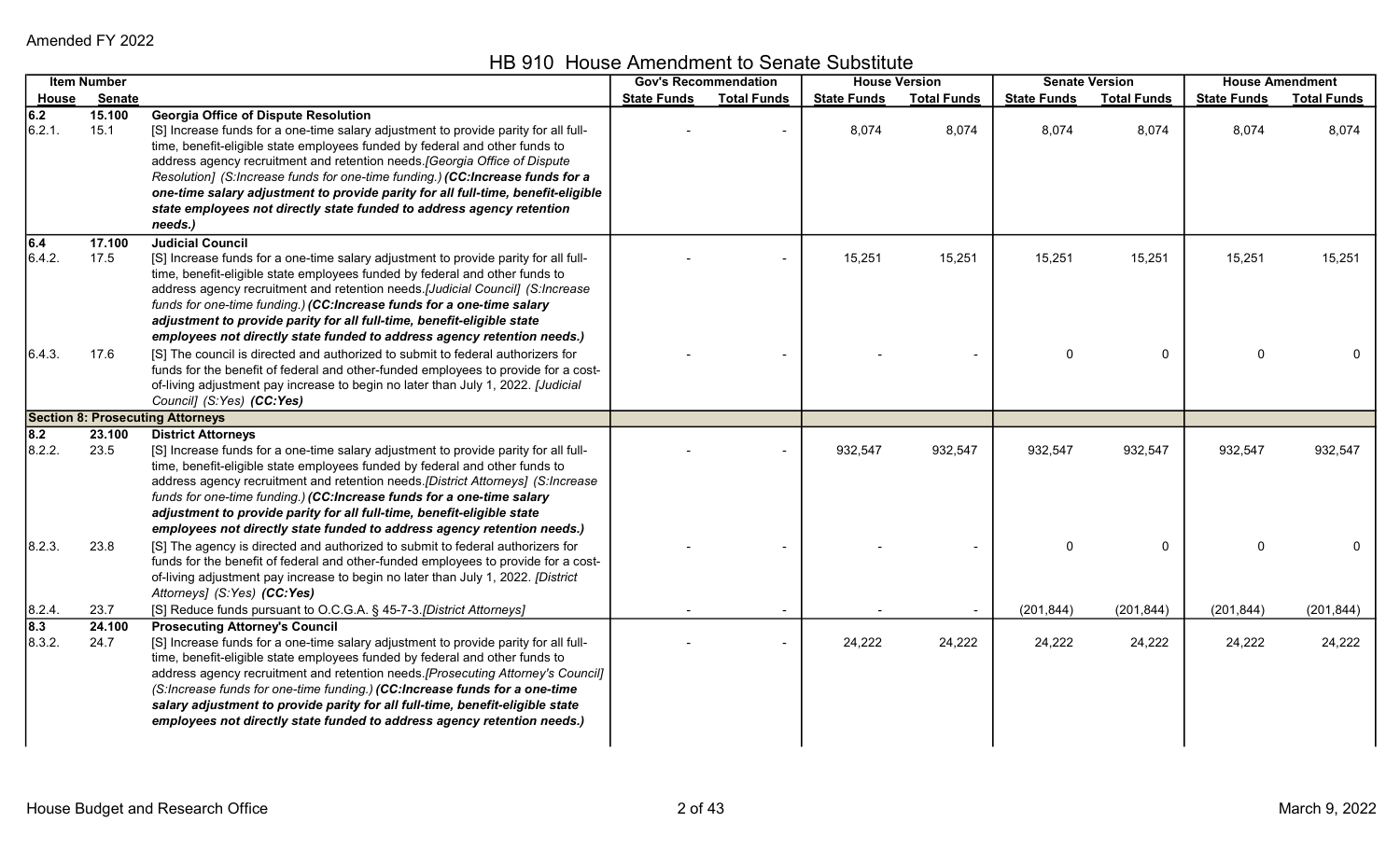HB 910 House Amendment to Senate Substitute

| <b>Senate</b><br><b>Total Funds</b><br><b>Total Funds</b><br><b>State Funds</b><br><b>State Funds</b><br><b>State Funds</b><br><b>Total Funds</b><br><b>State Funds</b><br><u>House</u><br><b>Section 9: Superior Courts</b><br>9.3<br>27.100<br><b>Superior Court Judges</b><br>9.3.2.<br>27.6<br>[S] Reduce funds pursuant to O.C.G.A. § 45-7-3.[Superior Court Judges]<br>(884, 076)<br>(884, 076)<br>(884, 076)<br>$\blacksquare$<br><b>Section 10: Supreme Court</b><br>10.1<br><b>Supreme Court of Georgia</b><br>28.100<br>[S] Increase funds for a one-time salary adjustment to provide parity for all full-<br>10.1.2.<br>28.8<br>40,370<br>40,370<br>40,370<br>40,370<br>40,370<br>time, benefit-eligible state employees funded by federal and other funds to<br>address agency recruitment and retention needs. [Supreme Court of Georgia] | <b>Total Funds</b>  |
|---------------------------------------------------------------------------------------------------------------------------------------------------------------------------------------------------------------------------------------------------------------------------------------------------------------------------------------------------------------------------------------------------------------------------------------------------------------------------------------------------------------------------------------------------------------------------------------------------------------------------------------------------------------------------------------------------------------------------------------------------------------------------------------------------------------------------------------------------------|---------------------|
|                                                                                                                                                                                                                                                                                                                                                                                                                                                                                                                                                                                                                                                                                                                                                                                                                                                         |                     |
|                                                                                                                                                                                                                                                                                                                                                                                                                                                                                                                                                                                                                                                                                                                                                                                                                                                         |                     |
|                                                                                                                                                                                                                                                                                                                                                                                                                                                                                                                                                                                                                                                                                                                                                                                                                                                         |                     |
|                                                                                                                                                                                                                                                                                                                                                                                                                                                                                                                                                                                                                                                                                                                                                                                                                                                         | (884, 076)          |
|                                                                                                                                                                                                                                                                                                                                                                                                                                                                                                                                                                                                                                                                                                                                                                                                                                                         |                     |
|                                                                                                                                                                                                                                                                                                                                                                                                                                                                                                                                                                                                                                                                                                                                                                                                                                                         |                     |
|                                                                                                                                                                                                                                                                                                                                                                                                                                                                                                                                                                                                                                                                                                                                                                                                                                                         | 40,370              |
|                                                                                                                                                                                                                                                                                                                                                                                                                                                                                                                                                                                                                                                                                                                                                                                                                                                         |                     |
|                                                                                                                                                                                                                                                                                                                                                                                                                                                                                                                                                                                                                                                                                                                                                                                                                                                         |                     |
| (S:Increase funds for one-time funding.) (CC:Increase funds for a one-time                                                                                                                                                                                                                                                                                                                                                                                                                                                                                                                                                                                                                                                                                                                                                                              |                     |
| salary adjustment to provide parity for all full-time, benefit-eligible state                                                                                                                                                                                                                                                                                                                                                                                                                                                                                                                                                                                                                                                                                                                                                                           |                     |
| employees not directly state funded to address agency retention needs.)                                                                                                                                                                                                                                                                                                                                                                                                                                                                                                                                                                                                                                                                                                                                                                                 |                     |
|                                                                                                                                                                                                                                                                                                                                                                                                                                                                                                                                                                                                                                                                                                                                                                                                                                                         |                     |
| [S] Reduce funds pursuant to O.C.G.A. § 45-7-3. [Supreme Court of Georgia]<br>10.1.3.<br>28.9<br>(36, 332)<br>(36, 332)<br>(36, 332)<br>28.1<br>Provide funds to annualize daily allowance days and commute mileage for one<br>10.1.4.<br>18,404<br>18,404<br>18,404<br>51,826<br>51,826<br>18,404<br>51,826                                                                                                                                                                                                                                                                                                                                                                                                                                                                                                                                            | (36, 332)<br>51,826 |
| additional justice who resides 50 miles or more from the Judicial Building in                                                                                                                                                                                                                                                                                                                                                                                                                                                                                                                                                                                                                                                                                                                                                                           |                     |
| Atlanta in accordance with O.C.G.A. §15-2-3(b)(3), effective August 1,                                                                                                                                                                                                                                                                                                                                                                                                                                                                                                                                                                                                                                                                                                                                                                                  |                     |
| 2021.[Administration] (S:Increase funds to annualize daily allowance days and                                                                                                                                                                                                                                                                                                                                                                                                                                                                                                                                                                                                                                                                                                                                                                           |                     |
| commute mileage for one additional justice who resides 50 miles or more from                                                                                                                                                                                                                                                                                                                                                                                                                                                                                                                                                                                                                                                                                                                                                                            |                     |
| the Judicial Building in Atlanta in accordance with O.C.G.A. § 15-2-3 (b)(3),                                                                                                                                                                                                                                                                                                                                                                                                                                                                                                                                                                                                                                                                                                                                                                           |                     |
| effective August 1, 2021 and per diem adjustments.) (CC:Increase funds to                                                                                                                                                                                                                                                                                                                                                                                                                                                                                                                                                                                                                                                                                                                                                                               |                     |
| annualize daily allowance days and commute mileage for one additional                                                                                                                                                                                                                                                                                                                                                                                                                                                                                                                                                                                                                                                                                                                                                                                   |                     |
| justice who resides 50 miles or more from the Judicial Building in Atlanta in                                                                                                                                                                                                                                                                                                                                                                                                                                                                                                                                                                                                                                                                                                                                                                           |                     |
| accordance with O.C.G.A. § 15-2-3 (b)(3), effective August 1, 2021 and per                                                                                                                                                                                                                                                                                                                                                                                                                                                                                                                                                                                                                                                                                                                                                                              |                     |
| diem adjustments.)                                                                                                                                                                                                                                                                                                                                                                                                                                                                                                                                                                                                                                                                                                                                                                                                                                      |                     |
| <b>Section 11: Accounting Office, State</b>                                                                                                                                                                                                                                                                                                                                                                                                                                                                                                                                                                                                                                                                                                                                                                                                             |                     |
| 11.1<br>29.100<br><b>Administration (SAO)</b>                                                                                                                                                                                                                                                                                                                                                                                                                                                                                                                                                                                                                                                                                                                                                                                                           |                     |
| 11.1.2.<br>29.2<br>[S] Increase funds for a one-time salary adjustment to provide parity for all full-<br>14,936<br>14,936<br>14,936<br>14,936<br>14,936                                                                                                                                                                                                                                                                                                                                                                                                                                                                                                                                                                                                                                                                                                | 14,936              |
| time, benefit-eligible state employees funded by federal and other funds to                                                                                                                                                                                                                                                                                                                                                                                                                                                                                                                                                                                                                                                                                                                                                                             |                     |
| address agency recruitment and retention needs.[Administration (SAO)]                                                                                                                                                                                                                                                                                                                                                                                                                                                                                                                                                                                                                                                                                                                                                                                   |                     |
| (S:Increase funds for one-time funding.) (CC:Increase funds for a one-time                                                                                                                                                                                                                                                                                                                                                                                                                                                                                                                                                                                                                                                                                                                                                                              |                     |
| salary adjustment to provide parity for all full-time, benefit-eligible state                                                                                                                                                                                                                                                                                                                                                                                                                                                                                                                                                                                                                                                                                                                                                                           |                     |
| employees not directly state funded to address agency retention needs.)                                                                                                                                                                                                                                                                                                                                                                                                                                                                                                                                                                                                                                                                                                                                                                                 |                     |
| $11.2$<br>30.100<br><b>Financial Systems</b>                                                                                                                                                                                                                                                                                                                                                                                                                                                                                                                                                                                                                                                                                                                                                                                                            |                     |
| 11.2.1.<br>30.1<br>[S] Increase funds for a one-time salary adjustment to provide parity for all full-<br>274,508<br>274,508<br>274,508<br>274,508<br>274,508                                                                                                                                                                                                                                                                                                                                                                                                                                                                                                                                                                                                                                                                                           | 274,508             |
| time, benefit-eligible state employees funded by federal and other funds to<br>address agency recruitment and retention needs. [Financial Systems] (S:Increase                                                                                                                                                                                                                                                                                                                                                                                                                                                                                                                                                                                                                                                                                          |                     |
| funds for one-time funding.) (CC:Increase funds for a one-time salary                                                                                                                                                                                                                                                                                                                                                                                                                                                                                                                                                                                                                                                                                                                                                                                   |                     |
| adjustment to provide parity for all full-time, benefit-eligible state                                                                                                                                                                                                                                                                                                                                                                                                                                                                                                                                                                                                                                                                                                                                                                                  |                     |
| employees not directly state funded to address agency retention needs.)                                                                                                                                                                                                                                                                                                                                                                                                                                                                                                                                                                                                                                                                                                                                                                                 |                     |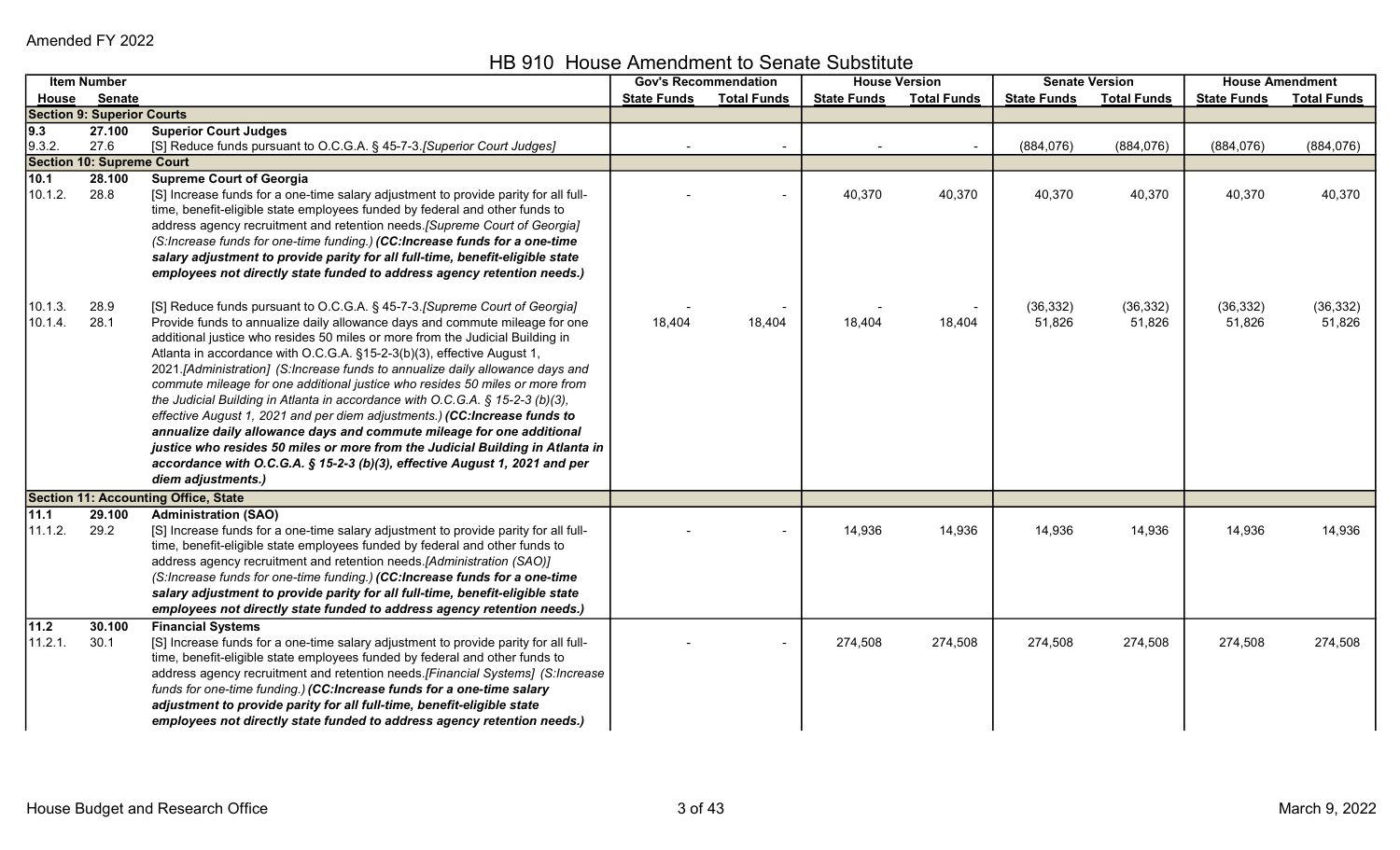HB 910 House Amendment to Senate Substitute

|                          | <b>Item Number</b> |                                                                                                                                                                                                                                                                                                                                                                                                                                                                                                                                                       | <b>Gov's Recommendation</b> |                    | <b>House Version</b> |                    | <b>Senate Version</b> |                    | <b>House Amendment</b> |                    |
|--------------------------|--------------------|-------------------------------------------------------------------------------------------------------------------------------------------------------------------------------------------------------------------------------------------------------------------------------------------------------------------------------------------------------------------------------------------------------------------------------------------------------------------------------------------------------------------------------------------------------|-----------------------------|--------------------|----------------------|--------------------|-----------------------|--------------------|------------------------|--------------------|
| <u>House</u>             | <b>Senate</b>      |                                                                                                                                                                                                                                                                                                                                                                                                                                                                                                                                                       | <b>State Funds</b>          | <b>Total Funds</b> | <b>State Funds</b>   | <b>Total Funds</b> | <b>State Funds</b>    | <b>Total Funds</b> | <b>State Funds</b>     | <b>Total Funds</b> |
| 11.3 <br>11.3.2.         | 31.100<br>31.2     | <b>Shared Services</b><br>[S] Increase funds for a one-time salary adjustment to provide parity for all full-<br>time, benefit-eligible state employees funded by federal and other funds to<br>address agency recruitment and retention needs. [Shared Services] (S:Increase<br>funds for one-time funding.) (CC:Increase funds for a one-time salary<br>adjustment to provide parity for all full-time, benefit-eligible state<br>employees not directly state funded to address agency retention needs.)                                           |                             | $\sim$             | 83,805               | 83,805             | 83,805                | 83,805             | 83,805                 | 83,805             |
|                          |                    | Section 12: Administrative Services, Department of                                                                                                                                                                                                                                                                                                                                                                                                                                                                                                    |                             |                    |                      |                    |                       |                    |                        |                    |
| $\sqrt{12.3}$<br>12.3.1. | 37.100<br>37.1     | <b>Departmental Administration (DOAS)</b><br>[S] Increase funds for a one-time salary adjustment to provide parity for all full-<br>time, benefit-eligible state employees funded by federal and other funds to<br>address agency recruitment and retention needs. [Departmental Administration<br>(DOAS)] (S:Increase funds for one-time funding.) (CC:Increase funds for a one-<br>time salary adjustment to provide parity for all full-time, benefit-eligible<br>state employees not directly state funded to address agency retention<br>needs.) |                             |                    | 204,203              | 204,203            | 204,203               | 204,203            | 204,203                | 204,203            |
| 12.4 <br>12.4.1.         | 38.100<br>38.1     | <b>Fleet Management</b><br>[S] Increase funds for a one-time salary adjustment to provide parity for all full-<br>time, benefit-eligible state employees funded by federal and other funds to<br>address agency recruitment and retention needs. [Fleet Management]<br>(S:Increase funds for one-time funding.) (CC:Increase funds for a one-time<br>salary adjustment to provide parity for all full-time, benefit-eligible state<br>employees not directly state funded to address agency retention needs.)                                         |                             |                    | 31,963               | 31,963             | 31,963                | 31,963             | 31,963                 | 31,963             |
| 12.5<br>12.5.1.          | 39.100<br>39.1     | <b>Human Resources Administration</b><br>[S] Increase funds for a one-time salary adjustment to provide parity for all full-<br>time, benefit-eligible state employees funded by federal and other funds to<br>address agency recruitment and retention needs.[Human Resources<br>Administration] (S:Increase funds for one-time funding.) (CC:Increase funds for<br>a one-time salary adjustment to provide parity for all full-time, benefit-<br>eligible state employees not directly state funded to address agency<br>retention needs.)          |                             |                    | 173,642              | 173,642            | 173,642               | 173,642            | 173,642                | 173,642            |
| 12.6 <br>12.6.1.         | 40.100<br>40.3     | <b>Risk Management</b><br>[S] Increase funds for a one-time salary adjustment to provide parity for all full-<br>time, benefit-eligible state employees funded by federal and other funds to<br>address agency recruitment and retention needs.[Risk Management] (S:Increase<br>funds for one-time funding.) (CC:Increase funds for a one-time salary<br>adjustment to provide parity for all full-time, benefit-eligible state<br>employees not directly state funded to address agency retention needs.)                                            |                             | $\blacksquare$     | 127,271              | 127,271            | 127,271               | 127,271            | 127,271                | 127,271            |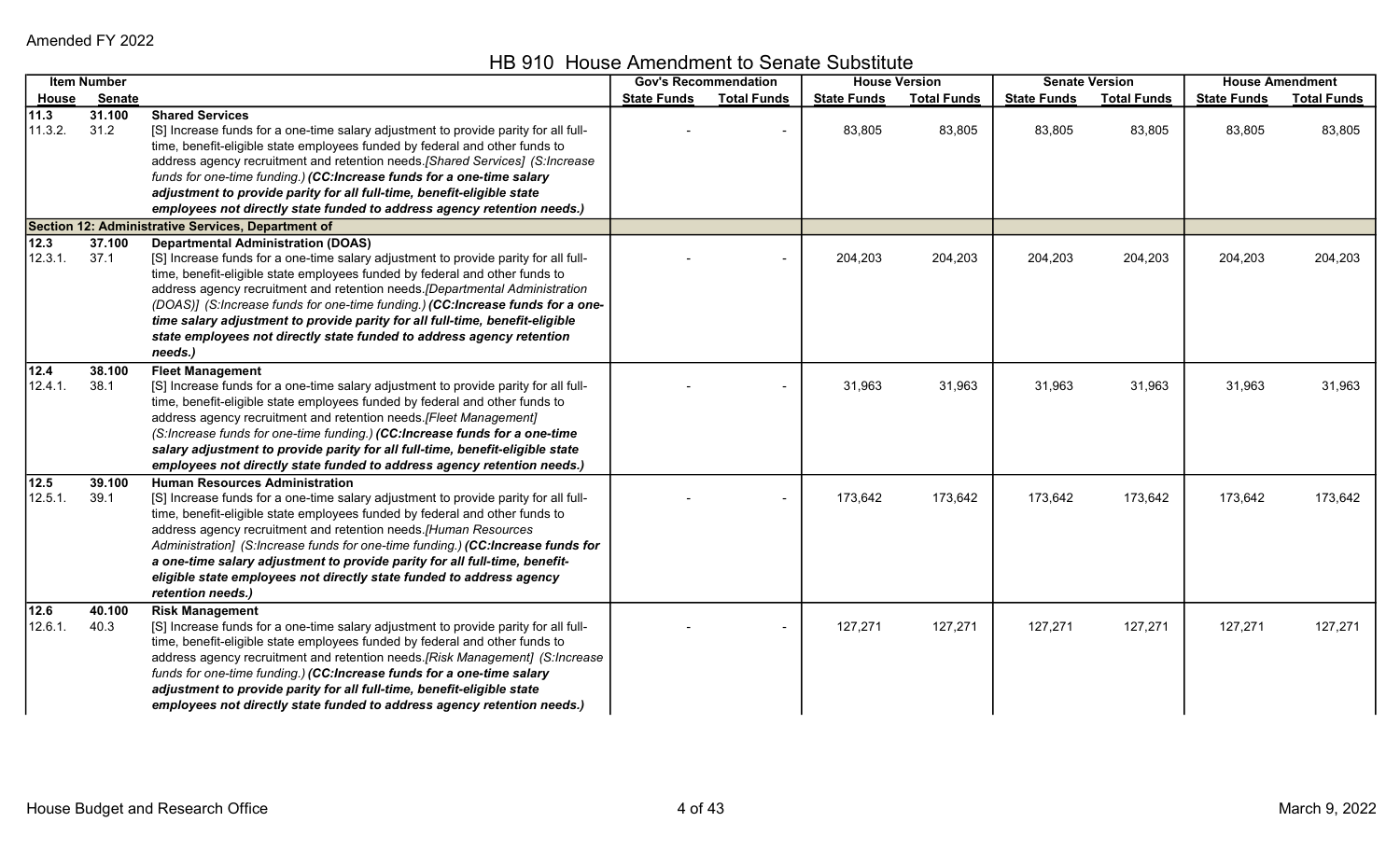HB 910 House Amendment to Senate Substitute

|                 | <b>Item Number</b> |                                                                                                                                                                                                                                                                                                                                                                                                                                                                                                                     | <b>Gov's Recommendation</b> |                    | <b>House Version</b> |                          | <b>Senate Version</b> |                    | <b>House Amendment</b> |                    |
|-----------------|--------------------|---------------------------------------------------------------------------------------------------------------------------------------------------------------------------------------------------------------------------------------------------------------------------------------------------------------------------------------------------------------------------------------------------------------------------------------------------------------------------------------------------------------------|-----------------------------|--------------------|----------------------|--------------------------|-----------------------|--------------------|------------------------|--------------------|
| House           | <b>Senate</b>      |                                                                                                                                                                                                                                                                                                                                                                                                                                                                                                                     | <b>State Funds</b>          | <b>Total Funds</b> | <b>State Funds</b>   | <b>Total Funds</b>       | <b>State Funds</b>    | <b>Total Funds</b> | <b>State Funds</b>     | <b>Total Funds</b> |
| 12.7<br>12.7.1. | 41.100<br>41.1     | <b>State Purchasing</b><br>[S] Increase funds for a one-time salary adjustment to provide parity for all full-<br>time, benefit-eligible state employees funded by federal and other funds to<br>address agency recruitment and retention needs. [State Purchasing] (S:Increase<br>funds for one-time funding.) (CC:Increase funds for a one-time salary<br>adjustment to provide parity for all full-time, benefit-eligible state<br>employees not directly state funded to address agency retention needs.)       |                             |                    | 408,533              | 408,533                  | 408,533               | 408,533            | 408,533                | 408,533            |
| 12.8<br>12.8.1. | 42.100<br>42.1     | <b>Surplus Property</b><br>[S] Increase funds for a one-time salary adjustment to provide parity for all full-<br>time, benefit-eligible state employees funded by federal and other funds to<br>address agency recruitment and retention needs. [Surplus Property] (S:Increase<br>funds for one-time funding.) (CC:Increase funds for a one-time salary<br>adjustment to provide parity for all full-time, benefit-eligible state<br>employees not directly state funded to address agency retention needs.)       |                             |                    | 50,400               | 50,400                   | 50,400                | 50,400             | 50,400                 | 50,400             |
| 12<br>12.11.1   | 501.100<br>501.1   | <b>Payments to Georgia Technology Authority</b><br>Provide funds to support technology improvements to address cybersecurity<br>threats. [Payments to Georgia Technology Authority]                                                                                                                                                                                                                                                                                                                                 |                             |                    |                      |                          |                       | $\blacksquare$     | 3,000,000              | 3,000,000          |
|                 |                    | Section 13: Agriculture, Department of                                                                                                                                                                                                                                                                                                                                                                                                                                                                              |                             |                    |                      |                          |                       |                    |                        |                    |
| 13.2<br>13.2.2. | 46.100<br>46.2     | <b>Consumer Protection</b><br>[S] Increase funds for a one-time salary adjustment to provide parity for all full-<br>time, benefit-eligible state employees funded by federal and other funds to<br>address agency recruitment and retention needs. [Consumer Protection]<br>(S:Increase funds for one-time funding.) (CC:Increase funds for a one-time<br>salary adjustment to provide parity for all full-time, benefit-eligible state<br>employees not directly state funded to address agency retention needs.) |                             |                    | 163,695              | 163,695                  | 163,695               | 163,695            | 163,695                | 163,695            |
| 13.2.3.         | 46.4               | [S] The agency is directed and authorized to submit to federal authorizers for<br>funds for the benefit of federal and other-funded employees to provide for a cost-<br>of-living adjustment pay increase to begin no later than July 1, 2022. [Consumer<br>Protection] (S:Yes) (CC:Yes)                                                                                                                                                                                                                            |                             |                    |                      |                          | O                     | $\mathbf{0}$       | $\Omega$               | 0                  |
| 13.2.4.         | 46.3               | [P] Reduce funds based on actual start dates and salaries. [occurs in 2<br>subprograms] (S:No)                                                                                                                                                                                                                                                                                                                                                                                                                      |                             |                    | (177, 878)           | (177, 878)               | 0                     | 0                  | (177, 878)             | (177, 878)         |
| 13.3<br>13.3.2. | 47.100<br>47.4     | <b>Departmental Administration (DOA)</b><br>[S] Reduce funds pursuant to O.C.G.A. § 45-7-3. [Departmental Administration<br>(DOA)                                                                                                                                                                                                                                                                                                                                                                                   |                             |                    |                      | $\overline{\phantom{a}}$ | (4,037)               | (4,037)            | (4,037)                | (4,037)            |
| 13.3.4.         | 47.3               | Provide funds for a roof and HVAC control replacement of the Tifton<br>office.[Departmental Administration (DOA)] (S:No; Recognize project in FY<br>2023.) (CC:Provide funds for a roof and HVAC control replacement of the<br><b>Tifton office.)</b>                                                                                                                                                                                                                                                               |                             |                    | 985,000              | 985,000                  | 0                     | 0                  | 985,000                | 985,000            |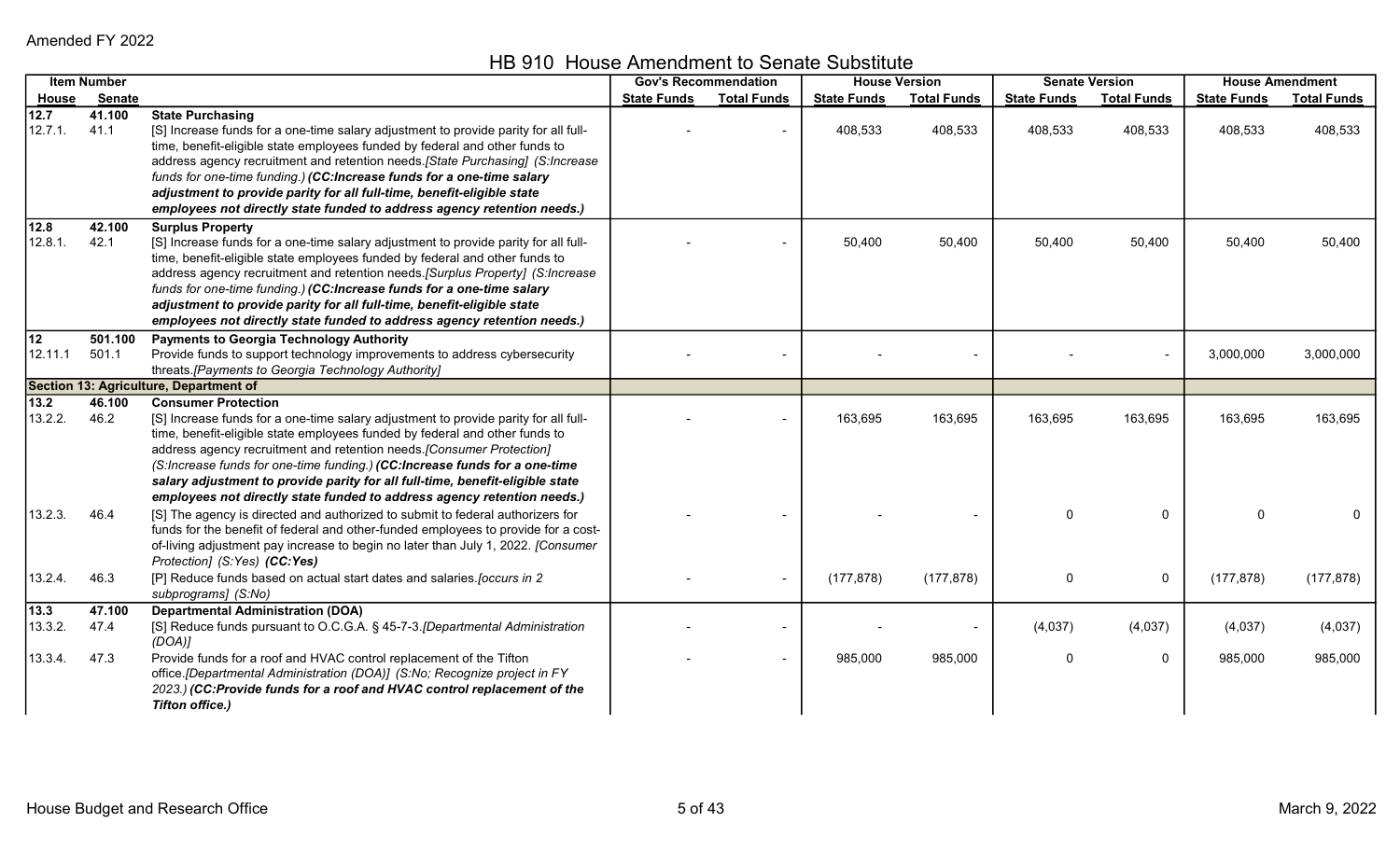HB 910 House Amendment to Senate Substitute

|                 | <b>Item Number</b> |                                                                                                                                                                                                                                                                                                                                                                                                                                                                                                                                                                                    | <b>Gov's Recommendation</b> |                    |                    | <b>House Version</b> |                    | <b>Senate Version</b> |                    | <b>House Amendment</b> |
|-----------------|--------------------|------------------------------------------------------------------------------------------------------------------------------------------------------------------------------------------------------------------------------------------------------------------------------------------------------------------------------------------------------------------------------------------------------------------------------------------------------------------------------------------------------------------------------------------------------------------------------------|-----------------------------|--------------------|--------------------|----------------------|--------------------|-----------------------|--------------------|------------------------|
| <b>House</b>    | Senate             |                                                                                                                                                                                                                                                                                                                                                                                                                                                                                                                                                                                    | <b>State Funds</b>          | <b>Total Funds</b> | <b>State Funds</b> | <b>Total Funds</b>   | <b>State Funds</b> | <b>Total Funds</b>    | <b>State Funds</b> | <b>Total Funds</b>     |
| 13.3.5.         | 47.5               | Increase funds for the Department to create and maintain a central website, which<br>makes available information for consumers that name available resources<br>concerning food accessibility in multiple locations or regions throughout the<br>state.[Departmental Administration (DOA)] (CC:Recognize in Marketing and<br><b>Promotion.)</b>                                                                                                                                                                                                                                    |                             |                    |                    |                      | 100,000            | 100,000               | $\Omega$           |                        |
| 13.3.6.         | 47.6               | Provide funds for one-time funding of avian flu mitigation activities. [Departmental<br>Administration (DOA)]                                                                                                                                                                                                                                                                                                                                                                                                                                                                      |                             |                    |                    |                      | 25,000             | 25,000                | 25,000             | 25,000                 |
| 13.4<br>13.4.2. | 48.100<br>48.3     | <b>Marketing and Promotion</b><br>[S] Increase funds for a one-time salary adjustment to provide parity for all full-<br>time, benefit-eligible state employees funded by federal and other funds to<br>address agency recruitment and retention needs. [Marketing and Promotion]<br>(S:Increase funds for one-time funding.) (CC:Increase funds for a one-time<br>salary adjustment to provide parity for all full-time, benefit-eligible state<br>employees not directly state funded to address agency retention needs.)                                                        |                             |                    | 12,110             | 12,110               | 12,110             | 12,110                | 12,110             | 12,110                 |
| 13.4.4.         | 48.4               | Increase funds for the Department to create and maintain a central website, which<br>makes available information for consumers that name available resources<br>concerning food accessibility in multiple locations or regions throughout the<br>state.[Business Development]                                                                                                                                                                                                                                                                                                      |                             |                    |                    |                      |                    |                       | 25,000             | 25,000                 |
| 13.6<br>13.6.1. | 50.100<br>50.1     | Payments to Georgia Agricultural Exposition Authority<br>[S] Increase funds for a one-time salary adjustment to provide parity for all full-<br>time, benefit-eligible state employees funded by federal and other funds to<br>address agency recruitment and retention needs.[Payments to Georgia<br>Agricultural Exposition Authority] (S:Increase funds for one-time<br>funding.) (CC:Increase funds for a one-time salary adjustment to provide<br>parity for all full-time, benefit-eligible state employees not directly state<br>funded to address agency retention needs.) |                             |                    | 238,175            | 238,175              | 238,175            | 238,175               | 238,175            | 238,175                |
| 13.6.2.         | 50.2               | Provide funds for infrastructure repairs and improvements. [Payments to Georgia<br><b>Agricultural Exposition Authority]</b>                                                                                                                                                                                                                                                                                                                                                                                                                                                       |                             | $\blacksquare$     | 4,633,500          | 4,633,500            | 4,830,000          | 4,830,000             | 9,107,000          | 9,107,000              |
| 13.7<br>13.7.2. | 51.100<br>51.3     | <b>State Soil and Water Conservation Commission</b><br>[S] Increase funds for a one-time salary adjustment to provide parity for all full-<br>time, benefit-eligible state employees funded by federal and other funds to<br>address agency recruitment and retention needs. [State Soil and Water<br>Conservation Commission] (S:Increase funds for one-time<br>funding.) (CC:Increase funds for a one-time salary adjustment to provide<br>parity for all full-time, benefit-eligible state employees not directly state<br>funded to address agency retention needs.)           |                             |                    | 17,686             | 17,686               | 17,686             | 17,686                | 17,686             | 17,686                 |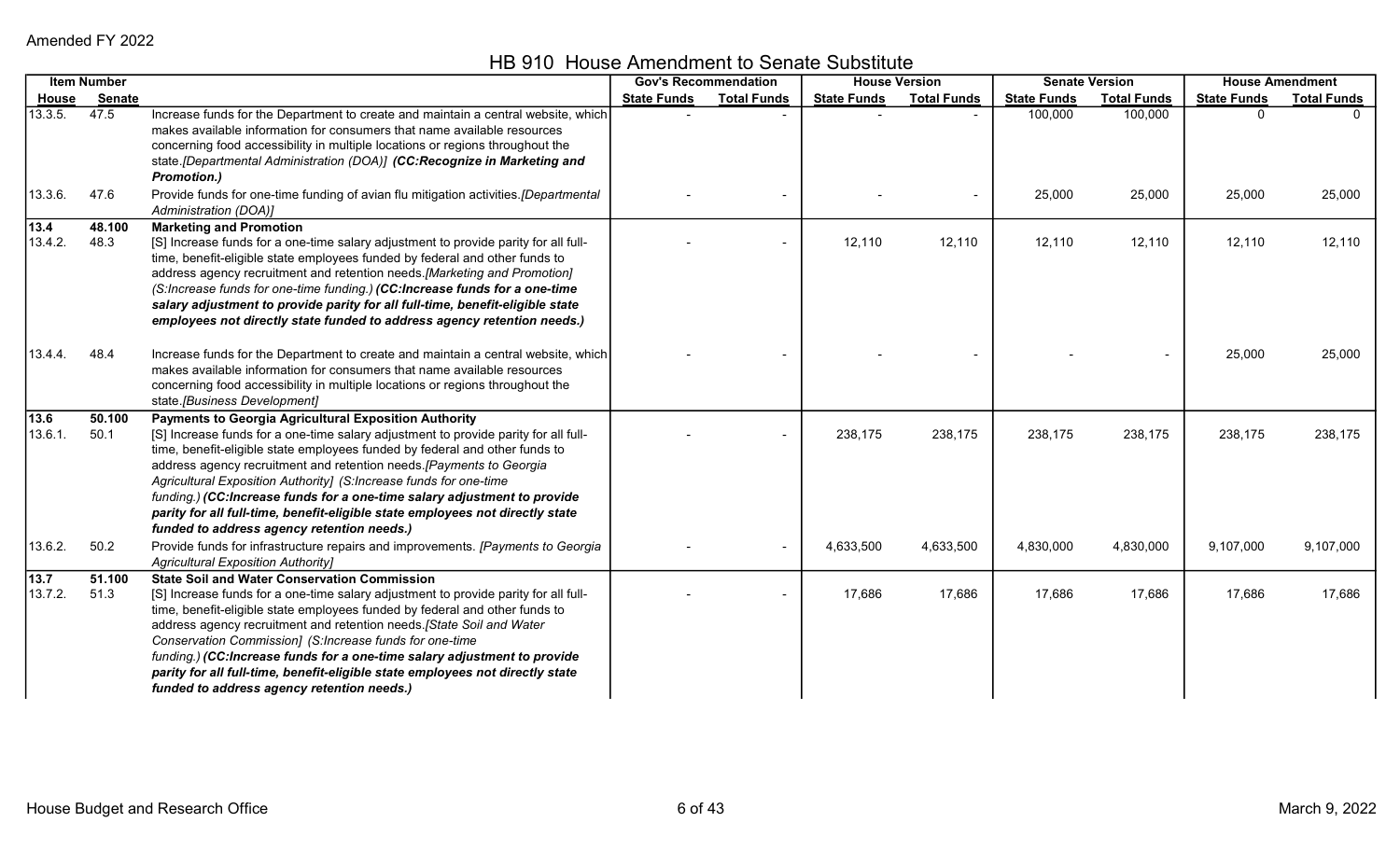HB 910 House Amendment to Senate Substitute

|                 | <b>Item Number</b> |                                                                                                                                                                                                                                                                                                                                                                                                                                                                                                                                         |                    | <b>Gov's Recommendation</b> | <b>House Version</b> |                    | <b>Senate Version</b> |                    | <b>House Amendment</b> |                    |
|-----------------|--------------------|-----------------------------------------------------------------------------------------------------------------------------------------------------------------------------------------------------------------------------------------------------------------------------------------------------------------------------------------------------------------------------------------------------------------------------------------------------------------------------------------------------------------------------------------|--------------------|-----------------------------|----------------------|--------------------|-----------------------|--------------------|------------------------|--------------------|
| House           | Senate             |                                                                                                                                                                                                                                                                                                                                                                                                                                                                                                                                         | <b>State Funds</b> | <b>Total Funds</b>          | <b>State Funds</b>   | <b>Total Funds</b> | <b>State Funds</b>    | <b>Total Funds</b> | <b>State Funds</b>     | <b>Total Funds</b> |
|                 |                    | Section 15: Behavioral Health and Developmental Disabilities, Department of                                                                                                                                                                                                                                                                                                                                                                                                                                                             |                    |                             |                      |                    |                       |                    |                        |                    |
| 15.1<br>15.1.2. | 55.100<br>55.2     | <b>Adult Addictive Diseases Services</b><br>[S] Increase funds for a one-time salary adjustment to provide parity for all full-<br>time, benefit-eligible state employees funded by federal and other funds to<br>address agency recruitment and retention needs.[Adult Addictive Diseases<br>Services] (S:Increase funds for one-time funding.) (CC:Increase funds for a one-<br>time salary adjustment to provide parity for all full-time, benefit-eligible<br>state employees not directly state funded to address agency retention |                    |                             | 12,111               | 12,111             | 12,111                | 12,111             | 12,111                 | 12,111             |
| 15.1.3.         | 55.3               | needs.)<br>[S] The agency is directed and authorized to submit to federal authorizers for<br>funds for the benefit of federal and other-funded employees to provide for a cost-<br>of-living adjustment pay increase to begin no later than July 1, 2022. [Adult<br>Addictive Diseases Services] (S:Yes) (CC:Yes)                                                                                                                                                                                                                       |                    |                             |                      |                    | $\mathbf{0}$          | 0                  | $\Omega$               |                    |
| 15.2            | 56.100             | <b>Adult Developmental Disabilities Services</b>                                                                                                                                                                                                                                                                                                                                                                                                                                                                                        |                    |                             |                      |                    |                       |                    |                        |                    |
| 15.2.2.         | 56.2               | [S] Increase funds for a one-time salary adjustment to provide parity for all full-<br>time, benefit-eligible state employees funded by federal and other funds to<br>address agency recruitment and retention needs.[Adult Developmental<br>Disabilities Services] (S:Increase funds for one-time funding.) (CC:Increase<br>funds for a one-time salary adjustment to provide parity for all full-time,<br>benefit-eligible state employees not directly state funded to address agency<br>retention needs.)                           |                    |                             | 4,037                | 4,037              | 4,037                 | 4,037              | 4,037                  | 4,037              |
| 15.2.3.         | 56.7               | [S] The agency is directed and authorized to submit to federal authorizers for<br>funds for the benefit of federal and other-funded employees to provide for a cost-<br>of-living adjustment pay increase to begin no later than July 1, 2022. [Adult<br>Developmental Disabilities Services] (S:Yes) (CC:Yes)                                                                                                                                                                                                                          |                    |                             |                      |                    | $\Omega$              | 0                  | $\Omega$               |                    |
| 15.2.6.         | 56.5               | Increase funds for respite care for individuals with intellectual and developmental<br>disabilities. [Community Services - Adult Developmental Disabilities]                                                                                                                                                                                                                                                                                                                                                                            |                    |                             |                      |                    | 1,250,000             | 1,250,000          | 750,000                | 750,000            |
| 15.2.7.         | 56.6               | Increase funds for non-emergency non-medical transportation services for<br>individuals with intellectual and developmental disabilities. [Community Services -<br>Adult Developmental Disabilities]                                                                                                                                                                                                                                                                                                                                    |                    |                             |                      |                    | 250,000               | 250,000            | 250,000                | 250,000            |
| 15.2.8.         | 56.8               | Reduce funds to reflect the extension of the enhanced Federal Medical<br>Assistance Percentage (FMAP) during the COVID-19 Public Health<br>Emergency. [Community Services - Adult Developmental Disabilities] (CC:No)                                                                                                                                                                                                                                                                                                                   |                    |                             |                      |                    | (10, 925, 195)        | (10, 925, 195)     | $\Omega$               |                    |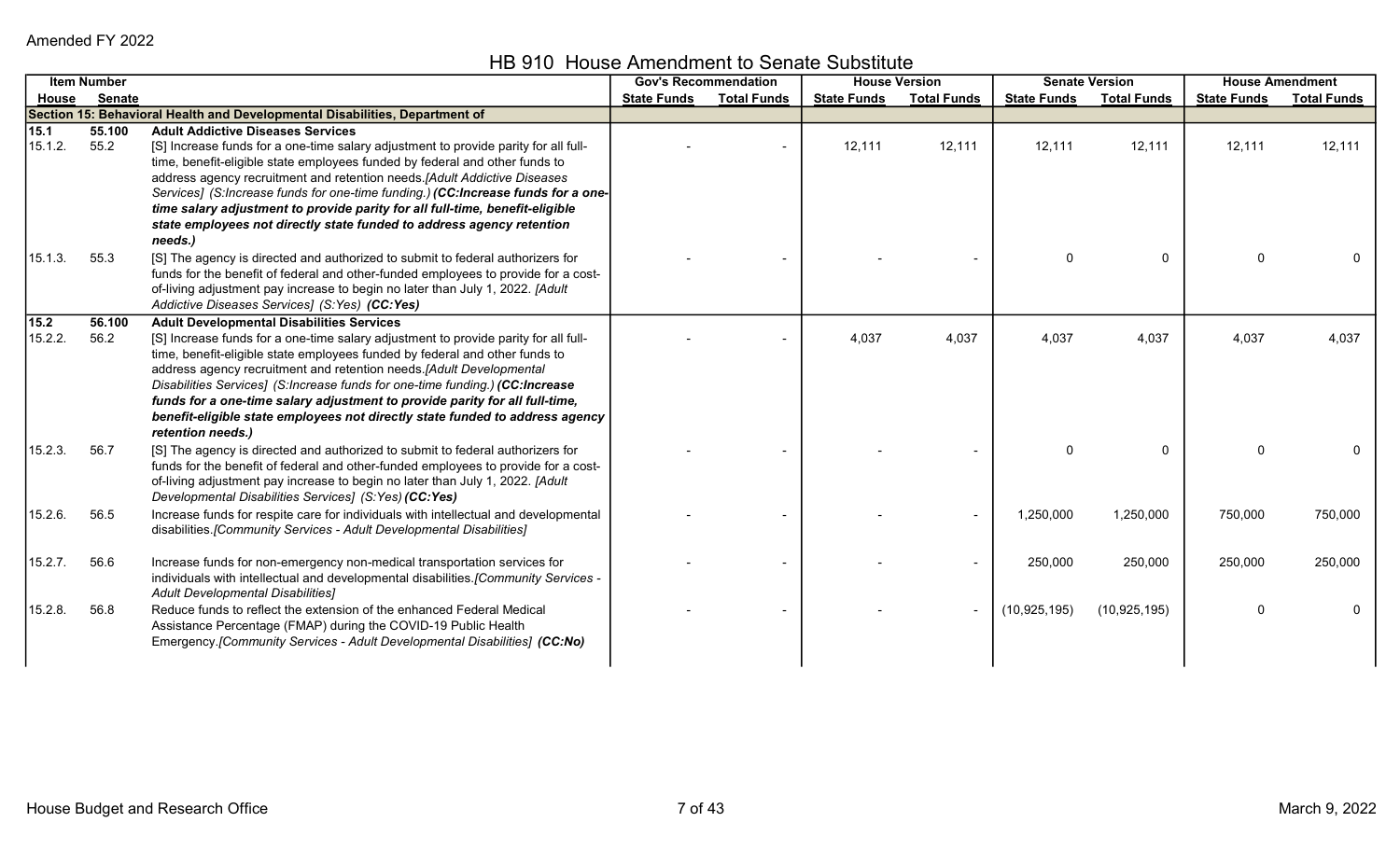HB 910 House Amendment to Senate Substitute

|                 | <b>Item Number</b> |                                                                                                                                                                                                                                                                                                                                                                                                                                                                                                                                                                                | <b>Gov's Recommendation</b> |                    | <b>House Version</b> |                    |                    | <b>Senate Version</b> | <b>House Amendment</b> |                    |
|-----------------|--------------------|--------------------------------------------------------------------------------------------------------------------------------------------------------------------------------------------------------------------------------------------------------------------------------------------------------------------------------------------------------------------------------------------------------------------------------------------------------------------------------------------------------------------------------------------------------------------------------|-----------------------------|--------------------|----------------------|--------------------|--------------------|-----------------------|------------------------|--------------------|
| House           | Senate             |                                                                                                                                                                                                                                                                                                                                                                                                                                                                                                                                                                                | <b>State Funds</b>          | <b>Total Funds</b> | <b>State Funds</b>   | <b>Total Funds</b> | <b>State Funds</b> | <b>Total Funds</b>    | <b>State Funds</b>     | <b>Total Funds</b> |
| 15.4<br>15.4.2. | 58.100<br>58.2     | <b>Adult Mental Health Services</b><br>[S] Increase funds for a one-time salary adjustment to provide parity for all full-<br>time, benefit-eligible state employees funded by federal and other funds to<br>address agency recruitment and retention needs.[Adult Mental Health Services]<br>(S:Increase funds for one-time funding.) (CC:Increase funds for a one-time                                                                                                                                                                                                       |                             |                    | 8,074                | 8,074              | 8,074              | 8,074                 | 8,074                  | 8,074              |
|                 |                    | salary adjustment to provide parity for all full-time, benefit-eligible state<br>employees not directly state funded to address agency retention needs.)                                                                                                                                                                                                                                                                                                                                                                                                                       |                             |                    |                      |                    |                    |                       |                        |                    |
| 15.4.3.         | 58.4               | [S] The agency is directed and authorized to submit to federal authorizers for<br>funds for the benefit of federal and other-funded employees to provide for a cost-<br>of-living adjustment pay increase to begin no later than July 1, 2022. [Adult<br>Mental Health Services] (S:Yes) (CC:Yes)                                                                                                                                                                                                                                                                              |                             |                    |                      |                    | 0                  | $\Omega$              | $\Omega$               |                    |
| 15.4.4.         | 58.3               | Provide funds for technology upgrades to the Georgia Crisis Access Line in<br>preparation for interfacing with the national '988' hotline. [Community Services -<br><b>Adult Mental Health1</b>                                                                                                                                                                                                                                                                                                                                                                                |                             |                    | 310,000              | 310,000            | 302,505            | 302,505               | 302,505                | 302,505            |
| 15.4.5.         | 58.5               | Reduce funds to reflect the extension of the enhanced Federal Medical<br>Assistance Percentage (FMAP) during the COVID-19 Public Health<br>Emergency. [State Hospital Services - Adult Mental Health] (CC:No)                                                                                                                                                                                                                                                                                                                                                                  |                             |                    |                      |                    | (2,335,605)        | (2,335,605)           | $\Omega$               | 0                  |
| 15.4.6.         | 58.6               | Increase funds for Silence the Shame to support mental health community<br>wellness and outreach programs. [Community Services - Adult Mental Health]<br>(CC:Provide one-time funds to support mental health community wellness<br>and outreach programs due to COVID-19.)                                                                                                                                                                                                                                                                                                     |                             |                    |                      |                    | 400,000            | 400,000               | 200,000                | 200,000            |
| 15.6<br>15.6.2. | 60.100<br>60.2     | <b>Child and Adolescent Developmental Disabilities</b><br>[S] Increase funds for a one-time salary adjustment to provide parity for all full-<br>time, benefit-eligible state employees funded by federal and other funds to<br>address agency recruitment and retention needs. [Child and Adolescent<br>Developmental Disabilities] (S:Increase funds for one-time<br>funding.) (CC:Increase funds for a one-time salary adjustment to provide<br>parity for all full-time, benefit-eligible state employees not directly state<br>funded to address agency retention needs.) |                             |                    | 4,037                | 4,037              | 4,037              | 4,037                 | 4,037                  | 4,037              |
| 15.6.3.         | 60.4               | [S] The agency is directed and authorized to submit to federal authorizers for<br>funds for the benefit of federal and other-funded employees to provide for a cost-<br>of-living adjustment pay increase to begin no later than July 1, 2022. [Child and<br>Adolescent Developmental Disabilities] (S:Yes) (CC:Yes)                                                                                                                                                                                                                                                           |                             |                    |                      |                    | 0                  | $\mathbf{0}$          | $\Omega$               |                    |
| 15.6.4.         | 60.3               | Provide funds for the Matthew Reardon Center for Autism. [Community Services -<br>C&A Developmental Disabilities] (S:Increase funds for autism<br>services.) (CC:Provide funds for the Matthew Reardon Center for Autism.)                                                                                                                                                                                                                                                                                                                                                     |                             |                    | 16,875               | 16,875             | 16,875             | 16,875                | 16,875                 | 16,875             |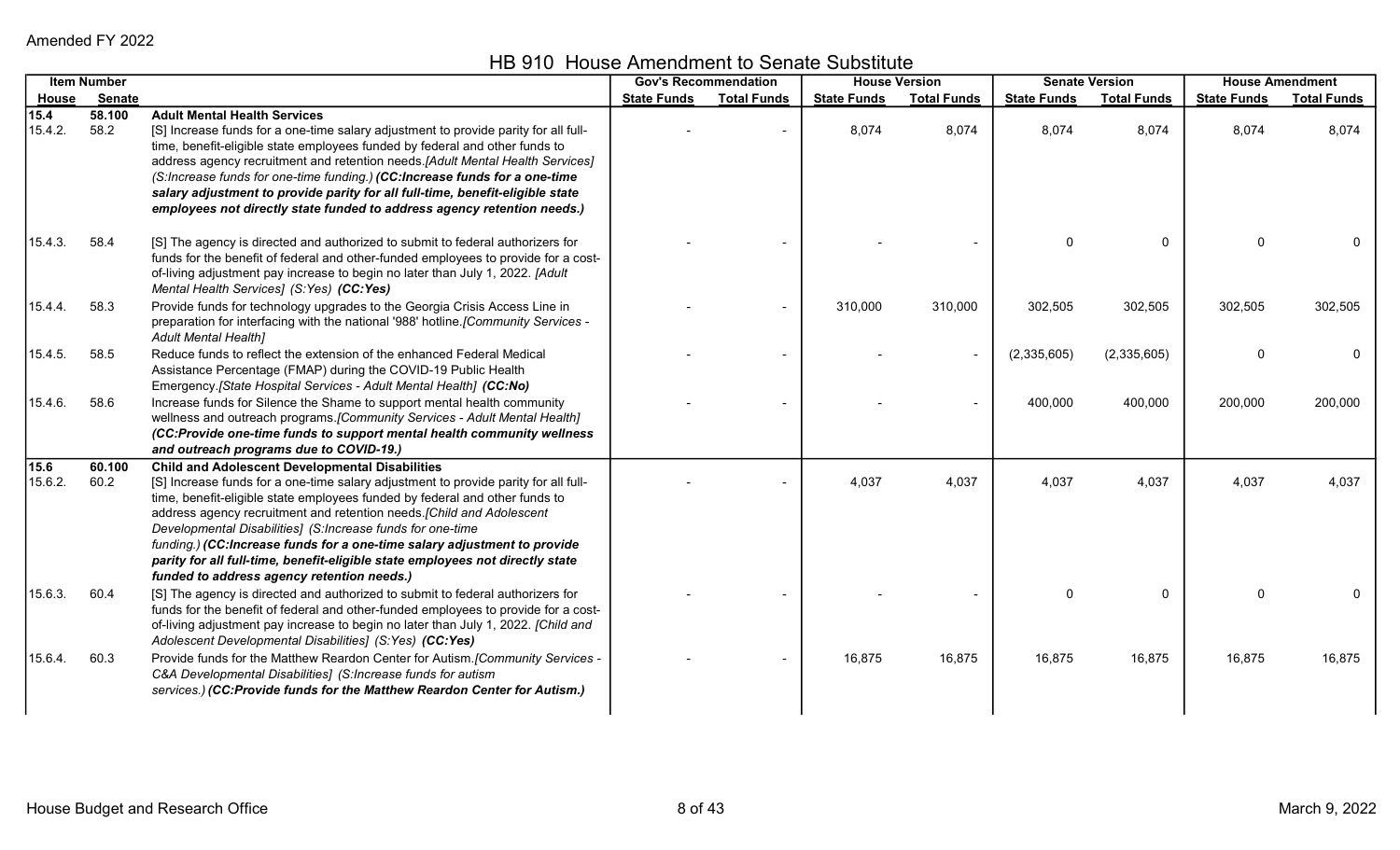HB 910 House Amendment to Senate Substitute

|               | <b>Item Number</b> |                                                                                                                                                                    | <b>Gov's Recommendation</b> |                    | <b>House Version</b> |                    |                    | <b>Senate Version</b> |                    | <b>House Amendment</b> |
|---------------|--------------------|--------------------------------------------------------------------------------------------------------------------------------------------------------------------|-----------------------------|--------------------|----------------------|--------------------|--------------------|-----------------------|--------------------|------------------------|
| House         | <b>Senate</b>      |                                                                                                                                                                    | <b>State Funds</b>          | <b>Total Funds</b> | <b>State Funds</b>   | <b>Total Funds</b> | <b>State Funds</b> | <b>Total Funds</b>    | <b>State Funds</b> | <b>Total Funds</b>     |
| 15.8          | 62.100             | <b>Child and Adolescent Mental Health Services</b>                                                                                                                 |                             |                    |                      |                    |                    |                       |                    |                        |
| 15.8.2.       | 62.2               | [S] Increase funds for a one-time salary adjustment to provide parity for all full-                                                                                |                             |                    | 4,037                | 4,037              | 4,037              | 4,037                 | 4,037              | 4,037                  |
|               |                    | time, benefit-eligible state employees funded by federal and other funds to                                                                                        |                             |                    |                      |                    |                    |                       |                    |                        |
|               |                    | address agency recruitment and retention needs. [Child and Adolescent Mental                                                                                       |                             |                    |                      |                    |                    |                       |                    |                        |
|               |                    | Health Services] (S:Increase funds for one-time funding.) (CC:Increase funds                                                                                       |                             |                    |                      |                    |                    |                       |                    |                        |
|               |                    | for a one-time salary adjustment to provide parity for all full-time, benefit-                                                                                     |                             |                    |                      |                    |                    |                       |                    |                        |
|               |                    | eligible state employees not directly state funded to address agency                                                                                               |                             |                    |                      |                    |                    |                       |                    |                        |
|               |                    | retention needs.)                                                                                                                                                  |                             |                    |                      |                    |                    |                       |                    |                        |
| 15.8.3.       | 62.3               | [S] The agency is directed and authorized to submit to federal authorizers for                                                                                     |                             |                    |                      |                    | $\mathbf{0}$       | $\mathbf{0}$          | $\Omega$           | 0                      |
|               |                    | funds for the benefit of federal and other-funded employees to provide for a cost-                                                                                 |                             |                    |                      |                    |                    |                       |                    |                        |
|               |                    | of-living adjustment pay increase to begin no later than July 1, 2022. [Child and                                                                                  |                             |                    |                      |                    |                    |                       |                    |                        |
|               |                    | Adolescent Mental Health Services] (S:Yes) (CC:Yes)                                                                                                                |                             |                    |                      |                    |                    |                       |                    |                        |
| 15.8.4.       | 62.4               | Increase funds for Kate's Club to provide grief support for bereaved                                                                                               |                             |                    |                      | $\blacksquare$     | 500,000            | 500,000               | 500,000            | 500,000                |
|               |                    | children. [Community Services - C&A Mental Health] (CC:Increase one-time                                                                                           |                             |                    |                      |                    |                    |                       |                    |                        |
|               |                    | funds to provide grief support for bereaved children due to COVID-19.)                                                                                             |                             |                    |                      |                    |                    |                       |                    |                        |
| 15.10         | 64.100             | <b>Direct Care Support Services</b>                                                                                                                                |                             |                    |                      |                    |                    |                       |                    |                        |
| 15.10.2.      | 64.2               | Provide funds for capital maintenance and repairs.[Facility Support Services]                                                                                      |                             |                    | 5,000,000            | 5,000,000          | 0                  | 0                     | 2,000,000          | 2,000,000              |
|               |                    | (S:No; Recognize capital maintenance and repairs in FY2023) (CC:Provide                                                                                            |                             |                    |                      |                    |                    |                       |                    |                        |
|               |                    | funds for capital maintenance and repairs.)                                                                                                                        |                             |                    |                      |                    |                    |                       |                    |                        |
| 15.11         | 65.100             | <b>Substance Abuse Prevention</b>                                                                                                                                  |                             |                    |                      |                    |                    |                       |                    |                        |
| 15.11.2. 65.2 |                    | [S] Increase funds for a one-time salary adjustment to provide parity for all full-                                                                                |                             |                    | 48,443               | 48,443             | 48,443             | 48,443                | 48,443             | 48,443                 |
|               |                    | time, benefit-eligible state employees funded by federal and other funds to                                                                                        |                             |                    |                      |                    |                    |                       |                    |                        |
|               |                    | address agency recruitment and retention needs. [Substance Abuse Prevention]                                                                                       |                             |                    |                      |                    |                    |                       |                    |                        |
|               |                    | (S:Increase funds for one-time funding.) (CC:Increase funds for a one-time                                                                                         |                             |                    |                      |                    |                    |                       |                    |                        |
|               |                    | salary adjustment to provide parity for all full-time, benefit-eligible state                                                                                      |                             |                    |                      |                    |                    |                       |                    |                        |
|               |                    | employees not directly state funded to address agency retention needs.)                                                                                            |                             |                    |                      |                    |                    |                       |                    |                        |
|               |                    |                                                                                                                                                                    |                             |                    |                      |                    |                    |                       |                    |                        |
| 15.11.3. 65.3 |                    | [S] The agency is directed and authorized to submit to federal authorizers for                                                                                     |                             |                    |                      |                    | 0                  | 0                     | $\Omega$           | 0                      |
|               |                    | funds for the benefit of federal and other-funded employees to provide for a cost-                                                                                 |                             |                    |                      |                    |                    |                       |                    |                        |
|               |                    | of-living adjustment pay increase to begin no later than July 1, 2022. [Substance                                                                                  |                             |                    |                      |                    |                    |                       |                    |                        |
|               |                    | Abuse Prevention] (S:Yes) (CC:Yes)                                                                                                                                 |                             |                    |                      |                    |                    |                       |                    |                        |
| 15.12         | 66.100             | <b>Georgia Council on Developmental Disabilities</b>                                                                                                               |                             |                    |                      |                    |                    |                       |                    |                        |
| 15.12.2.      | 66.2               | [S] Increase funds for a one-time salary adjustment to provide parity for all full-<br>time, benefit-eligible state employees funded by federal and other funds to |                             |                    | 44,406               | 44,406             | 44,406             | 44,406                | 44,406             | 44,406                 |
|               |                    | address agency recruitment and retention needs. [Georgia Council on                                                                                                |                             |                    |                      |                    |                    |                       |                    |                        |
|               |                    | Developmental Disabilities] (S:Increase funds for one-time                                                                                                         |                             |                    |                      |                    |                    |                       |                    |                        |
|               |                    | funding.) (CC:Increase funds for a one-time salary adjustment to provide                                                                                           |                             |                    |                      |                    |                    |                       |                    |                        |
|               |                    | parity for all full-time, benefit-eligible state employees not directly state                                                                                      |                             |                    |                      |                    |                    |                       |                    |                        |
|               |                    | funded to address agency retention needs.)                                                                                                                         |                             |                    |                      |                    |                    |                       |                    |                        |
|               |                    |                                                                                                                                                                    |                             |                    |                      |                    |                    |                       |                    |                        |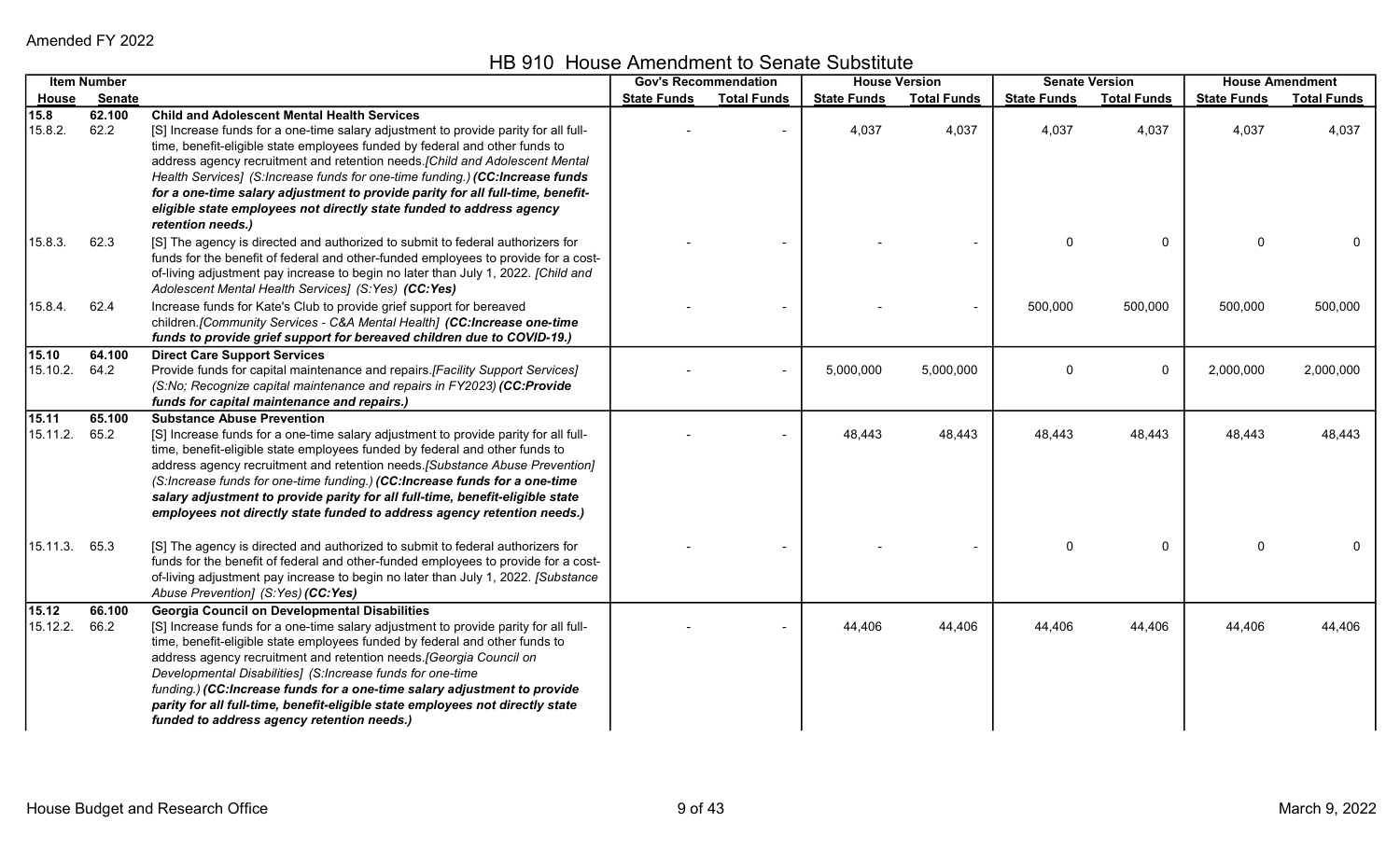HB 910 House Amendment to Senate Substitute

|                        | <b>Item Number</b> |                                                                                                                                                                                                                                                                                                                                                                                                                                                                                                                                                     | <b>Gov's Recommendation</b> |                    |                    | <b>House Version</b> |                    | <b>Senate Version</b> |                    | <b>House Amendment</b> |
|------------------------|--------------------|-----------------------------------------------------------------------------------------------------------------------------------------------------------------------------------------------------------------------------------------------------------------------------------------------------------------------------------------------------------------------------------------------------------------------------------------------------------------------------------------------------------------------------------------------------|-----------------------------|--------------------|--------------------|----------------------|--------------------|-----------------------|--------------------|------------------------|
| <u>House</u>           | Senate             |                                                                                                                                                                                                                                                                                                                                                                                                                                                                                                                                                     | <b>State Funds</b>          | <b>Total Funds</b> | <b>State Funds</b> | <b>Total Funds</b>   | <b>State Funds</b> | <b>Total Funds</b>    | <b>State Funds</b> | <b>Total Funds</b>     |
| 15.12.3. 66.3          |                    | [S] The agency is directed and authorized to submit to federal authorizers for<br>funds for the benefit of federal and other-funded employees to provide for a cost-<br>of-living adjustment pay increase to begin no later than July 1, 2022. [Georgia<br>Council on Developmental Disabilities] (S:Yes) (CC:Yes)                                                                                                                                                                                                                                  |                             |                    |                    |                      | U                  | $\Omega$              |                    |                        |
| 15.13<br>15.13.2. 67.2 | 67.100             | <b>Sexual Offender Review Board</b><br>[S] Increase funds for a one-time salary adjustment to provide parity for all full-<br>time, benefit-eligible state employees funded by federal and other funds to<br>address agency recruitment and retention needs. [Sexual Offender Review Board]<br>(S:Increase funds for one-time funding.) (CC:Increase funds for a one-time<br>salary adjustment to provide parity for all full-time, benefit-eligible state<br>employees not directly state funded to address agency retention needs.)               |                             |                    | 8,074              | 8,074                | 8,074              | 8,074                 | 8,074              | 8,074                  |
|                        |                    | Section 16: Community Affairs, Department of                                                                                                                                                                                                                                                                                                                                                                                                                                                                                                        |                             |                    |                    |                      |                    |                       |                    |                        |
| 16.1<br>16.1.2.        | 68.100<br>68.2     | <b>Building Construction</b><br>[S] Increase funds for a one-time salary adjustment to provide parity for all full-<br>time, benefit-eligible state employees funded by federal and other funds to<br>address agency recruitment and retention needs. [Building Construction]<br>(S:Increase funds for one-time funding.) (CC:Increase funds for a one-time<br>salary adjustment to provide parity for all full-time, benefit-eligible state<br>employees not directly state funded to address agency retention needs.)                             |                             |                    | 4,037              | 4,037                | 4,037              | 4,037                 | 4,037              | 4,037                  |
| 16.1.3.                | 68.3               | [S] The agency is directed and authorized to submit to federal authorizers for<br>funds for the benefit of federal and other-funded employees to provide for a cost-<br>of-living adjustment pay increase to begin no later than July 1, 2022. [Building<br>Construction] (S:Yes) (CC:Yes)                                                                                                                                                                                                                                                          |                             |                    |                    |                      | $\mathbf 0$        | $\mathbf 0$           | $\mathbf{0}$       | $\mathbf 0$            |
| 16.2<br>16.2.2.        | 69.100<br>69.2     | <b>Coordinated Planning</b><br>[S] Increase funds for a one-time salary adjustment to provide parity for all full-<br>time, benefit-eligible state employees funded by federal and other funds to<br>address agency recruitment and retention needs. [Coordinated Planning]<br>(S:Increase funds for one-time funding.) (CC:Increase funds for a one-time<br>salary adjustment to provide parity for all full-time, benefit-eligible state<br>employees not directly state funded to address agency retention needs.)                               |                             |                    | 4,037              | 4,037                | 4,037              | 4,037                 | 4,037              | 4,037                  |
| 16.3<br>16.3.2.        | 70.100<br>70.2     | <b>Departmental Administration (DCA)</b><br>[S] Increase funds for a one-time salary adjustment to provide parity for all full-<br>time, benefit-eligible state employees funded by federal and other funds to<br>address agency recruitment and retention needs. [Departmental Administration<br>(DCA)] (S:Increase funds for one-time funding.) (CC:Increase funds for a one-<br>time salary adjustment to provide parity for all full-time, benefit-eligible<br>state employees not directly state funded to address agency retention<br>needs.) |                             |                    | 141,291            | 141,291              | 141,291            | 141,291               | 141,291            | 141,291                |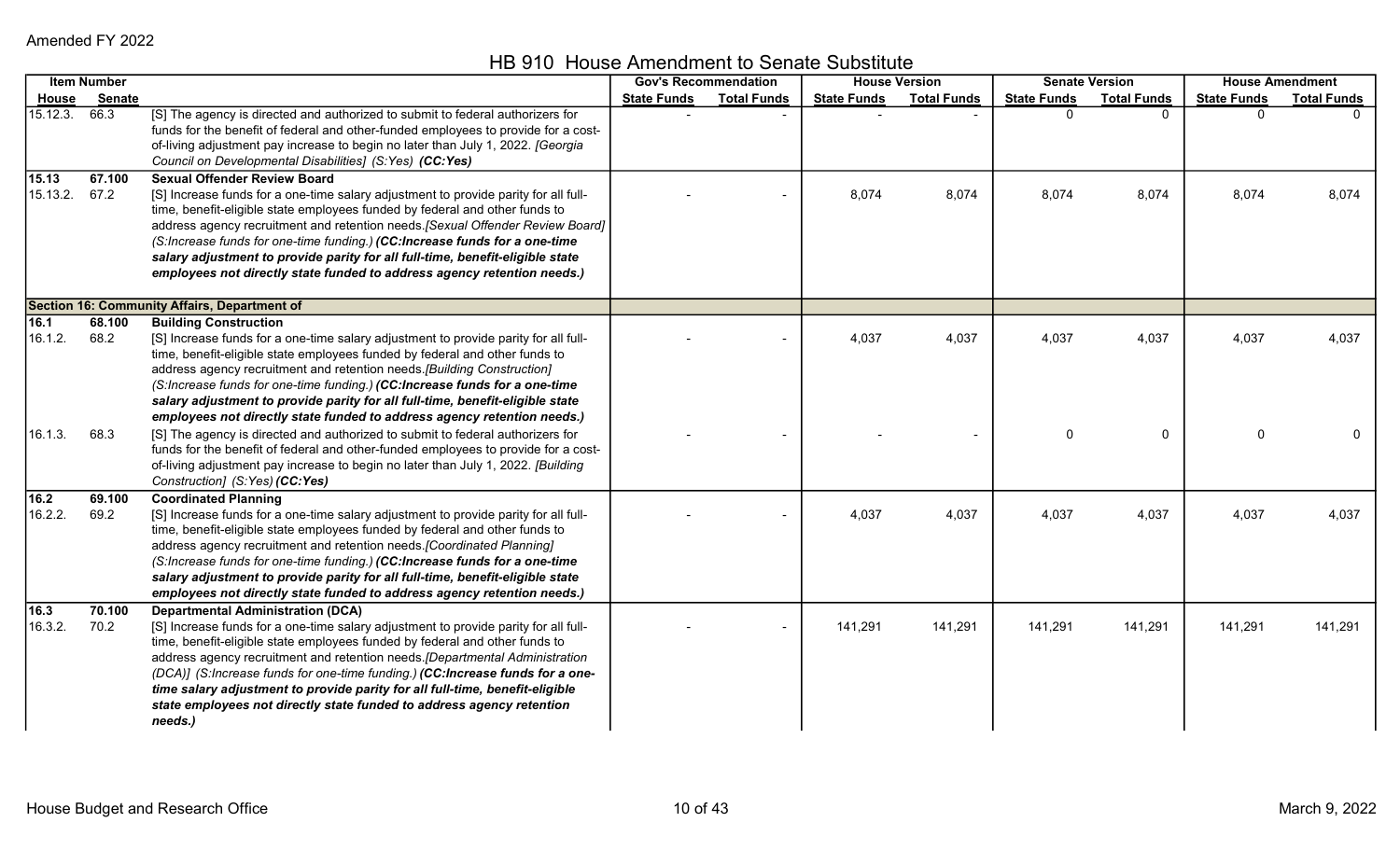HB 910 House Amendment to Senate Substitute

|                 | <b>Item Number</b> |                                                                                                                                                                                                                                                                                                                                                                                                                                                                                                                                                                                       | <b>Gov's Recommendation</b> |                    | <b>House Version</b> |                    |                    | <b>Senate Version</b> |                    | <b>House Amendment</b> |
|-----------------|--------------------|---------------------------------------------------------------------------------------------------------------------------------------------------------------------------------------------------------------------------------------------------------------------------------------------------------------------------------------------------------------------------------------------------------------------------------------------------------------------------------------------------------------------------------------------------------------------------------------|-----------------------------|--------------------|----------------------|--------------------|--------------------|-----------------------|--------------------|------------------------|
| House           | <b>Senate</b>      |                                                                                                                                                                                                                                                                                                                                                                                                                                                                                                                                                                                       | <b>State Funds</b>          | <b>Total Funds</b> | <b>State Funds</b>   | <b>Total Funds</b> | <b>State Funds</b> | <b>Total Funds</b>    | <b>State Funds</b> | <b>Total Funds</b>     |
| 16.3.3.         | 70.3               | [S] The agency is directed and authorized to submit to federal authorizers for<br>funds for the benefit of federal and other-funded employees to provide for a cost-<br>of-living adjustment pay increase to begin no later than July 1, 2022.<br>[Departmental Administration (DCA)] (S:Yes) (CC:Yes)                                                                                                                                                                                                                                                                                |                             |                    |                      |                    | $\Omega$           | $\Omega$              | $\Omega$           |                        |
| 16.4<br>16.4.2. | 71.100<br>71.2     | <b>Federal Community and Economic Development Programs</b><br>[S] Increase funds for a one-time salary adjustment to provide parity for all full-<br>time, benefit-eligible state employees funded by federal and other funds to<br>address agency recruitment and retention needs.[Federal Community and<br>Economic Development Programs] (S:Increase funds for one-time<br>funding.) (CC:Increase funds for a one-time salary adjustment to provide<br>parity for all full-time, benefit-eligible state employees not directly state<br>funded to address agency retention needs.) |                             |                    | 104,959              | 104,959            | 104,959            | 104,959               | 104,959            | 104,959                |
| 16.4.3.         | 71.3               | [S] The agency is directed and authorized to submit to federal authorizers for<br>funds for the benefit of federal and other-funded employees to provide for a cost-<br>of-living adjustment pay increase to begin no later than July 1, 2022. [Federal<br>Community and Economic Development Programs] (S:Yes) (CC:Yes)                                                                                                                                                                                                                                                              |                             |                    |                      |                    | $\Omega$           | 0                     | $\Omega$           |                        |
| 16.5<br>16.5.1. | 72.100<br>72.1     | <b>Homeownership Programs</b><br>[S] Increase funds for a one-time salary adjustment to provide parity for all full-<br>time, benefit-eligible state employees funded by federal and other funds to<br>address agency recruitment and retention needs. [Homeownership Programs]<br>(S:Increase funds for one-time funding.) (CC:Increase funds for a one-time<br>salary adjustment to provide parity for all full-time, benefit-eligible state<br>employees not directly state funded to address agency retention needs.)                                                             |                             |                    | 270,471              | 270,471            | 270,471            | 270,471               | 270,471            | 270,471                |
| 16.5.2.         | 72.2               | [S] The agency is directed and authorized to submit to federal authorizers for<br>funds for the benefit of federal and other-funded employees to provide for a cost-<br>of-living adjustment pay increase to begin no later than July 1, 2022.<br>[Homeownership Programs] (S:Yes) (CC:Yes)                                                                                                                                                                                                                                                                                           |                             |                    |                      |                    | $\Omega$           | 0                     | $\mathbf 0$        | 0                      |
| 16.7<br>16.7.1. | 74.100<br>74.1     | <b>Rental Housing Programs</b><br>[S] Increase funds for a one-time salary adjustment to provide parity for all full-<br>time, benefit-eligible state employees funded by federal and other funds to<br>address agency recruitment and retention needs.[Rental Housing Programs]<br>(S:Increase funds for one-time funding.) (CC:Increase funds for a one-time<br>salary adjustment to provide parity for all full-time, benefit-eligible state<br>employees not directly state funded to address agency retention needs.)                                                            |                             |                    | 706,453              | 706,453            | 706,453            | 706,453               | 706,453            | 706,453                |
| 16.7.2.         | 74.2               | [S] The agency is directed and authorized to submit to federal authorizers for<br>funds for the benefit of federal and other-funded employees to provide for a cost-<br>of-living adjustment pay increase to begin no later than July 1, 2022. [Rental<br>Housing Programs] (S:Yes) (CC:Yes)                                                                                                                                                                                                                                                                                          |                             |                    |                      |                    | $\mathbf 0$        | 0                     | $\Omega$           | 0                      |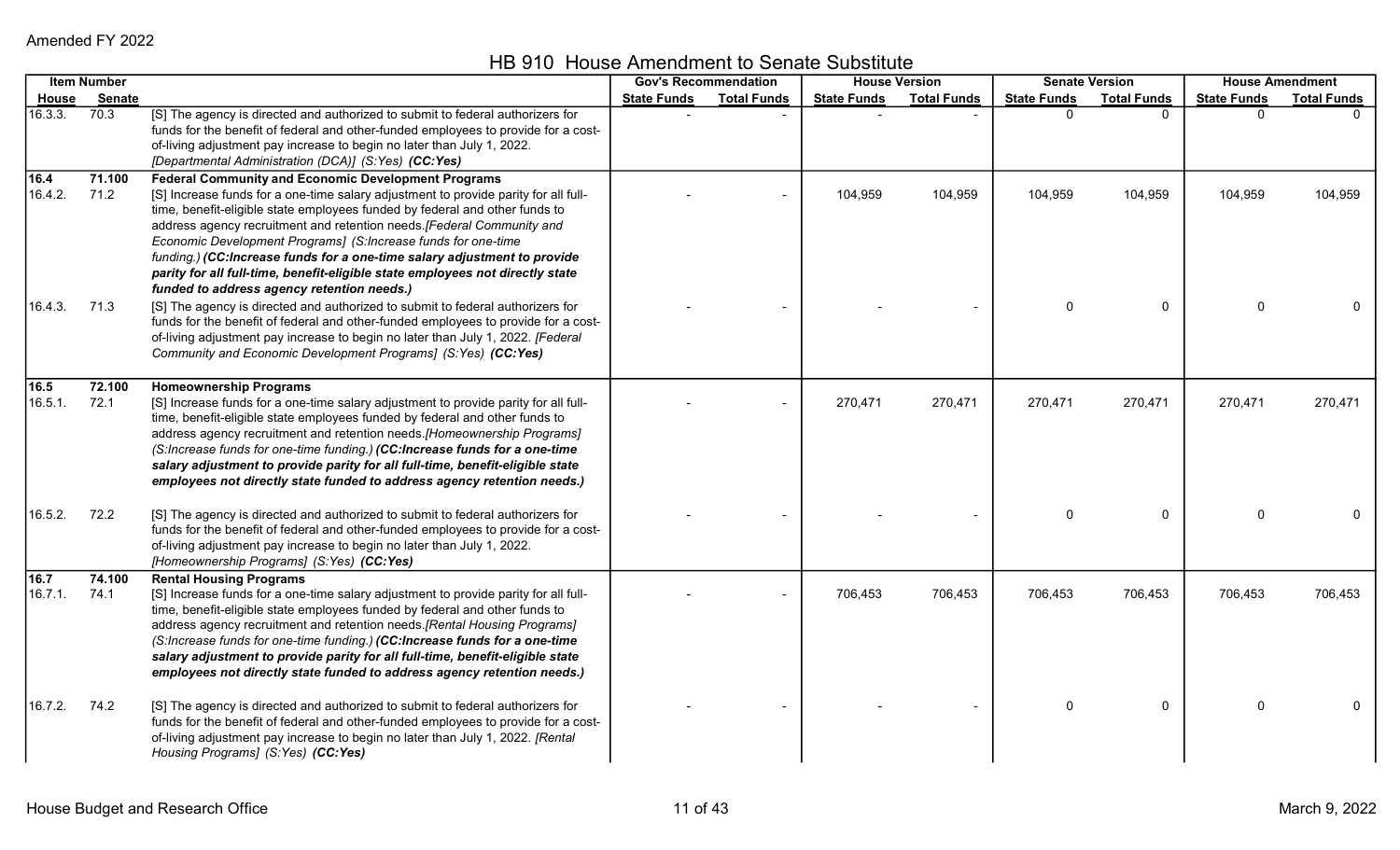|                    | <b>Item Number</b> |                                                                                                                                                                                                                                                                                                                                                                                                                                                                                                                                                          | <b>Gov's Recommendation</b> |                    |                    | <b>House Version</b> |                    | <b>Senate Version</b> |                    | <b>House Amendment</b> |
|--------------------|--------------------|----------------------------------------------------------------------------------------------------------------------------------------------------------------------------------------------------------------------------------------------------------------------------------------------------------------------------------------------------------------------------------------------------------------------------------------------------------------------------------------------------------------------------------------------------------|-----------------------------|--------------------|--------------------|----------------------|--------------------|-----------------------|--------------------|------------------------|
| House              | <b>Senate</b>      |                                                                                                                                                                                                                                                                                                                                                                                                                                                                                                                                                          | <b>State Funds</b>          | <b>Total Funds</b> | <b>State Funds</b> | <b>Total Funds</b>   | <b>State Funds</b> | <b>Total Funds</b>    | <b>State Funds</b> | <b>Total Funds</b>     |
| 16.9<br>16.9.1.    | 76.100<br>76.1     | <b>Special Housing Initiatives</b><br>[S] Increase funds for a one-time salary adjustment to provide parity for all full-<br>time, benefit-eligible state employees funded by federal and other funds to<br>address agency recruitment and retention needs. [Special Housing Initiatives]<br>(S:Increase funds for one-time funding.) (CC:Increase funds for a one-time<br>salary adjustment to provide parity for all full-time, benefit-eligible state                                                                                                 |                             |                    | 379,466            | 379,466              | 379,466            | 379,466               | 379,466            | 379,466                |
| 16.9.2.            | 76.2               | employees not directly state funded to address agency retention needs.)<br>[S] The agency is directed and authorized to submit to federal authorizers for<br>funds for the benefit of federal and other-funded employees to provide for a cost-<br>of-living adjustment pay increase to begin no later than July 1, 2022. [Special<br>Housing Initiatives] (S:Yes) (CC:Yes)                                                                                                                                                                              |                             |                    |                    |                      | 0                  | 0                     | $\Omega$           |                        |
| 16.10<br>16.10.2.  | 77.100<br>77.2     | <b>State Community Development Programs</b><br>[S] Increase funds for a one-time salary adjustment to provide parity for all full-<br>time, benefit-eligible state employees funded by federal and other funds to<br>address agency recruitment and retention needs. [State Community Development<br>Programs] (S:Increase funds for one-time funding.) (CC:Increase funds for a<br>one-time salary adjustment to provide parity for all full-time, benefit-eligible<br>state employees not directly state funded to address agency retention<br>needs.) |                             |                    | 68,627             | 68,627               | 68,627             | 68,627                | 68,627             | 68,627                 |
| 16.10.3.77.3       |                    | [S] The agency is directed and authorized to submit to federal authorizers for<br>funds for the benefit of federal and other-funded employees to provide for a cost-<br>of-living adjustment pay increase to begin no later than July 1, 2022. [State<br>Community Development Programs] (S:Yes) (CC:Yes)                                                                                                                                                                                                                                                |                             |                    |                    |                      | <sup>0</sup>       | $\mathbf{0}$          | $\Omega$           |                        |
| 16.10.4. 77.4      |                    | Increase funds for rural downtown development grants.[Downtown Development]<br>(CC:Increase funds for one-time innovative rural downtown redevelopment<br>grants.)                                                                                                                                                                                                                                                                                                                                                                                       |                             |                    |                    |                      | 20,250,000         | 20,250,000            | 17,250,000         | 17,250,000             |
| 16.10.5. 77.5      |                    | Increase funds for Overcomers House for homeless assistance.[Downtown<br>Development] (CC:Increase one-time funds for homeless assistance.)                                                                                                                                                                                                                                                                                                                                                                                                              |                             |                    |                    |                      | 35,000             | 35,000                | 35,000             | 35,000                 |
| 16.10.6. 77.6      |                    | Increase funds for Helping Hands Ending Hunger program expansion in<br>Northwest Georgia.[Downtown Development] (CC:Increase funds for food<br>deserts related to the COVID-19 pandemic.)                                                                                                                                                                                                                                                                                                                                                                |                             |                    |                    |                      | 400,000            | 400,000               | 200,000            | 200,000                |
| 16.11 <br>16.11.3. | 78.100<br>78.3     | <b>State Economic Development Programs</b><br>Increase funds for community Agricultural Centers. [State Economic Development<br>Programs] (CC:No)                                                                                                                                                                                                                                                                                                                                                                                                        |                             |                    |                    |                      | 1,500,000          | 1,500,000             | $\Omega$           |                        |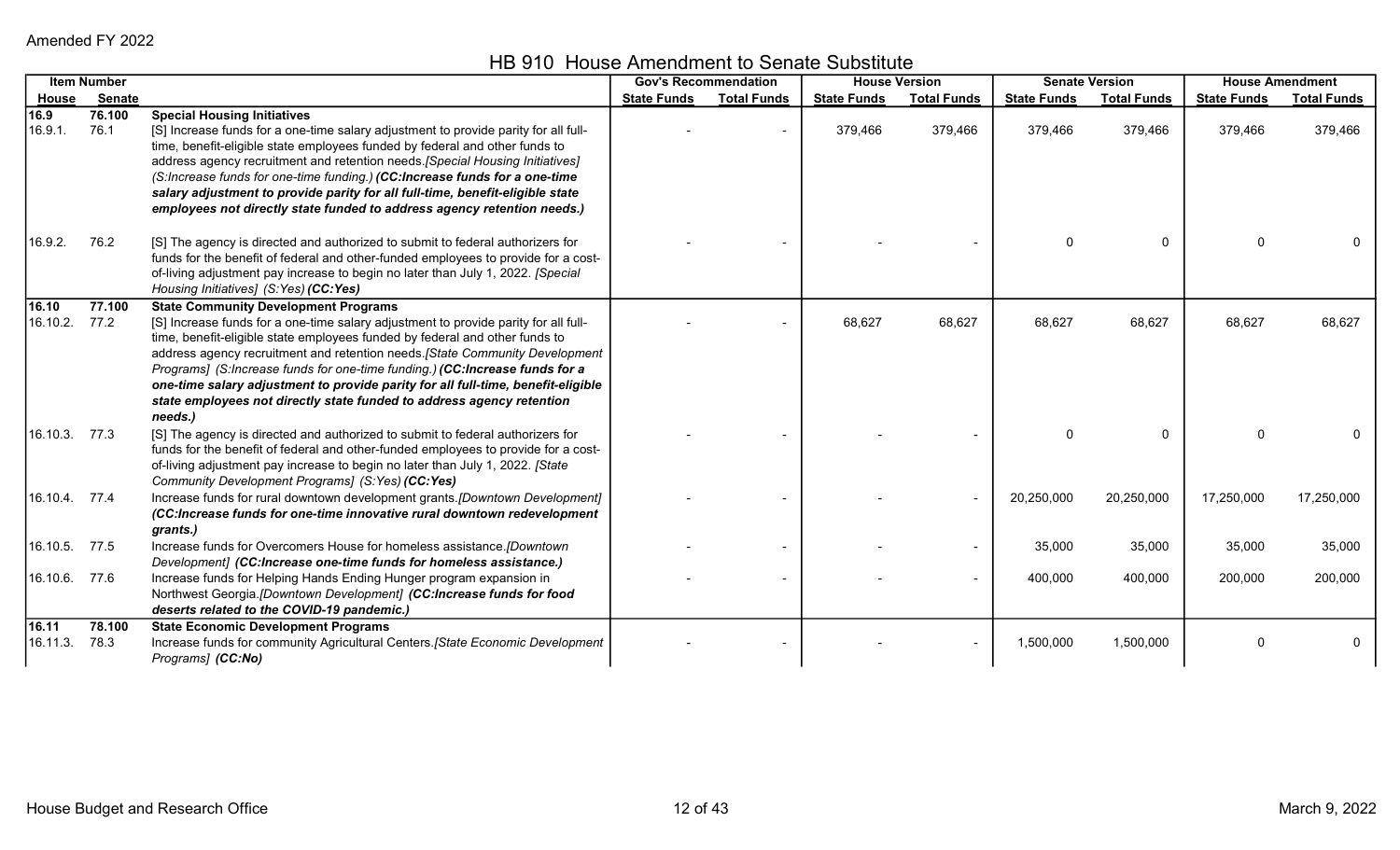HB 910 House Amendment to Senate Substitute

|                   | <b>Item Number</b> |                                                                                                                                                                                                                                                                                                                                                                                                                                                | <b>Gov's Recommendation</b> |                    | <b>House Version</b> |                    | <b>Senate Version</b> |                    | <b>House Amendment</b> |                    |
|-------------------|--------------------|------------------------------------------------------------------------------------------------------------------------------------------------------------------------------------------------------------------------------------------------------------------------------------------------------------------------------------------------------------------------------------------------------------------------------------------------|-----------------------------|--------------------|----------------------|--------------------|-----------------------|--------------------|------------------------|--------------------|
| House             | <b>Senate</b>      |                                                                                                                                                                                                                                                                                                                                                                                                                                                | <b>State Funds</b>          | <b>Total Funds</b> | <b>State Funds</b>   | <b>Total Funds</b> | <b>State Funds</b>    | <b>Total Funds</b> | <b>State Funds</b>     | <b>Total Funds</b> |
| 16.14<br>16.14.1. | 81.100<br>81.2     | <b>Payments to OneGeorgia Authority</b><br>[S] Increase funds for a one-time salary adjustment to provide parity for all full-<br>time, benefit-eligible state employees funded by federal and other funds to<br>address agency recruitment and retention needs. [Payments to OneGeorgia<br>Authority] (S:Increase funds for one-time funding.) (CC:Increase funds for a one-                                                                  |                             |                    | 8,074                | 8,074              | 8,074                 | 8,074              | 8,074                  | 8,074              |
| 16.14.4. 81.4     |                    | time salary adjustment to provide parity for all full-time, benefit-eligible<br>state employees not directly state funded to address agency retention<br>needs.)<br>Reduce funds for unallocated grants for FY 2022.[Payments to OneGeorgia<br>Authority]                                                                                                                                                                                      |                             |                    |                      |                    | (10,000,000)          | (10,000,000)       | (8,500,000)            | (8,500,000)        |
|                   |                    | Section 17: Community Health, Department of                                                                                                                                                                                                                                                                                                                                                                                                    |                             |                    |                      |                    |                       |                    |                        |                    |
| 17.1<br>17.1.2.   | 82.100<br>82.8     | <b>Departmental Administration (DCH)</b><br>[S] The agency is directed and authorized to submit to federal authorizers for<br>funds for the benefit of federal and other-funded employees to provide for a cost-<br>of-living adjustment pay increase to begin no later than July 1, 2022.                                                                                                                                                     |                             |                    |                      |                    | 0                     | $\mathbf{0}$       | $\Omega$               | 0                  |
|                   |                    | [Departmental Administration (DCH)] (S:Yes) (CC:Yes)                                                                                                                                                                                                                                                                                                                                                                                           |                             |                    |                      |                    |                       |                    |                        |                    |
| 17.1.8.           | 82.7               | Increase funds for development of PeachCare mental health<br>services.[Departmental Administration (DCH)]                                                                                                                                                                                                                                                                                                                                      |                             |                    |                      |                    | 750,000               | 1,500,000          | 750,000                | 1,500,000          |
| 17.4<br>17.4.2.   | 85.100<br>85.2     | <b>Health Care Access and Improvement</b><br>[S] The agency is directed and authorized to submit to federal authorizers for<br>funds for the benefit of federal and other-funded employees to provide for a cost-<br>of-living adjustment pay increase to begin no later than July 1, 2022. [Health Care<br>Access and Improvement] (S:Yes) (CC:Yes)                                                                                           |                             |                    |                      |                    | 0                     | 0                  | $\Omega$               |                    |
| 17.5<br>17.5.2.   | 86.100<br>86.3     | <b>Healthcare Facility Regulation</b><br>[S] The agency is directed and authorized to submit to federal authorizers for<br>funds for the benefit of federal and other-funded employees to provide for a cost-<br>of-living adjustment pay increase to begin no later than July 1, 2022. [Healthcare<br>Facility Regulation] (S:Yes) (CC:Yes)                                                                                                   |                             |                    |                      |                    | 0                     | $\mathbf 0$        | $\Omega$               | 0                  |
| 17.5.3.           | 86.2               | Reduce funds for delayed hiring.[Healthcare Licensing]                                                                                                                                                                                                                                                                                                                                                                                         |                             |                    |                      |                    | (7,454,446)           | (7,454,446)        | (7,454,446)            | (7,454,446)        |
| 18<br>17.7.9.     | 88.100<br>88.9     | Medicaid-Aged, Blind, and Disabled<br>Provide funds for skilled nursing centers for an add-on payment of an additional<br>\$10 per patient day.[Medicaid: Aged Blind and Disabled] (S:Increase funds to<br>provide additional supplemental quality incentive payments to eligible skilled<br>nursing facilities.) (CC:Increase funds to provide additional supplemental<br>quality incentive payments to eligible skilled nursing facilities.) |                             |                    | 26,232,673           | 79,252,790         | 26,232,673            | 79,252,790         | 26,232,673             | 79,252,790         |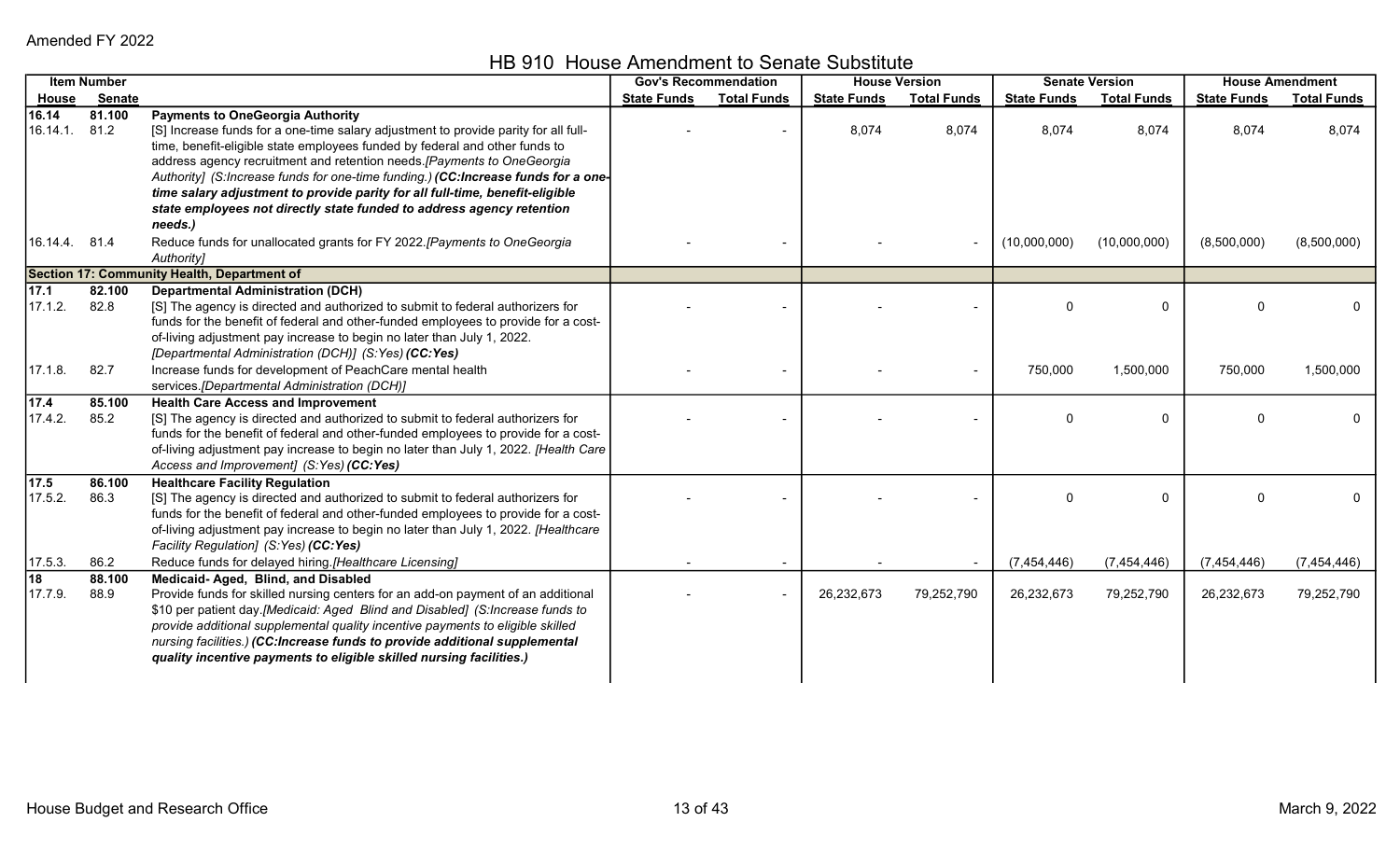|                              | <b>Item Number</b>     |                                                                                                                                                                                                                                                                                                                                                                                                                                                                                                                                                                                                                                                                                                                                                                                                                                                                                                                                                                                                                                                                                                                                                                                                                                                                                                                                                                                                                                                                                                                          | <b>Gov's Recommendation</b> |                    |                    | <b>House Version</b> |                           | <b>Senate Version</b>     |                    | <b>House Amendment</b>     |
|------------------------------|------------------------|--------------------------------------------------------------------------------------------------------------------------------------------------------------------------------------------------------------------------------------------------------------------------------------------------------------------------------------------------------------------------------------------------------------------------------------------------------------------------------------------------------------------------------------------------------------------------------------------------------------------------------------------------------------------------------------------------------------------------------------------------------------------------------------------------------------------------------------------------------------------------------------------------------------------------------------------------------------------------------------------------------------------------------------------------------------------------------------------------------------------------------------------------------------------------------------------------------------------------------------------------------------------------------------------------------------------------------------------------------------------------------------------------------------------------------------------------------------------------------------------------------------------------|-----------------------------|--------------------|--------------------|----------------------|---------------------------|---------------------------|--------------------|----------------------------|
| House                        | <b>Senate</b>          |                                                                                                                                                                                                                                                                                                                                                                                                                                                                                                                                                                                                                                                                                                                                                                                                                                                                                                                                                                                                                                                                                                                                                                                                                                                                                                                                                                                                                                                                                                                          | <b>State Funds</b>          | <b>Total Funds</b> | <b>State Funds</b> | <b>Total Funds</b>   | <b>State Funds</b>        | <b>Total Funds</b>        | <b>State Funds</b> | <b>Total Funds</b>         |
| 17.7.10.                     | 88.10                  | Utilize existing funds for skilled nursing centers to update the general and<br>professional liability, property insurance, and property tax pass-through rate<br>components to current costs for the period that ended June 30, 2021, and submit<br>a disaster state plan amendment to the Centers for Medicare and Medicaid<br>Services (CMS) for an effective date of July 1, 2021, with payments pending CMS<br>approval and the audit of 2021 costs. [Medicaid: Aged Blind and Disabled]<br>(H:Yes)(S:No; The department shall maintain rates based on 2019 cost reports,<br>general and professional liability, property insurance, and property tax pass-<br>through rate components through June 30, 2022, and the department shall<br>submit an analysis of audited 2020 cost report information to the House Budget<br>and Research Office, the Senate Budget and Evaluation Office, and the Office of<br>Planning and Budget to prepare for moving to 2020 audited cost reports effective<br>July 1, 2022.) (CC:Yes; Utilize existing funds for skilled nursing centers to<br>update the general and professional liability, property insurance, and<br>property tax pass-through rate components to 2021 costs for the period<br>that ended June 30, 2021, and submit a disaster state plan amendment to<br>the Centers for Medicare and Medicaid Services (CMS) for an effective time<br>period of July 1, 2021, through June 30, 2022, with payments pending CMS<br>approval and the audit of 2021 costs.) |                             |                    | $\Omega$           | ∩                    | $\Omega$                  | $\Omega$                  | <sup>n</sup>       |                            |
| 17.8<br>17.8.1<br>17.8.7.    | 89.100<br>89.1<br>89.7 | <b>Medicaid-Low-Income Medicaid</b><br>Increase funds for growth in Medicaid based on projected need.[Medicaid: Low-<br>Income Medicaid]<br>Increase funds for increased provider rates for Low-Income Medicaid providers to<br>enable transition to value-based purchasing in FY 2023.[Medicaid: Low-Income<br>Medicaid] (CC:Yes; Prepare programming for increased provider rates for<br>Low-Income Medicaid providers to enable transition to value-based<br>purchasing in FY 2023.)                                                                                                                                                                                                                                                                                                                                                                                                                                                                                                                                                                                                                                                                                                                                                                                                                                                                                                                                                                                                                                  | 279,122,128                 | 843,141,906        | 279,122,128        | 843,141,906          | 279,122,128<br>11,570,268 | 843,141,906<br>34,955,492 | 279,851,946<br>0   | 845,474,157<br>$\mathbf 0$ |
| $\overline{17.9}$<br>17.9.4. | 90.100<br>90.4         | <b>PeachCare</b><br>Increase funds for increased provider rates for PeachCare providers to enable<br>transition to value-based purchasing in FY 2023.[PeachCare] (CC:Yes; Prepare<br>programming for increased provider rates for PeachCare providers to<br>enable transition to value-based purchasing in FY 2023.)                                                                                                                                                                                                                                                                                                                                                                                                                                                                                                                                                                                                                                                                                                                                                                                                                                                                                                                                                                                                                                                                                                                                                                                                     |                             |                    |                    |                      | 621,810                   | 2,683,686                 | $\Omega$           | 0                          |
| 17.14<br>17.14.1. 95.1       | 95.100                 | Georgia Board of Health Care Workforce: Morehouse School of Medicine<br>Grant<br>Provide funds to support planning efforts for a new nursing program at Morehouse<br>School of Medicine. [Georgia Board of Health Care Workforce: Morehouse School<br>of Medicine Grant] (S:Increase funds to support the Center for Maternal<br>Health.) (CC:Provide one-time funds to support planning efforts for a new<br>nursing program and patient navigators for maternal health at Morehouse<br><b>School of Medicine.)</b>                                                                                                                                                                                                                                                                                                                                                                                                                                                                                                                                                                                                                                                                                                                                                                                                                                                                                                                                                                                                     |                             |                    | 500,000            | 500,000              | 500,000                   | 500,000                   | 500,000            | 500,000                    |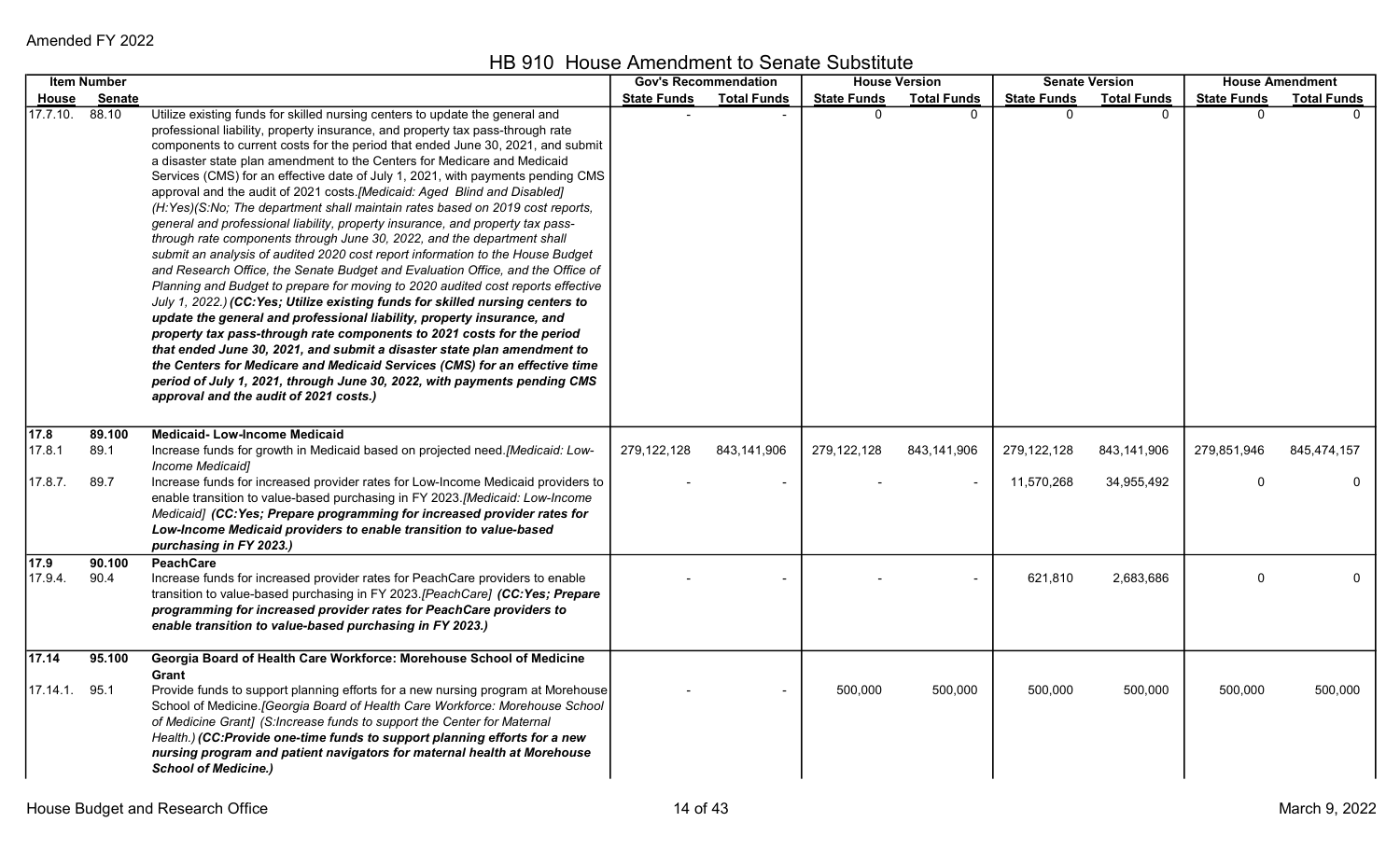HB 910 House Amendment to Senate Substitute

|                   | <b>Item Number</b> |                                                                                                                                                                                                                                                                                                                                                                                                                                         |                    | <b>Gov's Recommendation</b> |                    | <b>House Version</b> |                    | <b>Senate Version</b> |                    | <b>House Amendment</b> |
|-------------------|--------------------|-----------------------------------------------------------------------------------------------------------------------------------------------------------------------------------------------------------------------------------------------------------------------------------------------------------------------------------------------------------------------------------------------------------------------------------------|--------------------|-----------------------------|--------------------|----------------------|--------------------|-----------------------|--------------------|------------------------|
| House             | Senate             |                                                                                                                                                                                                                                                                                                                                                                                                                                         | <b>State Funds</b> | <b>Total Funds</b>          | <b>State Funds</b> | <b>Total Funds</b>   | <b>State Funds</b> | <b>Total Funds</b>    | <b>State Funds</b> | <b>Total Funds</b>     |
| 17.15<br>17.15.1. | 96.100<br>96.1     | Georgia Board of Health Care Workforce: Physicians for Rural Areas<br>Increase funds to provide loan forgiveness for medical examiners and forensic<br>pathologists that serve rural and other underserved or unserved communities in<br>Georgia.[Georgia Board of Health Care Workforce: Physicians for Rural Areas]<br>(CC:No; Recognize funding for medical examiner loan payments in Georgia<br><b>Student Finance Commission.)</b> |                    |                             |                    |                      | 100,000            | 100,000               | $\Omega$           |                        |
| 17.16             | 97.100             | Georgia Board of Health Care Workforce: Undergraduate Medical Education                                                                                                                                                                                                                                                                                                                                                                 |                    |                             |                    |                      |                    |                       |                    |                        |
| $17.16.1.$ 97.1   |                    | Increase funds for equipment and operating grants for nursing programs with wait<br>lists and additional current student capacity.[Georgia Board of Health Care<br>Workforce: Undergraduate Medical Education] (CC:Increase funds for one-<br>time equipment and operating grants for nursing programs with wait lists<br>and additional current student capacity.)                                                                     |                    |                             |                    |                      | 5,000,000          | 5,000,000             | 3,000,000          | 3,000,000              |
|                   |                    | <b>Section 19: Corrections, Department of</b>                                                                                                                                                                                                                                                                                                                                                                                           |                    |                             |                    |                      |                    |                       |                    |                        |
| 19.2<br>19.2.2.   | 106.100<br>106.2   | <b>Departmental Administration (DOC)</b><br>[S] Increase funds for a \$4,000 increase for sworn positions to reduce turnover<br>and overtime exposure, effective April 1, 2022.[Departmental Administration<br>(DOC)] (CC:Increase funds for a \$2,000 increase for filled correctional<br>officer positions to reduce turnover and overtime exposure, effective April<br>1, 2022.                                                      |                    |                             |                    |                      | 4,852              | 4,852                 | 2,426              | 2,426                  |
| 19.3 <br>19.3.2.  | 107.100<br>107.2   | <b>Detention Centers</b><br>[S] Increase funds for a \$4,000 increase for sworn positions to reduce turnover<br>and overtime exposure, effective April 1, 2022.[Detention Centers] (CC:Increase<br>funds for a \$2,000 increase for filled correctional officer positions to reduce<br>turnover and overtime exposure, effective April 1, 2022.)                                                                                        |                    |                             |                    |                      | 787,645            | 787,645               | 393,823            | 393,823                |
| 19.4 <br>19.4.2.  | 108.100<br>108.2   | <b>Food and Farm Operations</b><br>[S] Increase funds for a \$4,000 increase for sworn positions to reduce turnover<br>and overtime exposure, effective April 1, 2022.[Food and Farm Operations]<br>(CC:Increase funds for a \$2,000 increase for filled correctional officer<br>positions to reduce turnover and overtime exposure, effective April 1, 2022.)                                                                          |                    |                             |                    |                      | 29,112             | 29,112                | 14,556             | 14,556                 |
| 19.8 <br>19.8.2.  | 112.100<br>112.6   | <b>State Prisons</b><br>[S] Increase funds for a \$4,000 increase for sworn positions to reduce turnover<br>and overtime exposure, effective April 1, 2022.[State Prisons] (CC:Increase<br>funds for a \$2,000 increase for filled correctional officer positions to reduce<br>turnover and overtime exposure, effective April 1, 2022.)                                                                                                |                    |                             |                    |                      | 5,702,741          | 5,702,741             | 2,851,371          | 2,851,371              |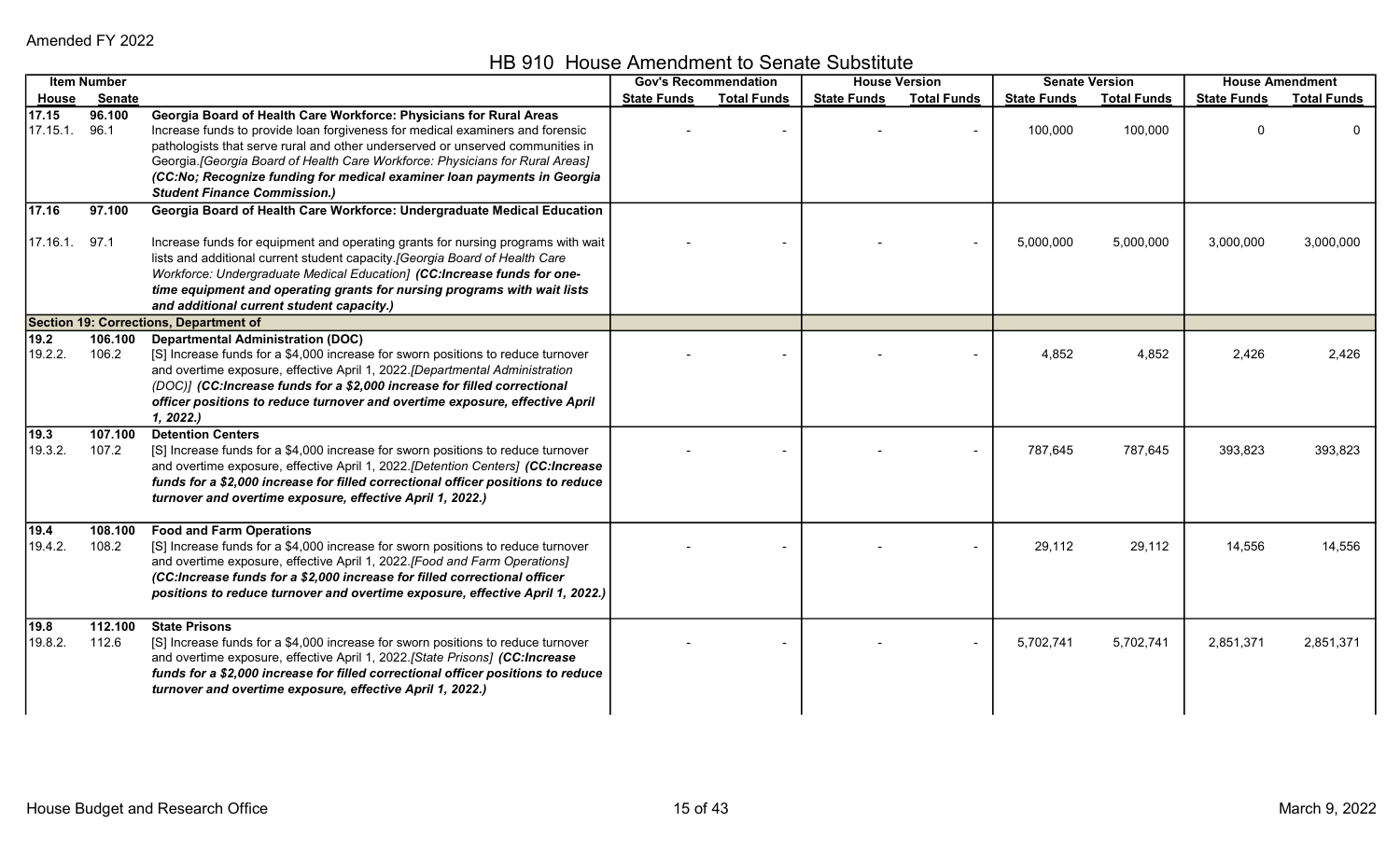HB 910 House Amendment to Senate Substitute

|                 | <b>Item Number</b> |                                                                                                                                                                                                                                                                                                                                                                                                                                                                                                                  | <b>Gov's Recommendation</b> |                    |                    | <b>House Version</b> |                    | <b>Senate Version</b> |                    | <b>House Amendment</b> |
|-----------------|--------------------|------------------------------------------------------------------------------------------------------------------------------------------------------------------------------------------------------------------------------------------------------------------------------------------------------------------------------------------------------------------------------------------------------------------------------------------------------------------------------------------------------------------|-----------------------------|--------------------|--------------------|----------------------|--------------------|-----------------------|--------------------|------------------------|
| House           | Senate             |                                                                                                                                                                                                                                                                                                                                                                                                                                                                                                                  | <b>State Funds</b>          | <b>Total Funds</b> | <b>State Funds</b> | <b>Total Funds</b>   | <b>State Funds</b> | <b>Total Funds</b>    | <b>State Funds</b> | <b>Total Funds</b>     |
| 19.9<br>19.9.2. | 113.100<br>113.2   | <b>Transition Centers</b><br>[S] Increase funds for a \$4,000 increase for sworn positions to reduce turnover<br>and overtime exposure, effective April 1, 2022.[Transition Centers] (CC:Increase<br>funds for a \$2,000 increase for filled correctional officer positions to reduce<br>turnover and overtime exposure, effective April 1, 2022.)                                                                                                                                                               |                             |                    |                    |                      | 357,432            | 357,432               | 178,716            | 178,716                |
|                 |                    | <b>Section 20: Defense, Department of</b>                                                                                                                                                                                                                                                                                                                                                                                                                                                                        |                             |                    |                    |                      |                    |                       |                    |                        |
| 20.1<br>20.1.2. | 114.100<br>114.2   | <b>Departmental Administration (DOD)</b><br>Reduce funds pursuant to O.C.G.A. § 45-7-3.[Administrative Management Office]<br>(CC:No)                                                                                                                                                                                                                                                                                                                                                                             |                             |                    |                    |                      | (4,037)            | (4,037)               | $\Omega$           | 0                      |
| 20.2<br>20.2.2. | 115.100<br>115.4   | <b>Military Readiness</b><br>[S] Increase funds for a one-time salary adjustment to provide parity for all full-<br>time, benefit-eligible state employees funded by federal and other funds to<br>address agency recruitment and retention needs.[Military Readiness] (S:Increase<br>funds for one-time funding.) (CC:Increase funds for a one-time salary<br>adjustment to provide parity for all full-time, benefit-eligible state<br>employees not directly state funded to address agency retention needs.) |                             |                    | 1,398,157          | 1,398,157            | 1,398,157          | 1,398,157             | 1,398,157          | 1,398,157              |
| 20.2.3.         | 115.5              | [S] The agency is directed and authorized to submit to federal authorizers for<br>funds for the benefit of federal and other-funded employees to provide for a cost-<br>of-living adjustment pay increase to begin no later than July 1, 2022. [Military<br>Readiness] (S:Yes) (CC:Yes)                                                                                                                                                                                                                          |                             |                    |                    |                      | 0                  | 0                     | $\Omega$           |                        |
| 20.2.4.         | 115.6              | [S] Reduce funds pursuant to O.C.G.A. § 45-7-3.[Military Readiness]                                                                                                                                                                                                                                                                                                                                                                                                                                              |                             |                    |                    |                      |                    |                       | (4,037)            | (4,037)                |
|                 |                    | Section 22: Early Care and Learning, Bright from the Start: Department of                                                                                                                                                                                                                                                                                                                                                                                                                                        |                             |                    |                    |                      |                    |                       |                    |                        |
| 22.1<br>22.1.2. | 120.100<br>120.2   | <b>Child Care Services</b><br>[S] The agency is directed and authorized to submit to federal authorizers for<br>funds for the benefit of federal and other-funded employees to provide for a cost-<br>of-living adjustment pay increase to begin no later than July 1, 2022. [Child Care<br>Services] (S:Yes) (CC:Yes)                                                                                                                                                                                           |                             |                    |                    |                      | 0                  | 0                     | $\Omega$           | 0                      |
| 22.2<br>22.2.1. | 121.100<br>121.1   | <b>Nutrition Services</b><br>[S] The agency is directed and authorized to submit to federal authorizers for<br>funds for the benefit of federal and other-funded employees to provide for a cost-<br>of-living adjustment pay increase to begin no later than July 1, 2022. [Nutrition<br>Services] (S:Yes) (CC:Yes)                                                                                                                                                                                             |                             |                    |                    |                      | 0                  | 0                     | $\Omega$           | 0                      |
| 22.2.2.         | 121.2              | Increase funds for summer nutrition start-up grants to provide meals for youth in<br>unserved or underserved counties.[Nutrition]                                                                                                                                                                                                                                                                                                                                                                                |                             |                    |                    | $\blacksquare$       | 300,000            | 300,000               | 300,000            | 300,000                |
| 22.3<br>22.3.2. | 122.100<br>122.4   | Pre-Kindergarten Program<br>[S] The agency is directed and authorized to submit to federal authorizers for<br>funds for the benefit of federal and other-funded employees to provide for a cost-<br>of-living adjustment pay increase to begin no later than July 1, 2022. [Pre-<br>Kindergarten Program] (S:Yes) (CC:Yes)                                                                                                                                                                                       |                             |                    |                    |                      | 0                  | $\mathbf{0}$          | $\Omega$           | 0                      |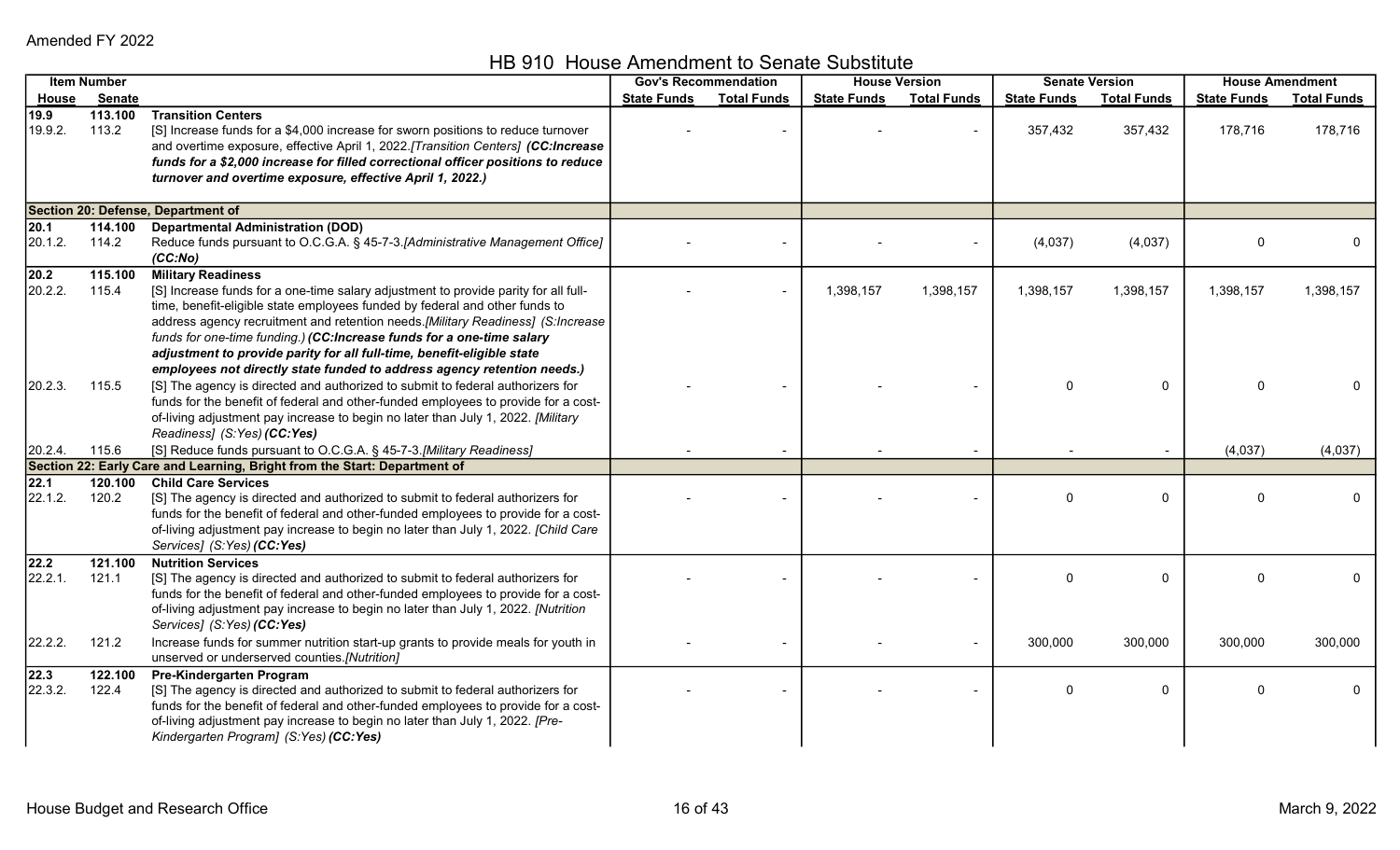HB 910 House Amendment to Senate Substitute

|                            | <b>Item Number</b>        |                                                                                                                                                                                                                                                                                                                                                                                                                                                                                                                | <b>Gov's Recommendation</b> |                    | <b>House Version</b>    |                          |                    | <b>Senate Version</b> |                         | <b>House Amendment</b>  |
|----------------------------|---------------------------|----------------------------------------------------------------------------------------------------------------------------------------------------------------------------------------------------------------------------------------------------------------------------------------------------------------------------------------------------------------------------------------------------------------------------------------------------------------------------------------------------------------|-----------------------------|--------------------|-------------------------|--------------------------|--------------------|-----------------------|-------------------------|-------------------------|
| <u>House</u>               | Senate                    |                                                                                                                                                                                                                                                                                                                                                                                                                                                                                                                | <b>State Funds</b>          | <b>Total Funds</b> | <b>State Funds</b>      | <b>Total Funds</b>       | <b>State Funds</b> | <b>Total Funds</b>    | <b>State Funds</b>      | <b>Total Funds</b>      |
| 22.4<br>22.4.1.            | 123.100<br>123.1          | <b>Quality Initiatives</b><br>[S] The agency is directed and authorized to submit to federal authorizers for<br>funds for the benefit of federal and other-funded employees to provide for a cost-<br>of-living adjustment pay increase to begin no later than July 1, 2022. [Quality<br>Initiatives] (S:Yes) (CC:Yes)                                                                                                                                                                                         |                             |                    |                         |                          | $\Omega$           | $\Omega$              |                         |                         |
|                            |                           | Section 23: Economic Development, Department of                                                                                                                                                                                                                                                                                                                                                                                                                                                                |                             |                    |                         |                          |                    |                       |                         |                         |
| 23.1<br>23.1.2.            | 124.100<br>124.2          | <b>Departmental Administration (DEcD)</b><br>[A] Reduce funds based on savings from current vacancies with a projected start<br>date of February 1, 2022.[Departmental Administration (DEcD)] (S:No)                                                                                                                                                                                                                                                                                                           |                             |                    | (20, 498)               | (20, 498)                | 0                  | 0                     | (20, 498)               | (20, 498)               |
| 23.2<br>23.2.2.            | 125.100<br>125.2          | Film, Video, and Music<br>[A] Reduce funds based on savings from current vacancies with a projected start<br>date of February 1, 2022.[Film, Video, and Music] (S:No)                                                                                                                                                                                                                                                                                                                                          |                             |                    | (30, 216)               | (30, 216)                | $\mathbf{0}$       | $\mathbf 0$           | (30, 216)               | (30, 216)               |
| 23.2.3.                    | 125.3                     | Increase funds to establish the Georgia Center for Music Innovation.[Film Video<br>and Music] (CC:Increase one-time funds for music tourism and music<br>industry development.)                                                                                                                                                                                                                                                                                                                                |                             |                    |                         | $\overline{\phantom{a}}$ | 1,000,000          | 1,000,000             | 1,000,000               | 1,000,000               |
| 23.5<br>23.5.2.            | 128.10<br>128.2           | <b>Global Commerce</b><br>[A] Reduce funds based on savings from current vacancies with a projected start<br>date of February 1, 2022. [Global Commerce] (S:No)                                                                                                                                                                                                                                                                                                                                                |                             |                    | (224, 626)              | (224, 626)               | $\Omega$           | $\mathbf 0$           | (224, 626)              | (224, 626)              |
| 23.6<br>23.6.2.            | 129.100<br>129.2          | <b>International Relations and Trade</b><br>[A] Reduce funds based on savings from current vacancies with a projected start<br>date of February 1, 2022.[International Relations and Trade] (S:No)                                                                                                                                                                                                                                                                                                             |                             |                    | (56, 209)               | (56, 209)                | 0                  | 0                     | (56, 209)               | (56, 209)               |
| 23.7<br>23.7.2.            | 130.100<br>130.2          | <b>Rural Development</b><br>[S] Increase funds for a one-time salary adjustment to provide parity for all full-<br>time, benefit-eligible state employees funded by federal and other funds to<br>address agency recruitment and retention needs.[Rural Development]<br>(S:Increase funds for one-time funding.) (CC:Increase funds for a one-time<br>salary adjustment to provide parity for all full-time, benefit-eligible state<br>employees not directly state funded to address agency retention needs.) |                             |                    | 32,295                  | 32,295                   | 32,295             | 32,295                | 32,295                  | 32,295                  |
| 23.8<br>23.8.2.            | 131.100<br>131.2          | <b>Small and Minority Business Development</b><br>[A] Reduce funds based on savings from current vacancies with a projected start<br>date of February 1, 2022. [Small and Minority Business Development] (S:No)                                                                                                                                                                                                                                                                                                |                             |                    | (48, 145)               | (48, 145)                | $\Omega$           | 0                     | (48, 145)               | (48, 145)               |
| 23.9<br>23.9.2.<br>23.9.3. | 132.100<br>132.2<br>132.3 | <b>Tourism</b><br>[A] Reduce funds based on savings from current vacancies with a projected start<br>date of February 1, 2022. [occurs in 2 subprograms] (S:No)<br>Provide funds for the Georgia World Congress Center Authority to complete the<br>roof replacement. [Tourism Marketing and Promotion] (S:No; Recognize project<br>in FY 2023.) (CC:Provide funds for the Georgia World Congress Center                                                                                                       |                             |                    | (46, 547)<br>28,800,000 | (46, 547)<br>28,800,000  | 0<br>0             | 0<br>$\mathbf 0$      | (46, 547)<br>28,800,000 | (46, 547)<br>28,800,000 |
|                            |                           | Authority to complete the roof replacement.)                                                                                                                                                                                                                                                                                                                                                                                                                                                                   |                             |                    |                         |                          |                    |                       |                         |                         |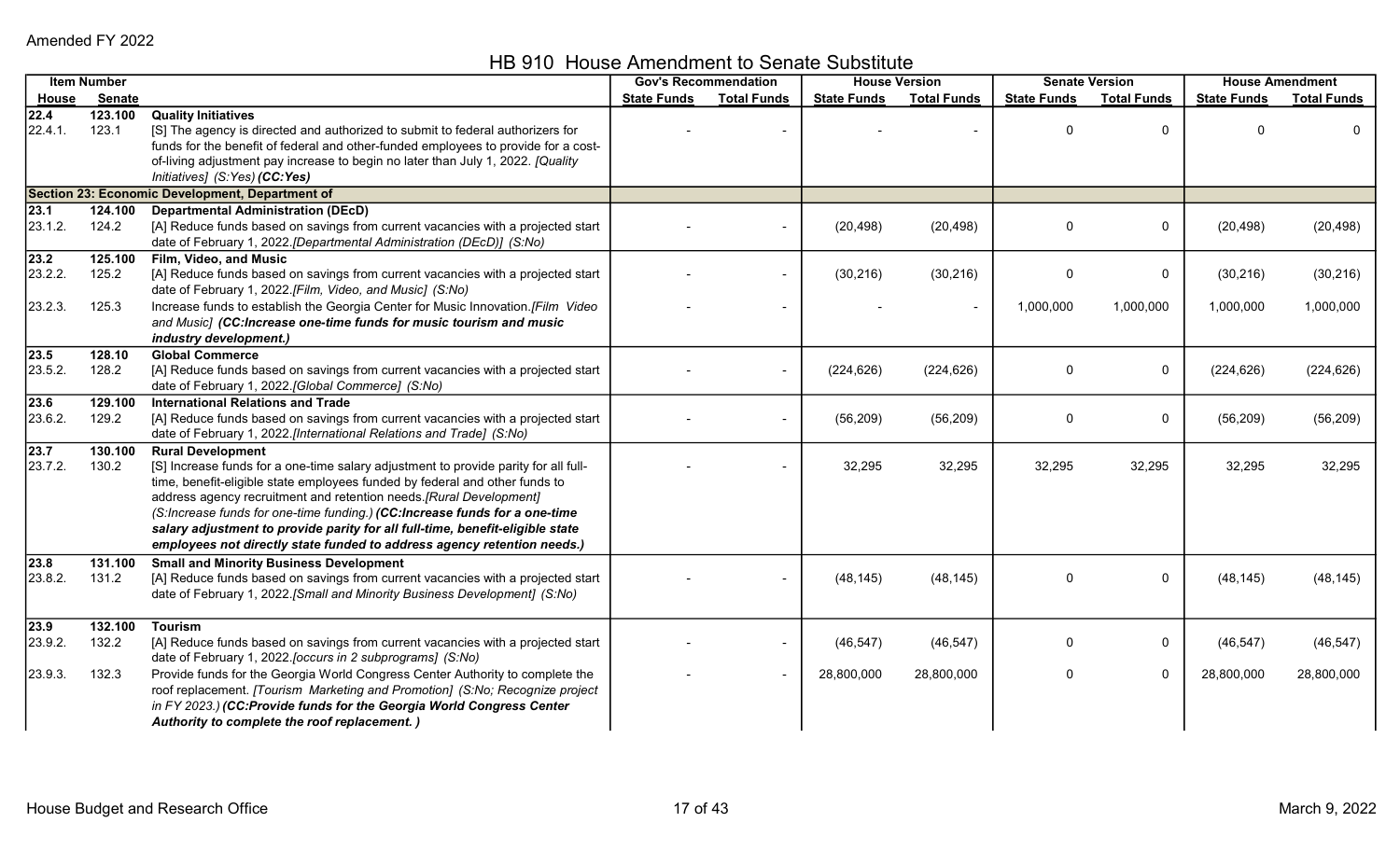HB 910 House Amendment to Senate Substitute

|                          | <b>Item Number</b> |                                                                                                                                                                                                                                                                                                                                                                                                                                                                                                                                                         |                    | <b>Gov's Recommendation</b> |                    | <b>House Version</b> |                    | <b>Senate Version</b> |                    | <b>House Amendment</b> |
|--------------------------|--------------------|---------------------------------------------------------------------------------------------------------------------------------------------------------------------------------------------------------------------------------------------------------------------------------------------------------------------------------------------------------------------------------------------------------------------------------------------------------------------------------------------------------------------------------------------------------|--------------------|-----------------------------|--------------------|----------------------|--------------------|-----------------------|--------------------|------------------------|
| House                    | Senate             |                                                                                                                                                                                                                                                                                                                                                                                                                                                                                                                                                         | <b>State Funds</b> | <b>Total Funds</b>          | <b>State Funds</b> | <b>Total Funds</b>   | <b>State Funds</b> | <b>Total Funds</b>    | <b>State Funds</b> | <b>Total Funds</b>     |
|                          |                    | <b>Section 24: Education, Department of</b>                                                                                                                                                                                                                                                                                                                                                                                                                                                                                                             |                    |                             |                    |                      |                    |                       |                    |                        |
| $\sqrt{24.1}$<br>24.1.2. | 133.100<br>133.3   | <b>Agricultural Education</b><br>[S] Increase funds for a one-time salary adjustment to provide parity for all full-<br>time, benefit-eligible state employees funded by federal and other funds to<br>address agency recruitment and retention needs. [Agricultural Education]<br>(S:Increase funds for one-time funding.) (CC:Increase funds for a one-time                                                                                                                                                                                           |                    |                             | 11,099             | 11,099               | 11,099             | 11,099                | 11,099             | 11,099                 |
| 24.1.3.                  | 133.5              | salary adjustment to provide parity for all full-time, benefit-eligible state<br>employees not directly state funded to address agency retention needs.)<br>[S] The agency is directed and authorized to submit to federal authorizers for<br>funds for the benefit of federal and other-funded employees to provide for a cost-<br>of-living adjustment pay increase to begin no later than July 1, 2022. [Agricultural<br>Education] (S:Yes) (CC:Yes)                                                                                                 |                    |                             |                    |                      |                    | $\mathbf 0$           | $\Omega$           |                        |
| 24.2 <br>24.2.2.         | 134.100<br>134.2   | <b>Business and Finance Administration</b><br>[S] Increase funds for a one-time salary adjustment to provide parity for all full-<br>time, benefit-eligible state employees funded by federal and other funds to<br>address agency recruitment and retention needs. [Business and Finance<br>Administration] (S:Increase funds for one-time funding.) (CC:Increase funds for<br>a one-time salary adjustment to provide parity for all full-time, benefit-<br>eligible state employees not directly state funded to address agency<br>retention needs.) |                    |                             | 53,778             | 53,778               | 53,778             | 53,778                | 53,778             | 53,778                 |
| [24.2.3]                 | 134.3              | [S] The agency is directed and authorized to submit to federal authorizers for<br>funds for the benefit of federal and other-funded employees to provide for a cost-<br>of-living adjustment pay increase to begin no later than July 1, 2022. [Business<br>and Finance Administration] (S:Yes) (CC:Yes)                                                                                                                                                                                                                                                |                    |                             |                    |                      |                    | $\mathbf 0$           | $\mathbf{0}$       |                        |
| 24.3 <br>24.3.2.         | 135.100<br>135.2   | <b>Central Office</b><br>[S] Increase funds for a one-time salary adjustment to provide parity for all full-<br>time, benefit-eligible state employees funded by federal and other funds to<br>address agency recruitment and retention needs. [Central Office] (S:Increase<br>funds for one-time funding.) (CC:Increase funds for a one-time salary<br>adjustment to provide parity for all full-time, benefit-eligible state<br>employees not directly state funded to address agency retention needs.)                                               |                    |                             | 338,489            | 338,489              | 338,489            | 338,489               | 338,489            | 338,489                |
| [24.3.3]                 | 135.4              | [S] The agency is directed and authorized to submit to federal authorizers for<br>funds for the benefit of federal and other-funded employees to provide for a cost-<br>of-living adjustment pay increase to begin no later than July 1, 2022. [Central<br>Office] (S:Yes) (CC:Yes)                                                                                                                                                                                                                                                                     |                    |                             |                    |                      | $\Omega$           | $\mathbf{0}$          | $\Omega$           |                        |
| [24.3.4]<br>24.3.5.      | 135.3<br>135.5     | [S] Reduce funds pursuant to O.C.G.A. § 45-7-3. [Central Office]<br>Increase funds for the Association of Adapted Sports Programs.[Central<br><b>Operations Admin]</b>                                                                                                                                                                                                                                                                                                                                                                                  |                    |                             |                    |                      | (4,037)<br>388,259 | (4,037)<br>388,259    | (4,037)<br>388,259 | (4,037)<br>388,259     |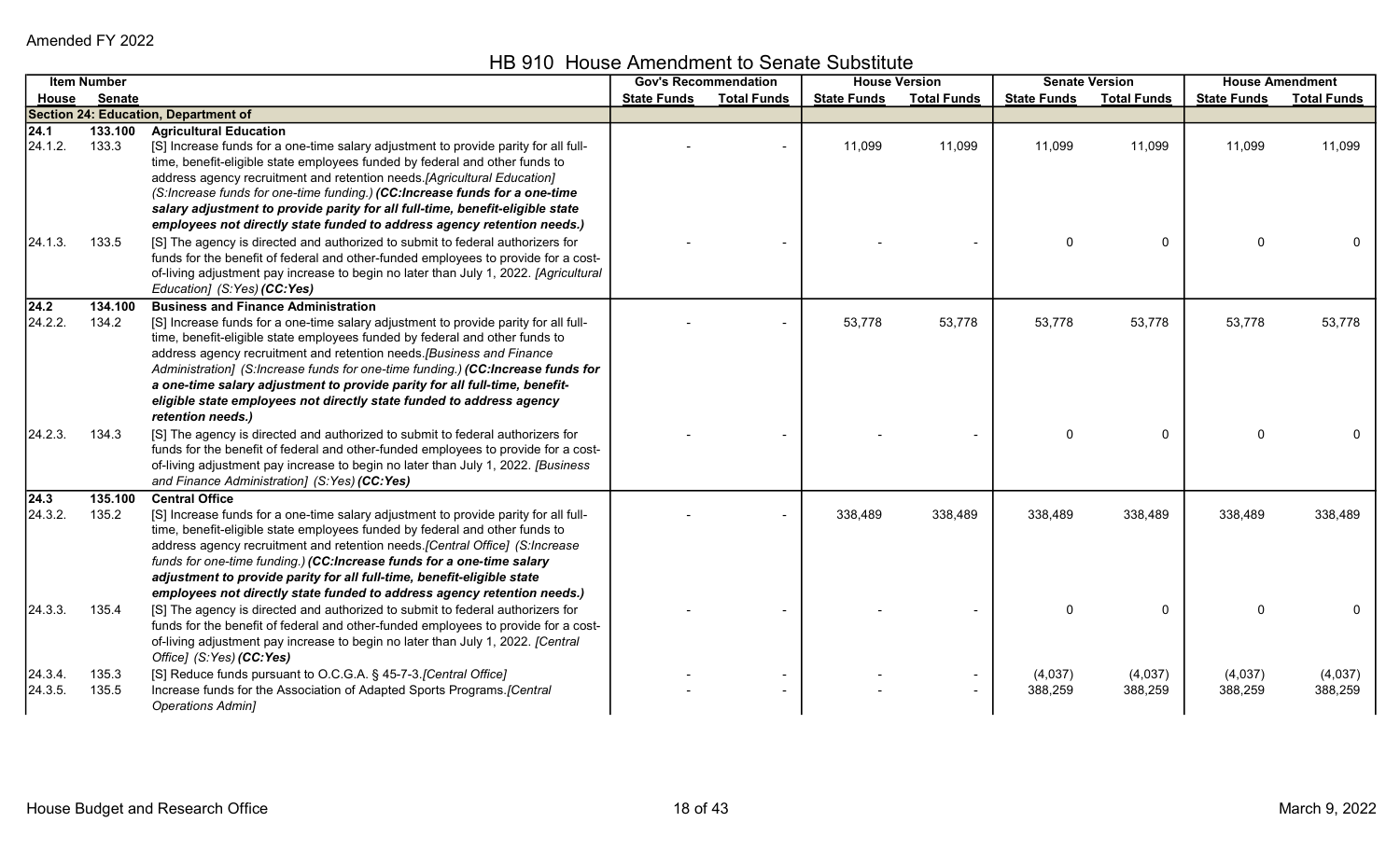HB 910 House Amendment to Senate Substitute

|                 | <b>Item Number</b> |                                                                                                                                                                                                                                                                                                                                                                                                                                                                                                                           | <b>Gov's Recommendation</b> |                    | <b>House Version</b> |                    |                    | <b>Senate Version</b> | <b>House Amendment</b> |                    |
|-----------------|--------------------|---------------------------------------------------------------------------------------------------------------------------------------------------------------------------------------------------------------------------------------------------------------------------------------------------------------------------------------------------------------------------------------------------------------------------------------------------------------------------------------------------------------------------|-----------------------------|--------------------|----------------------|--------------------|--------------------|-----------------------|------------------------|--------------------|
| House           | <b>Senate</b>      |                                                                                                                                                                                                                                                                                                                                                                                                                                                                                                                           | <b>State Funds</b>          | <b>Total Funds</b> | <b>State Funds</b>   | <b>Total Funds</b> | <b>State Funds</b> | <b>Total Funds</b>    | <b>State Funds</b>     | <b>Total Funds</b> |
| 24.4<br>24.4.2. | 136.100<br>132.2   | <b>Charter Schools</b><br>[S] Increase funds for a one-time salary adjustment to provide parity for all full-<br>time, benefit-eligible state employees funded by federal and other funds to                                                                                                                                                                                                                                                                                                                              |                             |                    | 7,870                | 7,870              | 7,870              | 7,870                 | 7,870                  | 7,870              |
| 24.4.3.         | 136.3              | address agency recruitment and retention needs. [Charter Schools] (S:Increase<br>funds for one-time funding.) (CC:Increase funds for a one-time salary<br>adjustment to provide parity for all full-time, benefit-eligible state<br>employees not directly state funded to address agency retention needs.)<br>[S] The agency is directed and authorized to submit to federal authorizers for                                                                                                                             |                             |                    |                      |                    | $\Omega$           | $\Omega$              | $\Omega$               |                    |
|                 |                    | funds for the benefit of federal and other-funded employees to provide for a cost-<br>of-living adjustment pay increase to begin no later than July 1, 2022. [Charter<br>Schools] (S:Yes) (CC:Yes)                                                                                                                                                                                                                                                                                                                        |                             |                    |                      |                    |                    |                       |                        |                    |
| 24.6<br>24.6.2. | 138.100<br>138.2   | <b>Curriculum Development</b><br>[S] Increase funds for a one-time salary adjustment to provide parity for all full-<br>time, benefit-eligible state employees funded by federal and other funds to<br>address agency recruitment and retention needs. [Curriculum Development]<br>(S:Increase funds for one-time funding.) (CC:Increase funds for a one-time<br>salary adjustment to provide parity for all full-time, benefit-eligible state<br>employees not directly state funded to address agency retention needs.) |                             |                    | 78,700               | 78,700             | 78,700             | 78,700                | 78,700                 | 78,700             |
| 24.6.3.         | 138.4              | [S] The agency is directed and authorized to submit to federal authorizers for<br>funds for the benefit of federal and other-funded employees to provide for a cost-<br>of-living adjustment pay increase to begin no later than July 1, 2022. [Curriculum<br>Development] (S:Yes) (CC:Yes)                                                                                                                                                                                                                               |                             |                    |                      |                    | $\mathbf{0}$       | $\Omega$              | $\mathbf{0}$           |                    |
| 24.7<br>24.7.1. | 139.100<br>139.1   | <b>Federal Programs</b><br>[S] Increase funds for a one-time salary adjustment to provide parity for all full-<br>time, benefit-eligible state employees funded by federal and other funds to<br>address agency recruitment and retention needs. [Federal Programs] (S:Increase<br>funds for one-time funding.) (CC:Increase funds for a one-time salary<br>adjustment to provide parity for all full-time, benefit-eligible state<br>employees not directly state funded to address agency retention needs.)             |                             |                    | 331,144              | 331,144            | 331,144            | 331,144               | 331,144                | 331,144            |
| 24.7.2.         | 139.2              | [S] The agency is directed and authorized to submit to federal authorizers for<br>funds for the benefit of federal and other-funded employees to provide for a cost-<br>of-living adjustment pay increase to begin no later than July 1, 2022. [Federal<br>Programs] (S:Yes) (CC:Yes)                                                                                                                                                                                                                                     |                             |                    |                      |                    | 0                  | $\mathbf{0}$          | $\mathbf{0}$           |                    |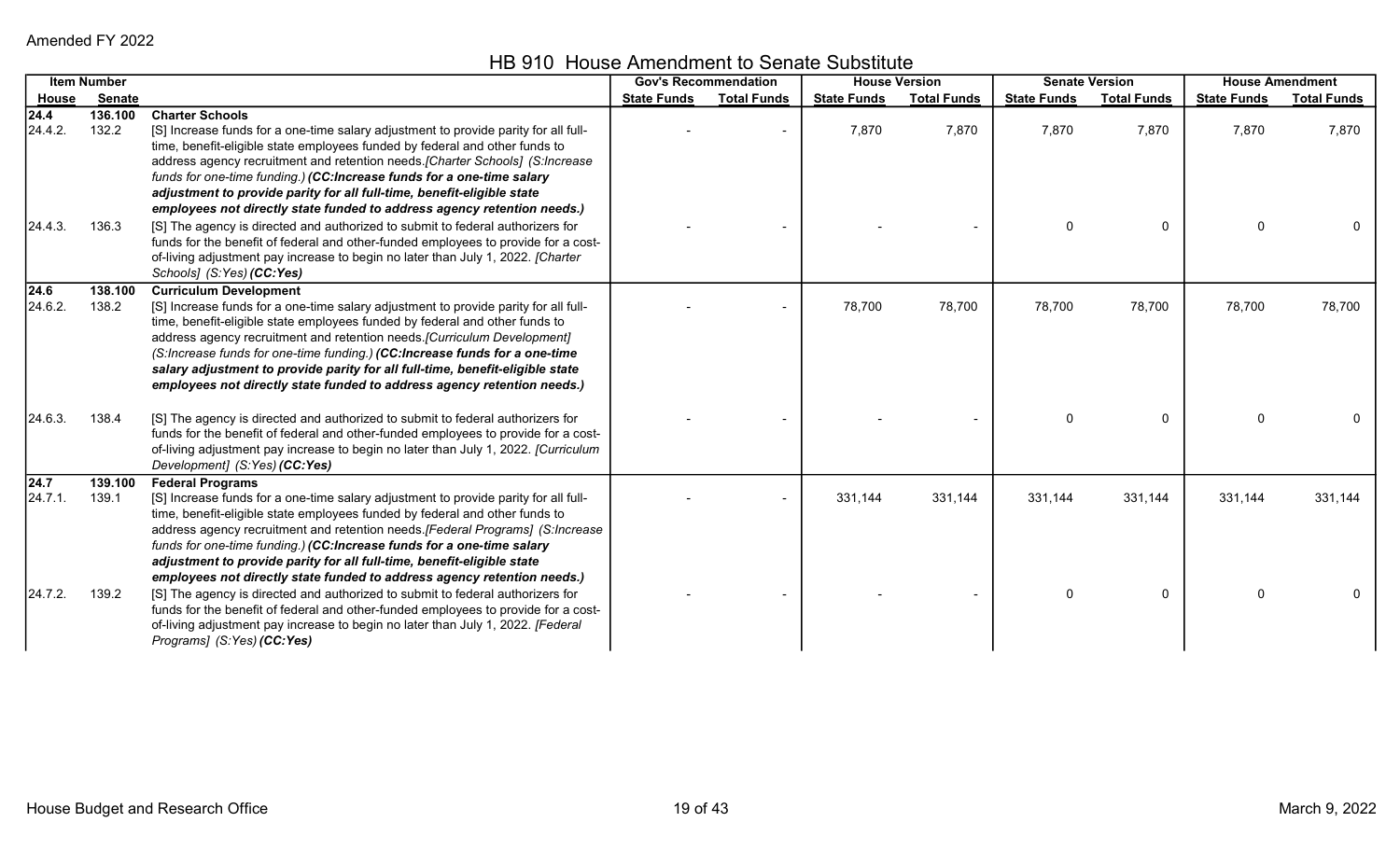|                     | <b>Item Number</b> |                                                                                                                                                                                                                                                                                                                                                                                                                                                                                                                                                                                                                                         |                    | <b>Gov's Recommendation</b> |                    | <b>House Version</b> |                    | <b>Senate Version</b> |                    | <b>House Amendment</b> |
|---------------------|--------------------|-----------------------------------------------------------------------------------------------------------------------------------------------------------------------------------------------------------------------------------------------------------------------------------------------------------------------------------------------------------------------------------------------------------------------------------------------------------------------------------------------------------------------------------------------------------------------------------------------------------------------------------------|--------------------|-----------------------------|--------------------|----------------------|--------------------|-----------------------|--------------------|------------------------|
| House               | Senate             |                                                                                                                                                                                                                                                                                                                                                                                                                                                                                                                                                                                                                                         | <b>State Funds</b> | <b>Total Funds</b>          | <b>State Funds</b> | <b>Total Funds</b>   | <b>State Funds</b> | <b>Total Funds</b>    | <b>State Funds</b> | <b>Total Funds</b>     |
| 24.8 <br>24.8.3     | 140.100<br>140.2   | <b>Georgia Network for Educational and Therapeutic Support (GNETS)</b><br>Increase funds to provide a one-time salary supplement of \$2,000 to full-time<br>employees and \$1,000 to part-time employees, to include QBE-funded<br>instructional staff, school support staff, school administration, and central<br>administration. [Severely Emotional Disturbed (SED)] (CC:Increase funds to<br>provide a one-time salary supplement of \$2,000 to full-time employees and<br>\$2,000 to part-time employees, to include QBE-funded instructional staff,<br>school support staff, school administration, and central administration.) | 1,735,811          | 1,735,811                   | 1,735,811          | 1,735,811            | 1,735,811          | 1,735,811             | 1,789,578          | 1,789,578              |
| 24.10 <br>24.10.2.  | 142.100<br>142.2   | <b>Information Technology Services</b><br>[S] Increase funds for a one-time salary adjustment to provide parity for all full-<br>time, benefit-eligible state employees funded by federal and other funds to<br>address agency recruitment and retention needs.[Information Technology<br>Services] (S:Increase funds for one-time funding.) (CC:Increase funds for a one-<br>time salary adjustment to provide parity for all full-time, benefit-eligible<br>state employees not directly state funded to address agency retention<br>needs.)                                                                                          |                    |                             | 25,628             | 25,628               | 25,628             | 25,628                | 25,628             | 25,628                 |
| [24.10.3. 142.3]    |                    | [S] The agency is directed and authorized to submit to federal authorizers for<br>funds for the benefit of federal and other-funded employees to provide for a cost-<br>of-living adjustment pay increase to begin no later than July 1, 2022. [Information<br>Technology Services] (S:Yes) (CC:Yes)                                                                                                                                                                                                                                                                                                                                    |                    |                             |                    |                      | $\Omega$           | $\mathbf{0}$          | $\Omega$           |                        |
| 24.12 <br>[24.12.1] | 144.100<br>144.2   | <b>Nutrition</b><br>[S] Increase funds for a one-time salary adjustment to provide parity for all full-<br>time, benefit-eligible state employees funded by federal and other funds to<br>address agency recruitment and retention needs.[Nutrition] (S:Increase funds for<br>one-time funding.) (CC:Increase funds for a one-time salary adjustment to<br>provide parity for all full-time, benefit-eligible state employees not directly<br>state funded to address agency retention needs.)                                                                                                                                          |                    |                             | 238,117            | 238,117              | 238,117            | 238,117               | 238,117            | 238,117                |
| $24.12.2.$ 144.3    |                    | [S] The agency is directed and authorized to submit to federal authorizers for<br>funds for the benefit of federal and other-funded employees to provide for a cost-<br>of-living adjustment pay increase to begin no later than July 1, 2022. [Nutrition]<br>$(S:Yes)$ (CC:Yes)                                                                                                                                                                                                                                                                                                                                                        |                    |                             |                    |                      | $\Omega$           | $\mathbf{0}$          | $\Omega$           |                        |
| 24.12.3             | 144.1              | Increase funds to provide a one-time salary supplement of \$1,000 to all nutrition<br>workers.[Nutrition Grants] (CC:Increase funds to provide a one-time salary<br>supplement of \$2,000 to all nutrition workers.)                                                                                                                                                                                                                                                                                                                                                                                                                    | 10,142,000         | 10,142,000                  | 13,782,430         | 13,782,430           | 13,782,430         | 13,782,430            | 27,564,859         | 27,564,859             |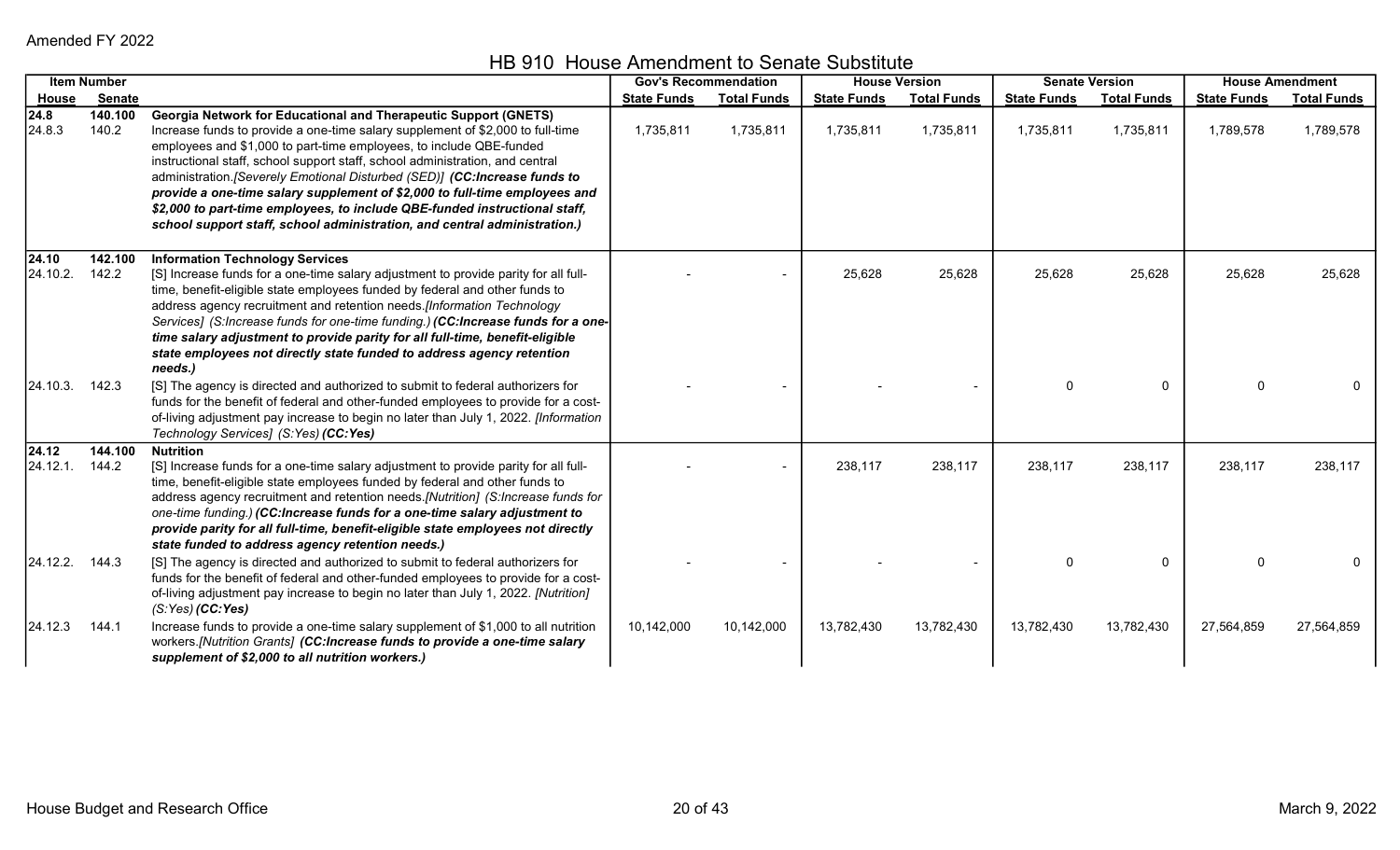|                              | <b>Item Number</b> |                                                                                                                                                                                                                                                                                                                                                                                                                                                                                                                                                                                                     |                    | <b>Gov's Recommendation</b> |                    | <b>House Version</b> |                    | <b>Senate Version</b> |                    | <b>House Amendment</b> |
|------------------------------|--------------------|-----------------------------------------------------------------------------------------------------------------------------------------------------------------------------------------------------------------------------------------------------------------------------------------------------------------------------------------------------------------------------------------------------------------------------------------------------------------------------------------------------------------------------------------------------------------------------------------------------|--------------------|-----------------------------|--------------------|----------------------|--------------------|-----------------------|--------------------|------------------------|
| House                        | Senate             |                                                                                                                                                                                                                                                                                                                                                                                                                                                                                                                                                                                                     | <b>State Funds</b> | <b>Total Funds</b>          | <b>State Funds</b> | <b>Total Funds</b>   | <b>State Funds</b> | <b>Total Funds</b>    | <b>State Funds</b> | <b>Total Funds</b>     |
| $\overline{24}$<br>24.13.2   | 145.100<br>145.1   | <b>Preschool Disabilities Services</b><br>Increase funds to provide a one-time salary supplement of \$2,000 to full-time<br>employees and \$1,000 to part-time employees, to include QBE-funded<br>instructional staff, school support staff, school administration, and central<br>administration.[Preschool Disabilities Services] (CC:Increase funds to provide<br>a one-time salary supplement of \$2,000 to full-time employees and \$2,000 to<br>part-time employees, to include QBE-funded instructional staff, school<br>support staff, school administration, and central administration.) | 1,968,130          | 1,968,130                   | 1,968,130          | 1,968,130            | 1,968,130          | 1,968,130             | 2,026,971          | 2,026,971              |
| 24.14<br>24.14.2             | 146.100<br>146.2   | <b>Pupil Transportation</b><br>Increase funds to provide a one-time salary supplement of \$1,000 to all bus<br>drivers.[Pupil Transportation Grants] (CC:Increase funds to provide a one-time<br>salary supplement of \$2,000 to all bus drivers.)                                                                                                                                                                                                                                                                                                                                                  | 14,065,549         | 14,065,549                  | 14,065,549         | 14,065,549           | 14,065,549         | 14,065,549            | 28,131,098         | 28,131,098             |
| 24.14.3. 146.3               |                    | Provide funds to incentivize school systems to purchase alternative fuel school<br>buses.[Pupil Transportation Grants]                                                                                                                                                                                                                                                                                                                                                                                                                                                                              |                    |                             | 5,000,000          | 5,000,000            | 2,500,000          | 2,500,000             | 5,000,000          | 5,000,000              |
| $\sqrt{24.17}$<br>24.17.8.   | 149.100<br>149.8   | <b>Quality Basic Education Program</b><br>Increase funds to provide a one-time salary supplement of \$1,000 to all school<br>nurses.[Mid-Term Adjustment Reserve] (S:Increase funds to provide a one-time<br>salary supplement of \$2,000 to all school nurses.) (CC:Increase funds to<br>provide a one-time salary supplement of \$2,000 to all school nurses.)                                                                                                                                                                                                                                    | 2,070,595          | 2,070,595                   | 2,070,595          | 2,070,595            | 4,141,190          | 4,141,190             | 4,141,190          | 4,141,190              |
| 24.17.9. 149.7               |                    | Increase funds to provide a one-time salary supplement of \$2,000 to full-time<br>employees and \$1,000 to part-time employees, to include QBE-funded<br>instructional staff, school support staff, school administration, and central<br>administration.[Mid-Term Adjustment Reserve] (CC:Increase funds to provide a<br>one-time salary supplement of \$2,000 to full-time employees and \$2,000 to<br>part-time employees, to include QBE-funded instructional staff, school<br>support staff, school administration, and central administration.)                                               | 315,900,085        | 315,900,085                 | 315,900,085        | 315,900,085          | 315,900,085        | 315,900,085           | 322,838,248        | 322,838,248            |
| 24.17.10. 149.10             |                    | Increase funds to provide a one-time salary supplement of \$1,000 to all<br>custodians.[Indirect Cost] (CC:Increase funds to provide a one-time salary<br>supplement of \$2,000 to all custodians.)                                                                                                                                                                                                                                                                                                                                                                                                 |                    |                             | 8,492,509          | 8,492,509            | 8,492,509          | 8,492,509             | 16,985,017         | 16,985,017             |
| $\overline{24.2}$<br>24.18.2 | 150.100<br>150.3   | <b>Regional Education Service Agencies (RESAs)</b><br>Increase funds to provide a one-time salary supplement of \$2,000 to all certified<br>employees.[RESA: Core Services]                                                                                                                                                                                                                                                                                                                                                                                                                         |                    |                             |                    |                      |                    |                       | 294,408            | 294,408                |
| $\sqrt{24.19}$<br>24.19.2.   | 151.100<br>151.2   | <b>School Improvement</b><br>[S] Increase funds for a one-time salary adjustment to provide parity for all full-<br>time, benefit-eligible state employees funded by federal and other funds to<br>address agency recruitment and retention needs. [School Improvement]<br>(S:Increase funds for one-time funding.) (CC:Increase funds for a one-time<br>salary adjustment to provide parity for all full-time, benefit-eligible state<br>employees not directly state funded to address agency retention needs.)                                                                                   |                    |                             | 135,767            | 135,767              | 135,767            | 135,767               | 135,767            | 135,767                |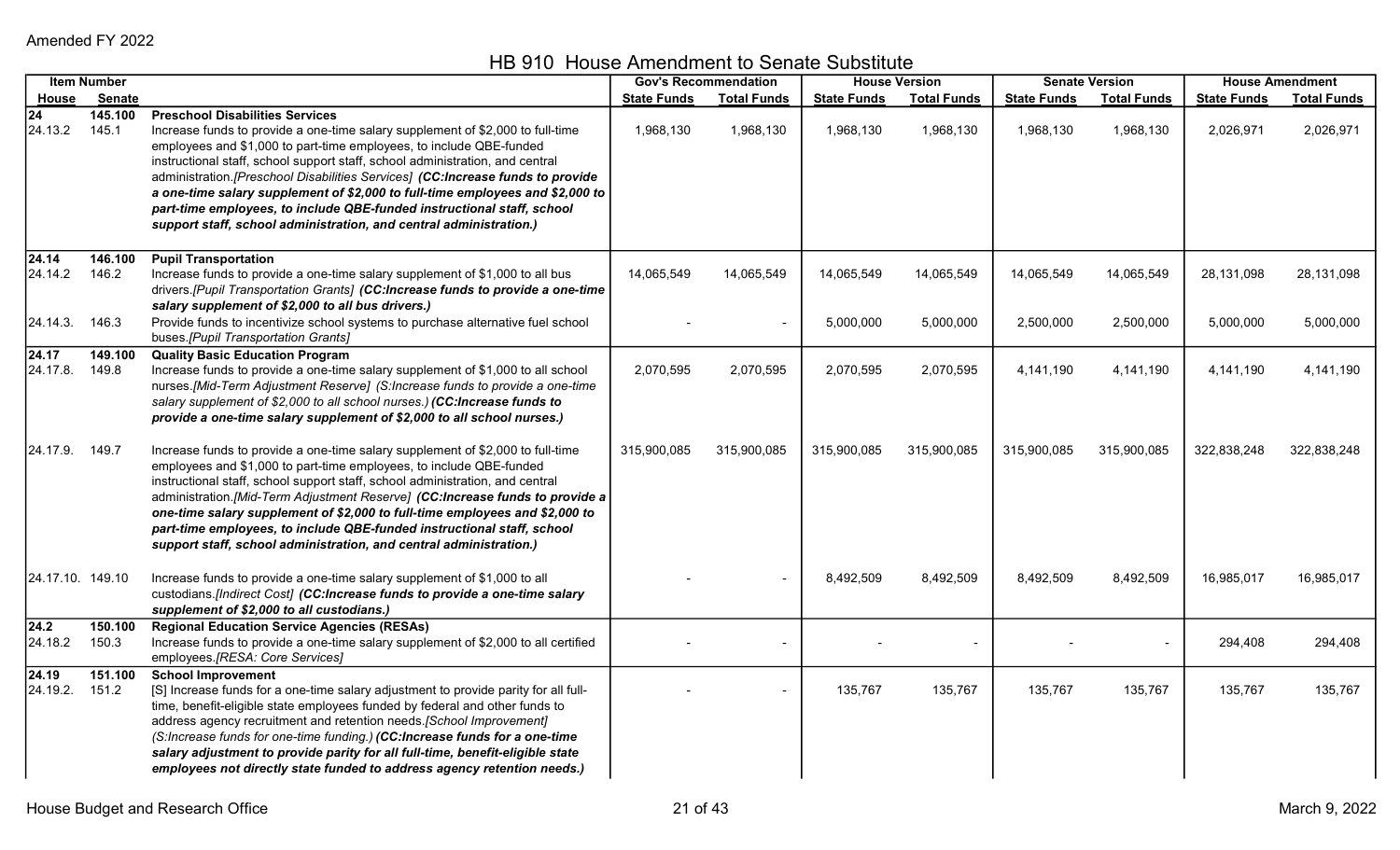HB 910 House Amendment to Senate Substitute

|                   | <b>Item Number</b> |                                                                                                                                                                                                                                                                                                                                                                                                                                                                                                                                                                              | <b>Gov's Recommendation</b> |                    | <b>House Version</b> |                    | <b>Senate Version</b> |                    | <b>House Amendment</b> |                    |
|-------------------|--------------------|------------------------------------------------------------------------------------------------------------------------------------------------------------------------------------------------------------------------------------------------------------------------------------------------------------------------------------------------------------------------------------------------------------------------------------------------------------------------------------------------------------------------------------------------------------------------------|-----------------------------|--------------------|----------------------|--------------------|-----------------------|--------------------|------------------------|--------------------|
| House             | <b>Senate</b>      |                                                                                                                                                                                                                                                                                                                                                                                                                                                                                                                                                                              | <b>State Funds</b>          | <b>Total Funds</b> | <b>State Funds</b>   | <b>Total Funds</b> | <b>State Funds</b>    | <b>Total Funds</b> | <b>State Funds</b>     | <b>Total Funds</b> |
| 24.19.3.          | 151.3              | [S] The agency is directed and authorized to submit to federal authorizers for<br>funds for the benefit of federal and other-funded employees to provide for a cost-<br>of-living adjustment pay increase to begin no later than July 1, 2022. [School<br>Improvement] (S:Yes) (CC:Yes)                                                                                                                                                                                                                                                                                      |                             |                    |                      |                    |                       |                    |                        |                    |
| 24.20<br>24.20.1. | 152.100<br>152.1   | <b>State Charter School Commission Administration</b><br>[S] Increase funds for a one-time salary adjustment to provide parity for all full-<br>time, benefit-eligible state employees funded by federal and other funds to<br>address agency recruitment and retention needs. [State Charter School<br>Commission Administration] (S:Increase funds for one-time<br>funding.) (CC:Increase funds for a one-time salary adjustment to provide<br>parity for all full-time, benefit-eligible state employees not directly state<br>funded to address agency retention needs.) |                             |                    | 48,431               | 48,431             | 48,431                | 48,431             | 48,431                 | 48,431             |
| 24.21<br>24.21.2. | 153.100<br>153.5   | <b>State Schools</b><br>[S] Increase funds for a one-time salary adjustment to provide parity for all full-<br>time, benefit-eligible state employees funded by federal and other funds to<br>address agency recruitment and retention needs. [State Schools] (S:Increase<br>funds for one-time funding.) (CC:Increase funds for a one-time salary<br>adjustment to provide parity for all full-time, benefit-eligible state<br>employees not directly state funded to address agency retention needs.)                                                                      |                             |                    | 36,323               | 36,323             | 36,323                | 36,323             | 36,323                 | 36,323             |
| 24.21.3.          | 153.6              | [S] The agency is directed and authorized to submit to federal authorizers for<br>funds for the benefit of federal and other-funded employees to provide for a cost-<br>of-living adjustment pay increase to begin no later than July 1, 2022. [State<br>Schools] (S:Yes) (CC:Yes)                                                                                                                                                                                                                                                                                           |                             |                    |                      |                    | $\Omega$              | $\mathbf{0}$       | $\Omega$               | 0                  |
| 24.21.4.          | 153.3              | Increase funds to provide a one-time salary supplement of \$1,000 to all school<br>nurses and nutrition workers.[GAB] (S:Increase funds to provide a one-time<br>salary supplement of \$2,000 to all school nurses and \$1,000 to all nutrition<br>workers.) (CC:Increase funds to provide a one-time salary supplement of<br>\$2,000 to all school nurses and \$2,000 to all nutrition workers.)                                                                                                                                                                            | 10,766                      | 10,766             | 10,766               | 10,766             | 13,996                | 13,996             | 21,530                 | 21,530             |
| 24.21.5.          | 153.2              | Increase funds to provide a one-time salary supplement of \$2,000 to full-time<br>employees and \$1,000 to part-time employees, to include QBE-funded<br>instructional staff, school support staff, school administration, and central<br>administration. [GAB] (CC:Increase funds to provide a one-time salary<br>supplement of \$2,000 to full-time employees and \$2,000 to part-time<br>employees, to include QBE-funded instructional staff, school support staff,<br>school administration, and central administration.)                                               | 310,032                     | 310,032            | 310,032              | 310,032            | 310,032               | 310,032            | 310,032                | 310,032            |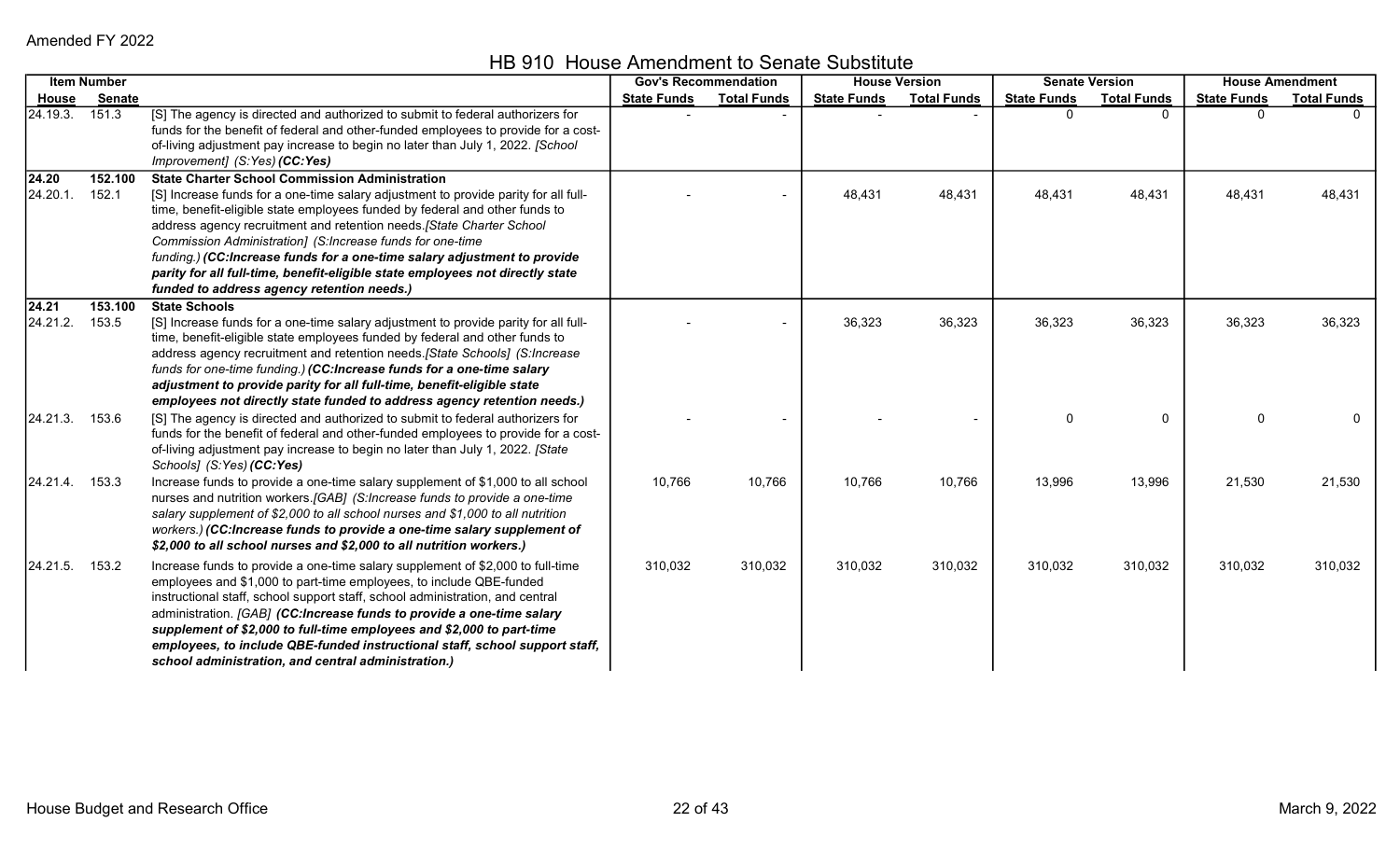HB 910 House Amendment to Senate Substitute

|                         | <b>Item Number</b> |                                                                                                                                                                                                                                                                                                                                                                                                                                                                                                                                     | <b>Gov's Recommendation</b> |                    | <b>House Version</b> |                    |                    | <b>Senate Version</b> | <b>House Amendment</b> |                    |
|-------------------------|--------------------|-------------------------------------------------------------------------------------------------------------------------------------------------------------------------------------------------------------------------------------------------------------------------------------------------------------------------------------------------------------------------------------------------------------------------------------------------------------------------------------------------------------------------------------|-----------------------------|--------------------|----------------------|--------------------|--------------------|-----------------------|------------------------|--------------------|
| House                   | <b>Senate</b>      |                                                                                                                                                                                                                                                                                                                                                                                                                                                                                                                                     | <b>State Funds</b>          | <b>Total Funds</b> | <b>State Funds</b>   | <b>Total Funds</b> | <b>State Funds</b> | <b>Total Funds</b>    | <b>State Funds</b>     | <b>Total Funds</b> |
| 24.22<br>24.22.2.       | 154.100<br>154.3   | <b>Technology/Career Education</b><br>[S] Increase funds for a one-time salary adjustment to provide parity for all full-<br>time, benefit-eligible state employees funded by federal and other funds to<br>address agency recruitment and retention needs. [Technology/Career Education]<br>(S:Increase funds for one-time funding.) (CC:Increase funds for a one-time<br>salary adjustment to provide parity for all full-time, benefit-eligible state<br>employees not directly state funded to address agency retention needs.) |                             |                    | 65,583               | 65,583             | 65,583             | 65,583                | 65,583                 | 65,583             |
| 24.22.3. 154.5          |                    | [S] The agency is directed and authorized to submit to federal authorizers for<br>funds for the benefit of federal and other-funded employees to provide for a cost-<br>of-living adjustment pay increase to begin no later than July 1, 2022.<br>[Technology/Career Education] (S:Yes) (CC:Yes)                                                                                                                                                                                                                                    |                             |                    |                      |                    | 0                  | 0                     | $\Omega$               |                    |
| 24.22.5.                | 154.4              | Provide funds to purchase equipment for construction industry certification,<br>statewide.[Vocational Industry Certification] (CC: Increase funds to purchase<br>equipment for four construction industry certification programs statewide.)                                                                                                                                                                                                                                                                                        |                             |                    | 2,600,000            | 2,600,000          | 2,600,000          | 2,600,000             | 2,600,000              | 2,600,000          |
| 24.23<br>24.23.2. 155.3 | 155.100            | <b>Testing</b><br>[S] Increase funds for a one-time salary adjustment to provide parity for all full-<br>time, benefit-eligible state employees funded by federal and other funds to<br>address agency recruitment and retention needs.[Testing] (S:Increase funds for<br>one-time funding.) (CC:Increase funds for a one-time salary adjustment to<br>provide parity for all full-time, benefit-eligible state employees not directly<br>state funded to address agency retention needs.)                                          |                             |                    | 12,108               | 12,108             | 12,108             | 12,108                | 12,108                 | 12,108             |
| 24.23.3.                | 155.4              | [S] The agency is directed and authorized to submit to federal authorizers for<br>funds for the benefit of federal and other-funded employees to provide for a cost-<br>of-living adjustment pay increase to begin no later than July 1, 2022. [Testing]<br>$(S:Yes)$ (CC:Yes)                                                                                                                                                                                                                                                      |                             |                    |                      |                    |                    | $\mathbf 0$           | $\Omega$               |                    |
| 24.23.4.                | 155.2              | Increase funds to administer Georgia Milestones in accordance with federal<br>requirements. [State Mandated] (S:No) (CC:No)                                                                                                                                                                                                                                                                                                                                                                                                         | 2,392,938                   | 2,392,938          | 2,392,938            | 2,392,938          | 0                  | 0                     | $\Omega$               |                    |
| 24.23.5. 155.5          |                    | Reduce funds for unappropriated testing requirements.[State Mandated] (CC:No)                                                                                                                                                                                                                                                                                                                                                                                                                                                       |                             |                    |                      |                    | (2,973,165)        | (2,973,165)           | 0                      | 0                  |
|                         |                    | <b>Section 26: Forestry Commission, State</b>                                                                                                                                                                                                                                                                                                                                                                                                                                                                                       |                             |                    |                      |                    |                    |                       |                        |                    |
| 26.2<br>26.2.2.         | 162.100<br>162.2   | <b>Forest Management</b><br>[S] Increase funds for a one-time salary adjustment to provide parity for all full-<br>time, benefit-eligible state employees funded by federal and other funds to<br>address agency recruitment and retention needs. [Forest Management]<br>(S:Increase funds for one-time funding.) (CC:Increase funds for a one-time<br>salary adjustment to provide parity for all full-time, benefit-eligible state<br>employees not directly state funded to address agency retention needs.)                     |                             |                    | 171,567              | 171,567            | 171,567            | 171,567               | 171,567                | 171,567            |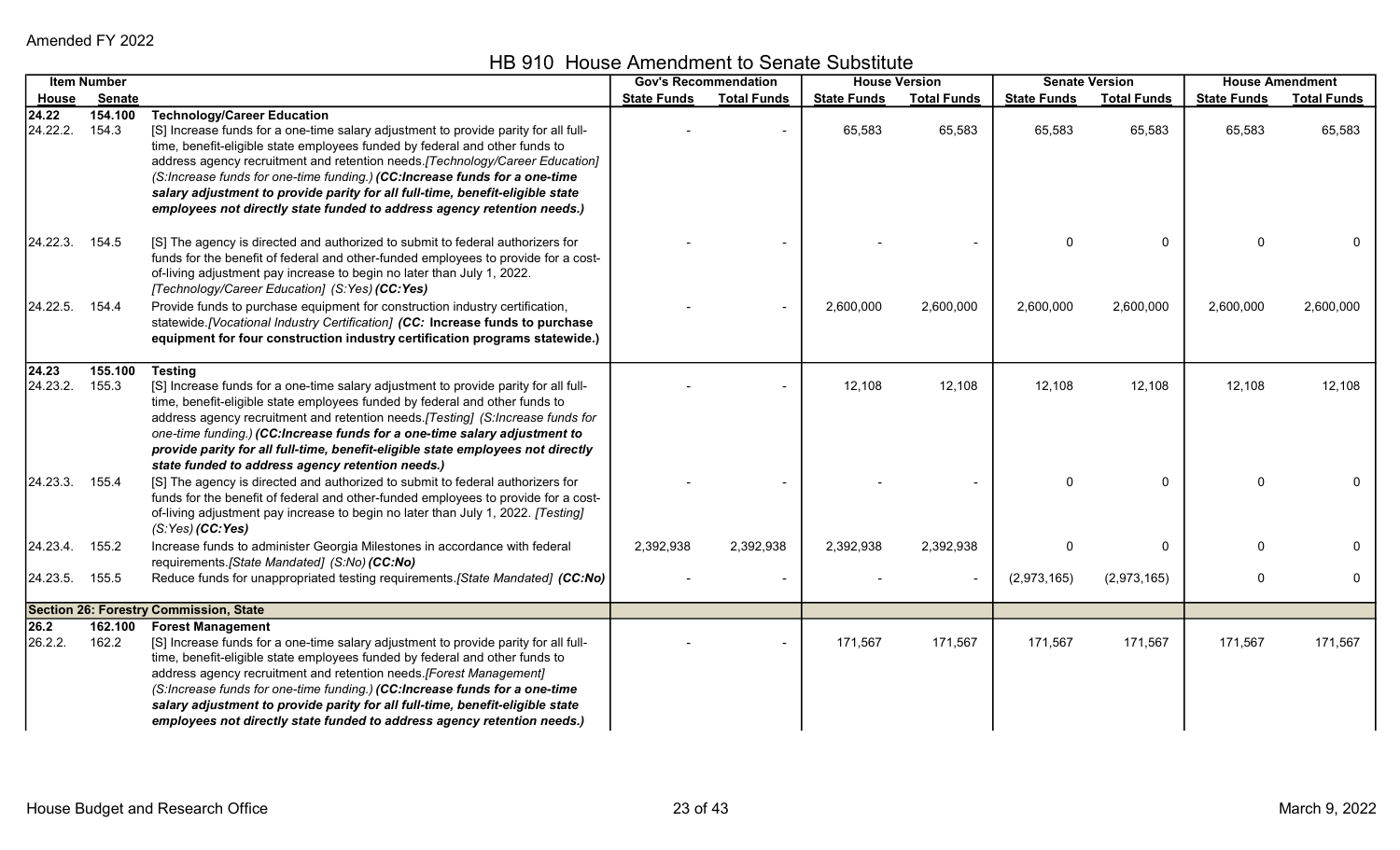HB 910 House Amendment to Senate Substitute

|                 | <b>Item Number</b> |                                                                                                                                                                                                                                                                                                                                                                                                                                                                                                                                                                                                    |                    | <b>Gov's Recommendation</b> |                    | <b>House Version</b> |                    | <b>Senate Version</b> |                    | <b>House Amendment</b> |
|-----------------|--------------------|----------------------------------------------------------------------------------------------------------------------------------------------------------------------------------------------------------------------------------------------------------------------------------------------------------------------------------------------------------------------------------------------------------------------------------------------------------------------------------------------------------------------------------------------------------------------------------------------------|--------------------|-----------------------------|--------------------|----------------------|--------------------|-----------------------|--------------------|------------------------|
| House           | <b>Senate</b>      |                                                                                                                                                                                                                                                                                                                                                                                                                                                                                                                                                                                                    | <b>State Funds</b> | <b>Total Funds</b>          | <b>State Funds</b> | <b>Total Funds</b>   | <b>State Funds</b> | <b>Total Funds</b>    | <b>State Funds</b> | <b>Total Funds</b>     |
| 26.2.3.         | 162.3              | [S] The agency is directed and authorized to submit to federal authorizers for<br>funds for the benefit of federal and other-funded employees to provide for a cost-<br>of-living adjustment pay increase to begin no later than July 1, 2022. [Forest<br>Management] (S:Yes) (CC:Yes)                                                                                                                                                                                                                                                                                                             |                    |                             |                    |                      | <sup>0</sup>       | $\Omega$              | $\Omega$           |                        |
| 26.4<br>26.4.1. | 164.100<br>164.1   | <b>Tree Seedling Nursery</b><br>[S] Increase funds for a one-time salary adjustment to provide parity for all full-<br>time, benefit-eligible state employees funded by federal and other funds to<br>address agency recruitment and retention needs. [Tree Seedling Nursery]<br>(S:Increase funds for one-time funding.) (CC:Increase funds for a one-time<br>salary adjustment to provide parity for all full-time, benefit-eligible state<br>employees not directly state funded to address agency retention needs.)                                                                            |                    |                             | 24,221             | 24,221               | 24,221             | 24,221                | 24,221             | 24,221                 |
| 26.4.2.         | 164.2              | [S] The agency is directed and authorized to submit to federal authorizers for<br>funds for the benefit of federal and other-funded employees to provide for a cost-<br>of-living adjustment pay increase to begin no later than July 1, 2022. [Tree<br>Seedling Nursery] (S:Yes) (CC:Yes)                                                                                                                                                                                                                                                                                                         |                    |                             |                    |                      |                    | 0                     | $\Omega$           |                        |
|                 |                    | Section 27: Governor, Office of the                                                                                                                                                                                                                                                                                                                                                                                                                                                                                                                                                                |                    |                             |                    |                      |                    |                       |                    |                        |
| 27.1<br>27.1.1. | 165.100<br>165.1   | <b>Governor's Emergency Fund</b><br>Increase funds to provide for statewide public safety initiatives.[Governor's<br><b>Emergency Fund]</b>                                                                                                                                                                                                                                                                                                                                                                                                                                                        |                    |                             |                    |                      |                    |                       | 8,500,000          | 8,500,000              |
| 27.2<br>27.2.2. | 166.100<br>166.2   | <b>Governor's Office</b><br>[S] Reduce funds pursuant to O.C.G.A. § 45-7-3. [Governor's Office]                                                                                                                                                                                                                                                                                                                                                                                                                                                                                                    |                    |                             |                    |                      | (4,037)            | (4,037)               | (4,037)            | (4,037)                |
| 27.5<br>27.5.2. | 169.100<br>169.3   | <b>Georgia Emergency Management and Homeland Security Agency</b><br>[S] Increase funds for a one-time salary adjustment to provide parity for all full-<br>time, benefit-eligible state employees funded by federal and other funds to<br>address agency recruitment and retention needs. [Georgia Emergency<br>Management and Homeland Security Agency] (S:Increase funds for one-time<br>funding.) (CC:Increase funds for a one-time salary adjustment to provide<br>parity for all full-time, benefit-eligible state employees not directly state<br>funded to address agency retention needs.) |                    |                             | 414,485            | 414,485              | 414,485            | 414,485               | 414,485            | 414,485                |
| 27.5.3.         | 169.4              | [S] The agency is directed and authorized to submit to federal authorizers for<br>funds for the benefit of federal and other-funded employees to provide for a cost-<br>of-living adjustment pay increase to begin no later than July 1, 2022. [Georgia<br>Emergency Management and Homeland Security Agency] (S:Yes) (CC:Yes)                                                                                                                                                                                                                                                                     |                    |                             |                    |                      |                    | $\mathbf{0}$          | $\Omega$           |                        |
|                 |                    | Section 28: Human Services, Department of                                                                                                                                                                                                                                                                                                                                                                                                                                                                                                                                                          |                    |                             |                    |                      |                    |                       |                    |                        |
| 28.2<br>28.2.1. | 175.100<br>175.1   | <b>After School Care</b><br>Reduce funds to reflect delayed implementation. [After School Care]<br>$(S:No)$ (CC:No)                                                                                                                                                                                                                                                                                                                                                                                                                                                                                |                    |                             | (2,363,982)        | (2,363,982)          | 0                  | 0                     | $\Omega$           |                        |
| 28.2.2.         | 175.2              | Increase funds for contracts for Washington Street Community Center for after<br>school programs.[After School Care] (CC:Increase one-time funds for<br>contracts for after school programs statewide.)                                                                                                                                                                                                                                                                                                                                                                                            |                    |                             |                    |                      | 80,000             | 80,000                | 80,000             | 80,000                 |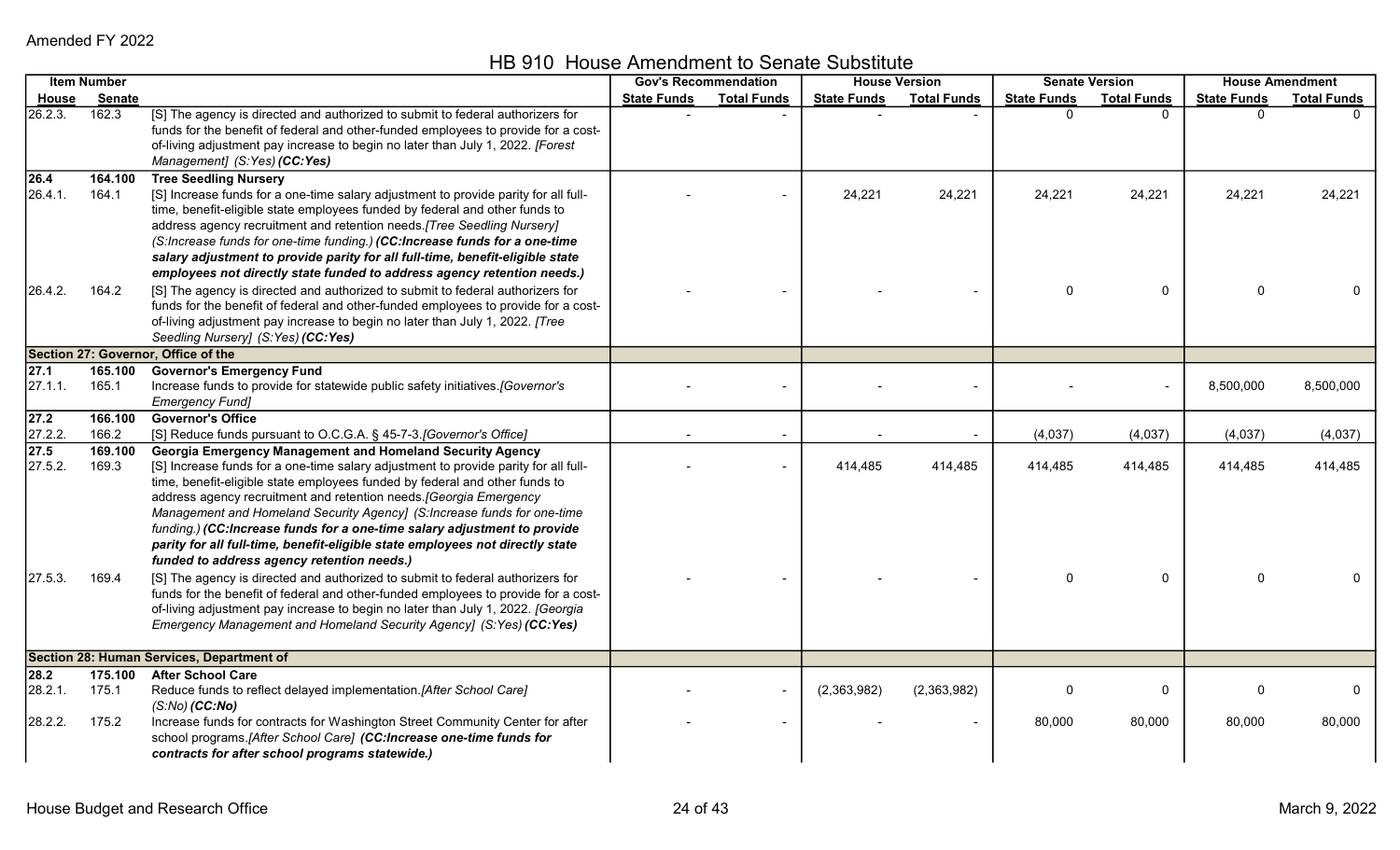HB 910 House Amendment to Senate Substitute

|                                         | <b>Item Number</b>        |                                                                                                                                                                                                                                                                                                                                                                                                                                                                                                                                                                                                                                                                                                                                                                                                                                                                                                                                                                                                                                  |                    | <b>Gov's Recommendation</b> |                           | <b>House Version</b>      |                    | <b>Senate Version</b> | <b>House Amendment</b> |                    |
|-----------------------------------------|---------------------------|----------------------------------------------------------------------------------------------------------------------------------------------------------------------------------------------------------------------------------------------------------------------------------------------------------------------------------------------------------------------------------------------------------------------------------------------------------------------------------------------------------------------------------------------------------------------------------------------------------------------------------------------------------------------------------------------------------------------------------------------------------------------------------------------------------------------------------------------------------------------------------------------------------------------------------------------------------------------------------------------------------------------------------|--------------------|-----------------------------|---------------------------|---------------------------|--------------------|-----------------------|------------------------|--------------------|
| <b>House</b>                            | Senate                    |                                                                                                                                                                                                                                                                                                                                                                                                                                                                                                                                                                                                                                                                                                                                                                                                                                                                                                                                                                                                                                  | <b>State Funds</b> | <b>Total Funds</b>          | <b>State Funds</b>        | <b>Total Funds</b>        | <b>State Funds</b> | <b>Total Funds</b>    | <b>State Funds</b>     | <b>Total Funds</b> |
| 28.5<br>28.5.2.                         | 178.100<br>178.2          | <b>Child Welfare Services</b><br>Increase funds for contracts for vocational training services with Broken Shackle<br>Ranch.[Child Welfare Services] (CC:Increase one-time funds for vocational<br>training services.)                                                                                                                                                                                                                                                                                                                                                                                                                                                                                                                                                                                                                                                                                                                                                                                                           |                    |                             |                           |                           | 100,000            | 100,000               | 100,000                | 100,000            |
| $\overline{28.7}$<br>28.7.3.<br>28.7.4. | 180.300<br>180.3<br>180.4 | <b>Departmental Administration (DHS)</b><br>Reduce funds to reflect workforce efficiencies. [General Administration]<br>Redirect \$4,100,000 in unutilized funds to address programmatic costs<br>associated with high-need youth and reduce operating.[General Administration]<br>$(S:No)$ (CC:No)                                                                                                                                                                                                                                                                                                                                                                                                                                                                                                                                                                                                                                                                                                                              |                    |                             | (514, 871)<br>(2,600,000) | (514, 871)<br>(2,600,000) | (283, 179)         | (283, 179)<br>0       | (283, 179)<br>$\Omega$ | (283, 179)         |
| 28.9<br>28.9.2.                         | 182.100<br>182.2          | <b>Elder Community Living Services</b><br>Increase funds for the American Rescue Plan state match requirement for meals,<br>supportive services, family caregiver support, and preventive health services to<br>the Area Agencies on Aging. (Total Funds: \$40,712,367)[Home and Community<br>Based Services (HCBS)] (H:Provide funds for the American Rescue Plan state<br>match and partial local match for meals, support services, family caregiver<br>support, and preventive health services to the Areas on Aging.(Total Funds:<br>\$42,209,198))(S:Increase funds for the American Rescue Plan state match<br>requirement for meals, supportive services, family caregiver support, and<br>preventive health services to the Area Agencies on Aging. (Total Funds:<br>\$40,712,367)) (CC:Provide funds for the American Rescue Plan state match<br>and partial local match for meals, support services, family caregiver<br>support, and preventive health services to the Areas on Aging.(Total Funds:<br>\$42,209,198) | 2,718,854          | 2,718,854                   | 4,215,684                 | 4,215,684                 | 2,718,854          | 2,718,854             | 4,215,684              | 4,215,684          |
| 28.12<br>28.12.2.                       | 184.100<br>184.2          | <b>Federal Eligibility Benefit Services</b><br>[S] The agency is directed and authorized to submit to federal authorizers for<br>funds for the benefit of federal and other-funded employees to provide for a cost-<br>of-living adjustment pay increase to begin no later than July 1, 2022. [Federal<br>Eligibility Benefit Services] (S:Yes) (CC:Yes)                                                                                                                                                                                                                                                                                                                                                                                                                                                                                                                                                                                                                                                                         |                    |                             |                           |                           | 0                  | 0                     | $\Omega$               | $\mathbf{0}$       |
| 28.23<br>28.23.1.                       | 195.100<br>195.1          | Georgia Vocational Rehabilitation Agency: Georgia Industries for the Blind<br>[S] Increase funds for a one-time salary adjustment to provide parity for all full-<br>time, benefit-eligible state employees funded by federal and other funds to<br>address agency recruitment and retention needs. [Georgia Vocational<br>Rehabilitation Agency: Georgia Industries for the Blind] (S:Increase funds for one-<br>time funding.) (CC:Increase funds for a one-time salary adjustment to provide<br>parity for all full-time, benefit-eligible state employees not directly state<br>funded to address agency retention needs.)                                                                                                                                                                                                                                                                                                                                                                                                   |                    |                             | 301,420                   | 301,420                   | 301,420            | 301,420               | 301,420                | 301,420            |
|                                         |                           | Section 29: Insurance, Office of the Commissioner of                                                                                                                                                                                                                                                                                                                                                                                                                                                                                                                                                                                                                                                                                                                                                                                                                                                                                                                                                                             |                    |                             |                           |                           |                    |                       |                        |                    |
| 29.1<br>29.1.2.                         | 198.100<br>198.2          | <b>Departmental Administration (COI)</b><br>[S] Reduce funds pursuant to O.C.G.A. § 45-7-3. [Departmental Administration<br>(COI)                                                                                                                                                                                                                                                                                                                                                                                                                                                                                                                                                                                                                                                                                                                                                                                                                                                                                                |                    |                             |                           |                           | (4,037)            | (4,037)               | (4,037)                | (4,037)            |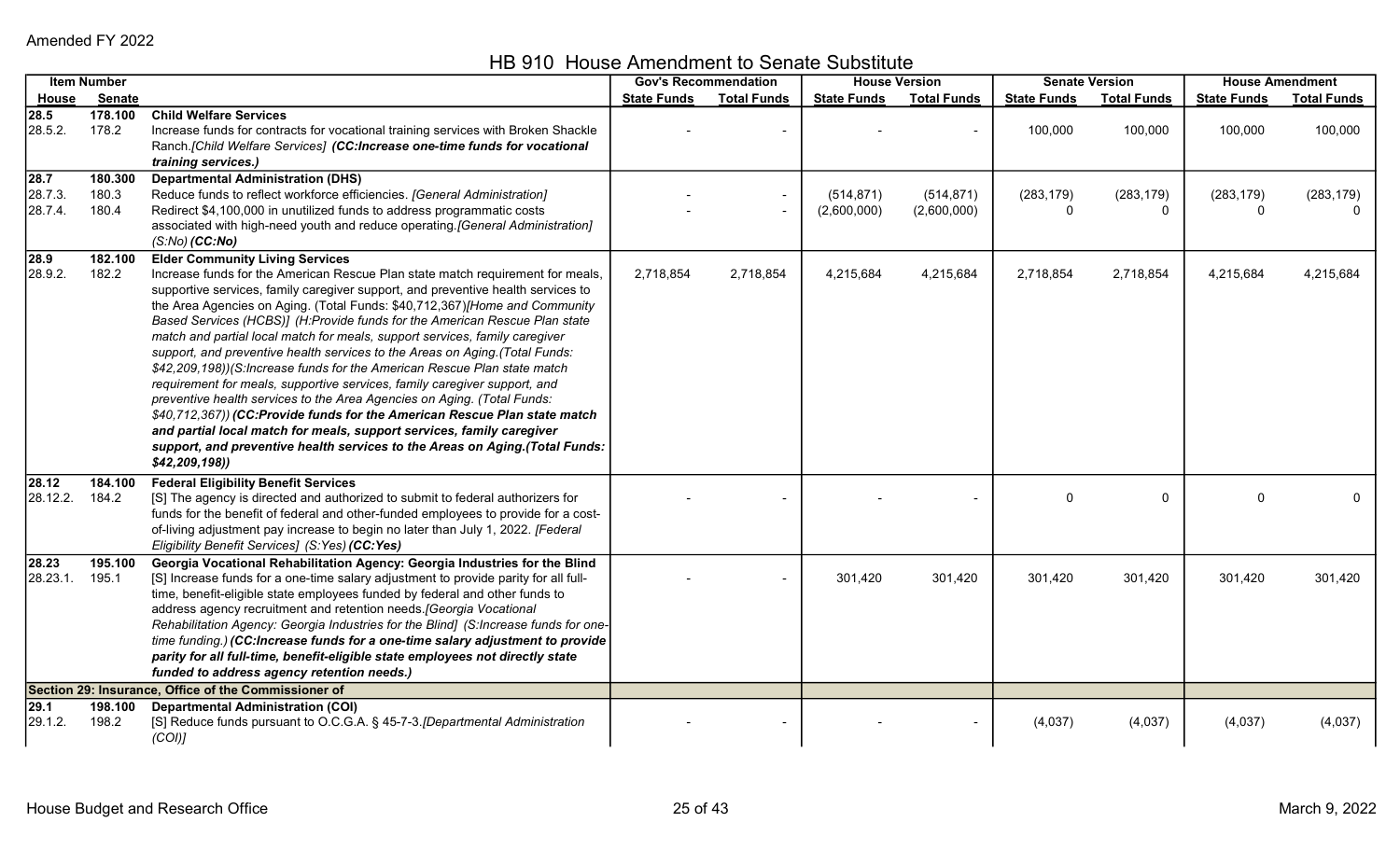HB 910 House Amendment to Senate Substitute

|                 | <b>Item Number</b> |                                                                                                                                                                                                                                                                                                                                                                                                                                                                                                                                                                                                                                                                                                                                                                                                                                                                                                     | <b>Gov's Recommendation</b> |                    |                    | <b>House Version</b> |                    | <b>Senate Version</b> | <b>House Amendment</b> |                    |
|-----------------|--------------------|-----------------------------------------------------------------------------------------------------------------------------------------------------------------------------------------------------------------------------------------------------------------------------------------------------------------------------------------------------------------------------------------------------------------------------------------------------------------------------------------------------------------------------------------------------------------------------------------------------------------------------------------------------------------------------------------------------------------------------------------------------------------------------------------------------------------------------------------------------------------------------------------------------|-----------------------------|--------------------|--------------------|----------------------|--------------------|-----------------------|------------------------|--------------------|
| House           | Senate             |                                                                                                                                                                                                                                                                                                                                                                                                                                                                                                                                                                                                                                                                                                                                                                                                                                                                                                     | <b>State Funds</b>          | <b>Total Funds</b> | <b>State Funds</b> | <b>Total Funds</b>   | <b>State Funds</b> | <b>Total Funds</b>    | <b>State Funds</b>     | <b>Total Funds</b> |
| 29.4<br>29.4.2. | 201.100<br>201.2   | <b>Insurance Regulation</b><br>Reduce funds and recognize \$968,743 in additional revenue from collected fees,<br>pursuant to O.C.G.A. §33-8-1.[Insurance Regulation and Consumer Services]<br>(S:Reduce funds and recognize \$568,743 in additional revenue from collected<br>fees, pursuant to O.C.G.A. §33-8-1.) (CC:Reduce funds and recognize<br>\$968,743 in additional revenue from collected fees, pursuant to O.C.G.A.<br>$$33-8-1.$ )                                                                                                                                                                                                                                                                                                                                                                                                                                                     |                             |                    | (968, 743)         | $\mathbf 0$          | (568, 743)         | $\mathbf 0$           | (968, 743)             | 0                  |
|                 |                    | Section 30: Investigation, Georgia Bureau of                                                                                                                                                                                                                                                                                                                                                                                                                                                                                                                                                                                                                                                                                                                                                                                                                                                        |                             |                    |                    |                      |                    |                       |                        |                    |
| 30.1<br>30.1.3. | 204.100<br>204.3   | <b>Bureau Administration</b><br>Provide funds for the replacement of 33 vehicles for which the total cost of<br>ownership exceeds book value. [Bureau Administration] (S:Increase funds for the<br>replacement of 24 vehicles for which the total cost of ownership exceeds book<br>value.) (CC:Increase funds for the replacement of 24 vehicles for which the<br>total cost of ownership exceeds book value.)                                                                                                                                                                                                                                                                                                                                                                                                                                                                                     |                             |                    | 828,000            | 828,000              | 596,573            | 596,573               | 596,573                | 596,573            |
| 30.1.4.         | 204.4              | Provide funds for headquarters facility security enhancements.[Bureau<br>Administration]                                                                                                                                                                                                                                                                                                                                                                                                                                                                                                                                                                                                                                                                                                                                                                                                            |                             |                    | 1,000,000          | 1,000,000            | 3,000,000          | 3,000,000             | 1,500,000              | 1,500,000          |
| 30.3<br>30.3.2. | 206.100<br>206.2   | <b>Forensic Scientific Services</b><br>[P] Provide funds to replace and improve laboratory equipment. [occurs in 6<br>subprograms]                                                                                                                                                                                                                                                                                                                                                                                                                                                                                                                                                                                                                                                                                                                                                                  | 1,535,000                   | 1,535,000          | 1,535,000          | 1,535,000            | 1,535,000          | 1,535,000             | 3,806,941              | 3,806,941          |
| 30.4<br>30.4.2. | 207.100<br>207.2   | <b>Regional Investigative Services</b><br>Provide funds for the replacement of 107 vehicles for which the total cost of<br>ownership exceeds book value and law enforcement equipment, which has<br>exceeded its expected useful life.[Regional Investigations] (H:Provide funds for<br>the replacement of 74 vehicles for which the total cost of ownership exceeds<br>book value and law enforcement equipment, which has exceeded its expected<br>useful life.)(S:Increase funds for the replacement of 21 vehicles for which the total<br>cost of ownership exceeds book value and law enforcement equipment and<br>increase funds for 3 additional investigative vehicles.) (CC:Increase funds for<br>the replacement of 21 vehicles for which the total cost of ownership<br>exceeds book value and law enforcement equipment and increase funds for<br>3 additional investigative vehicles.) | 5,300,000                   | 5,300,000          | 4,472,000          | 4,472,000            | 3,839,500          | 3,839,500             | 3,839,500              | 3,839,500          |
| 30.4.3.         | 207.3              | Provide funds for two temporary positions, two full-time positions, and associated<br>costs to investigate elections complaints.[Regional Investigations] (H & S:Provide<br>funds for four full-time positions and associated costs to investigate elections<br>complaints.) (CC:Provide funds for four full-time positions and associated<br>costs to investigate elections complaints.)                                                                                                                                                                                                                                                                                                                                                                                                                                                                                                           | 469,102                     | 469,102            | 483,495            | 483,495              | 483,078            | 483,078               | 483,078                | 483,078            |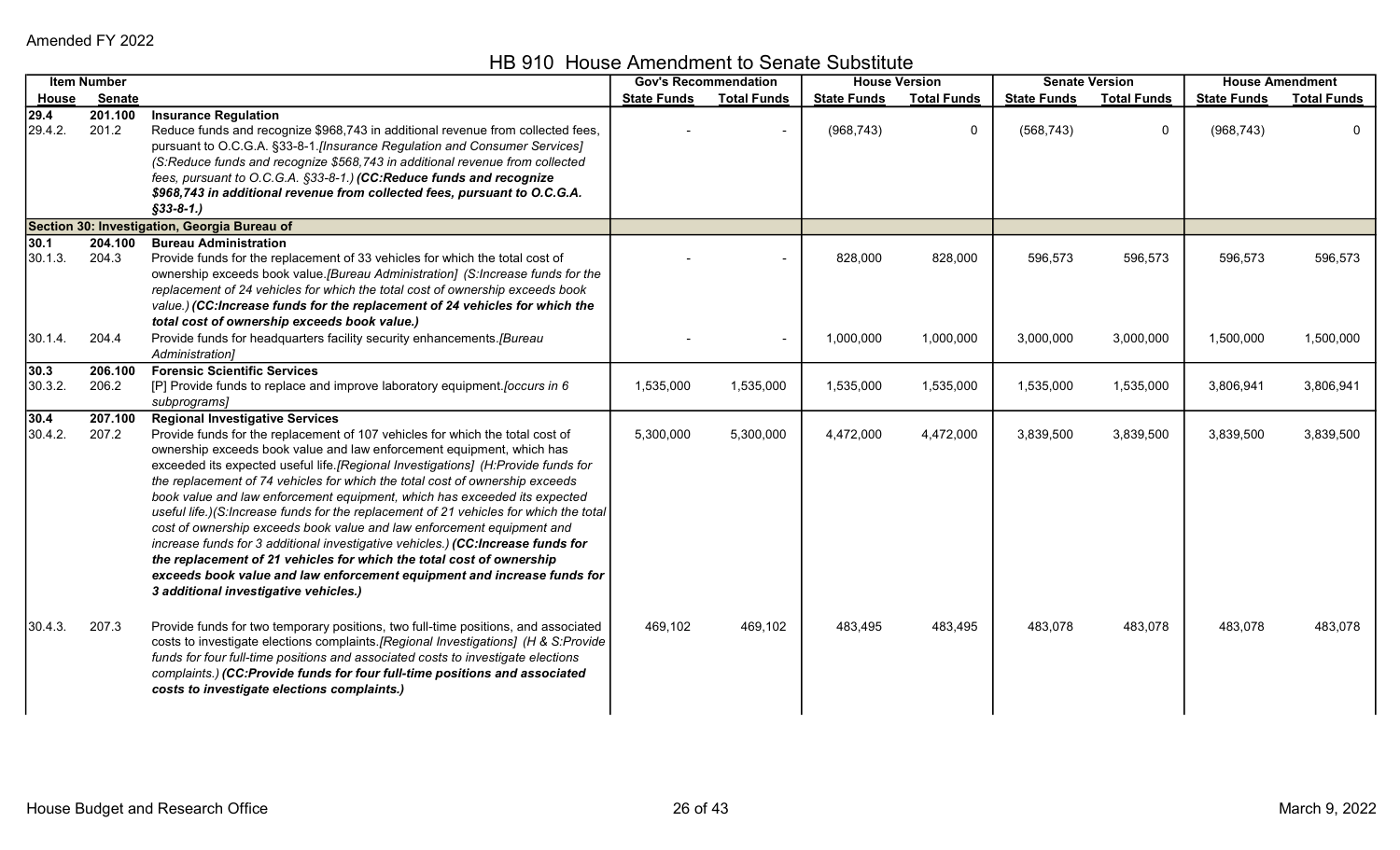HB 910 House Amendment to Senate Substitute

|                 | <b>Item Number</b> |                                                                                                                                                          |                    | <b>Gov's Recommendation</b> |                    | <b>House Version</b> |                    | <b>Senate Version</b> |                    | <b>House Amendment</b> |
|-----------------|--------------------|----------------------------------------------------------------------------------------------------------------------------------------------------------|--------------------|-----------------------------|--------------------|----------------------|--------------------|-----------------------|--------------------|------------------------|
| House           | <b>Senate</b>      |                                                                                                                                                          | <b>State Funds</b> | <b>Total Funds</b>          | <b>State Funds</b> | <b>Total Funds</b>   | <b>State Funds</b> | <b>Total Funds</b>    | <b>State Funds</b> | <b>Total Funds</b>     |
| 30.5            | 208.100            | <b>Criminal Justice Coordinating Council</b>                                                                                                             |                    |                             |                    |                      |                    |                       |                    |                        |
| 30.5.2.         | 208.3              | [S] Increase funds for a one-time salary adjustment to provide parity for all full-                                                                      |                    |                             | 201,198            | 201,198              | 201,198            | 201,198               | 201,198            | 201,198                |
|                 |                    | time, benefit-eligible state employees funded by federal and other funds to                                                                              |                    |                             |                    |                      |                    |                       |                    |                        |
|                 |                    | address agency recruitment and retention needs. [Criminal Justice Coordinating                                                                           |                    |                             |                    |                      |                    |                       |                    |                        |
|                 |                    | Council] (S:Increase funds for one-time funding.) (CC:Increase funds for a one-                                                                          |                    |                             |                    |                      |                    |                       |                    |                        |
|                 |                    | time salary adjustment to provide parity for all full-time, benefit-eligible                                                                             |                    |                             |                    |                      |                    |                       |                    |                        |
|                 |                    | state employees not directly state funded to address agency retention<br>needs.)                                                                         |                    |                             |                    |                      |                    |                       |                    |                        |
| 30.5.3.         | 208.4              | [S] The agency is directed and authorized to submit to federal authorizers for                                                                           |                    |                             |                    |                      |                    | $\Omega$              | $\Omega$           |                        |
|                 |                    | funds for the benefit of federal and other-funded employees to provide for a cost-                                                                       |                    |                             |                    |                      |                    |                       |                    |                        |
|                 |                    | of-living adjustment pay increase to begin no later than July 1, 2022. [Criminal                                                                         |                    |                             |                    |                      |                    |                       |                    |                        |
|                 |                    | Justice Coordinating Council] (S:Yes) (CC:Yes)                                                                                                           |                    |                             |                    |                      |                    |                       |                    |                        |
| $30.5.4$ .      | 208.2              | Provide funds for the Georgia Crime Victims Emergency Fund. [Victims Services]                                                                           | 4,623,910          | 4,623,910                   | 4,623,910          | 4,623,910            | 6,505,148          | 6,505,148             | 8,123,910          | 8,123,910              |
|                 |                    | (H:Increase funds for the Georgia Crime Victims Emergency Fund by \$6,505,148                                                                            |                    |                             |                    |                      |                    |                       |                    |                        |
|                 |                    | by redirecting \$1,881,238 in unallocated training funds and providing \$4,623,910                                                                       |                    |                             |                    |                      |                    |                       |                    |                        |
|                 |                    | in new state funds.)(S:Increase funds for the Georgia Crime Victims Emergency                                                                            |                    |                             |                    |                      |                    |                       |                    |                        |
|                 |                    | Fund and redirect all unallocated, unexpensable training and grant funds by June<br>30, 2022.) (CC:Provide funds for the Georgia Crime Victims Emergency |                    |                             |                    |                      |                    |                       |                    |                        |
|                 |                    | Fund.)                                                                                                                                                   |                    |                             |                    |                      |                    |                       |                    |                        |
| 30.5.5.         | 208.5              | Increase funds to establish a local first responder grant.[Criminal Justice                                                                              |                    |                             |                    |                      | 375,000            | 375,000               | 375,000            | 375,000                |
|                 |                    | Services] (CC:Increase one-time funds for local first responder grants.)                                                                                 |                    |                             |                    |                      |                    |                       |                    |                        |
| 30.5.6.         | 208.6              | Reduce funds for unallocated training grants. [Criminal Justice Services]                                                                                |                    |                             |                    |                      |                    |                       | (1,881,238)        | (1,881,238)            |
|                 |                    | Section 31: Juvenile Justice, Department of                                                                                                              |                    |                             |                    |                      |                    |                       |                    |                        |
| 31.2            | 212.100            | <b>Departmental Administration (DJJ)</b>                                                                                                                 |                    |                             |                    |                      |                    |                       |                    |                        |
| 31.2.2.         | 212.3              | [S] Increase funds for a \$4,000 increase for sworn positions to reduce turnover                                                                         |                    |                             |                    |                      | 3,235              | 3,235                 | 1,618              | 1,618                  |
|                 |                    | and overtime exposure, effective April 1, 2022. [Departmental Administration                                                                             |                    |                             |                    |                      |                    |                       |                    |                        |
|                 |                    | (DJJ)] (CC:Increase funds for a \$2,000 increase for filled juvenile                                                                                     |                    |                             |                    |                      |                    |                       |                    |                        |
|                 |                    | correctional officer positions to reduce turnover and overtime exposure,                                                                                 |                    |                             |                    |                      |                    |                       |                    |                        |
|                 |                    | effective April 1, 2022.)                                                                                                                                |                    |                             |                    |                      |                    |                       |                    |                        |
| 31.3<br>31.3.2. | 213.100<br>213.4   | <b>Secure Commitment (YDCs)</b><br>[S] Increase funds for a \$4,000 increase for sworn positions to reduce turnover                                      |                    |                             |                    |                      | 354,198            | 354,198               | 177,099            | 177,099                |
|                 |                    | and overtime exposure, effective April 1, 2022. [Secure Commitment (YDCs)]                                                                               |                    |                             |                    |                      |                    |                       |                    |                        |
|                 |                    | (CC:Increase funds for a \$2,000 increase for filled juvenile correctional                                                                               |                    |                             |                    |                      |                    |                       |                    |                        |
|                 |                    | officer positions to reduce turnover and overtime exposure, effective April                                                                              |                    |                             |                    |                      |                    |                       |                    |                        |
|                 |                    | 1, 2022.                                                                                                                                                 |                    |                             |                    |                      |                    |                       |                    |                        |
| 31.4            | 214.100            | <b>Secure Detention (RYDCs)</b>                                                                                                                          |                    |                             |                    |                      |                    |                       |                    |                        |
| 31.4.2.         | 214.6              | [S] Increase funds for a \$4,000 increase for sworn positions to reduce turnover                                                                         |                    |                             |                    |                      | 766,619            | 766,619               | 383,310            | 383,310                |
|                 |                    | and overtime exposure, effective April 1, 2022. [Secure Detention (RYDCs)]                                                                               |                    |                             |                    |                      |                    |                       |                    |                        |
|                 |                    | (CC:Increase funds for a \$2,000 increase for filled juvenile correctional                                                                               |                    |                             |                    |                      |                    |                       |                    |                        |
|                 |                    | officer positions to reduce turnover and overtime exposure, effective April                                                                              |                    |                             |                    |                      |                    |                       |                    |                        |
|                 |                    | 1, 2022.                                                                                                                                                 |                    |                             |                    |                      |                    |                       |                    |                        |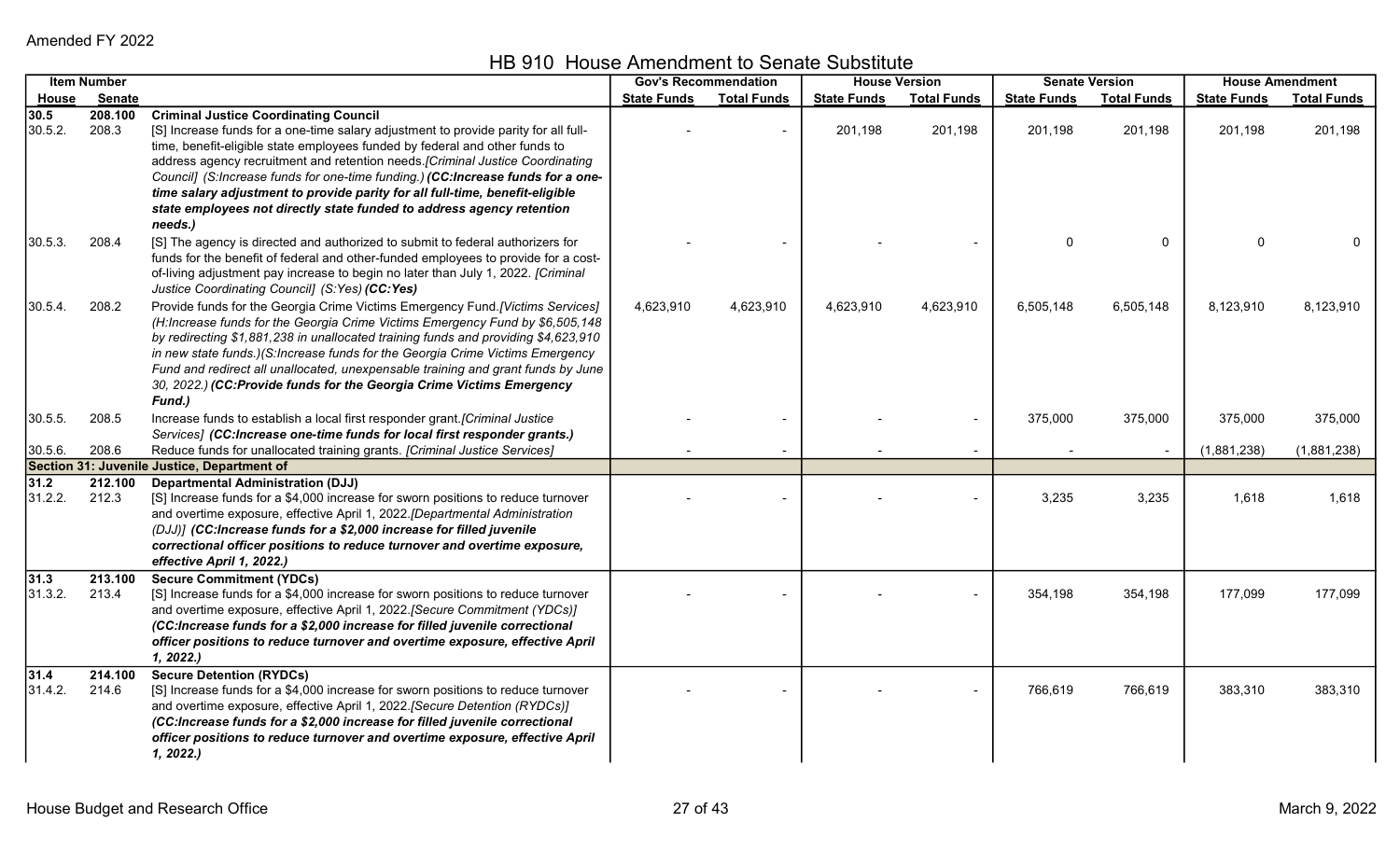HB 910 House Amendment to Senate Substitute

|         | <b>Item Number</b> |                                                                                                                                                               | <b>Gov's Recommendation</b> |                    |                    | <b>House Version</b> |                    | <b>Senate Version</b> |                    | <b>House Amendment</b> |
|---------|--------------------|---------------------------------------------------------------------------------------------------------------------------------------------------------------|-----------------------------|--------------------|--------------------|----------------------|--------------------|-----------------------|--------------------|------------------------|
| House   | <b>Senate</b>      |                                                                                                                                                               | <b>State Funds</b>          | <b>Total Funds</b> | <b>State Funds</b> | <b>Total Funds</b>   | <b>State Funds</b> | <b>Total Funds</b>    | <b>State Funds</b> | <b>Total Funds</b>     |
|         |                    | Section 32: Labor, Department of                                                                                                                              |                             |                    |                    |                      |                    |                       |                    |                        |
| 32.1    | 215.100            | <b>Departmental Administration (DOL)</b>                                                                                                                      |                             |                    |                    |                      |                    |                       |                    |                        |
| 32.1.2. | 215.3              | [S] The agency is directed and authorized to submit to federal authorizers for                                                                                |                             |                    |                    |                      | 0                  | $\mathbf 0$           | $\Omega$           | 0                      |
|         |                    | funds for the benefit of federal and other-funded employees to provide for a cost-                                                                            |                             |                    |                    |                      |                    |                       |                    |                        |
|         |                    | of-living adjustment pay increase to begin no later than July 1, 2022.                                                                                        |                             |                    |                    |                      |                    |                       |                    |                        |
|         |                    | [Departmental Administration (DOL)] (S:Yes) (CC:Yes)                                                                                                          |                             |                    |                    |                      |                    |                       |                    |                        |
| 32.1.3. | 215.2              | [S] Reduce funds pursuant to O.C.G.A. § 45-7-3. [Departmental Administration<br>(DOL)                                                                         |                             |                    |                    |                      | (4,037)            | (4,037)               | (4,037)            | (4,037)                |
| 32.4    | 218.100            | <b>Unemployment Insurance</b>                                                                                                                                 |                             |                    |                    |                      |                    |                       |                    |                        |
| 32.4.2. | 218.2              | [S] The agency is directed and authorized to submit to federal authorizers for                                                                                |                             |                    |                    |                      | 0                  | $\mathbf{0}$          | $\Omega$           |                        |
|         |                    | funds for the benefit of federal and other-funded employees to provide for a cost-                                                                            |                             |                    |                    |                      |                    |                       |                    |                        |
|         |                    | of-living adjustment pay increase to begin no later than July 1, 2022.                                                                                        |                             |                    |                    |                      |                    |                       |                    |                        |
|         |                    | [Unemployment Insurance] (S:Yes) (CC:Yes)                                                                                                                     |                             |                    |                    |                      |                    |                       |                    |                        |
|         |                    | Section 33: Law, Department of                                                                                                                                |                             |                    |                    |                      |                    |                       |                    |                        |
| 33.1    |                    | 220.100 Department of Law                                                                                                                                     |                             |                    |                    |                      |                    |                       |                    |                        |
| 33.1.2. | 220.2              | [S] Reduce funds pursuant to O.C.G.A. § 45-7-3. [Department of Law]                                                                                           |                             |                    |                    |                      | (4,037)            | (4,037)               | (4,037)            | (4,037)                |
|         |                    | Section 34: Natural Resources, Department of                                                                                                                  |                             |                    |                    |                      |                    |                       |                    |                        |
| 34.3    | 224.100            | <b>Environmental Protection</b>                                                                                                                               |                             |                    |                    |                      |                    |                       |                    |                        |
| 34.3.2. | 224.4              | [S] Increase funds for a one-time salary adjustment to provide parity for all full-                                                                           |                             |                    | 1,761,186          | 1,761,186            | 1,761,186          | 1,761,186             | 1,761,186          | 1,761,186              |
|         |                    | time, benefit-eligible state employees funded by federal and other funds to                                                                                   |                             |                    |                    |                      |                    |                       |                    |                        |
|         |                    | address agency recruitment and retention needs. [Environmental Protection]<br>(S:Increase funds for one-time funding.) (CC:Increase funds for a one-time      |                             |                    |                    |                      |                    |                       |                    |                        |
|         |                    | salary adjustment to provide parity for all full-time, benefit-eligible state                                                                                 |                             |                    |                    |                      |                    |                       |                    |                        |
|         |                    | employees not directly state funded to address agency retention needs.)                                                                                       |                             |                    |                    |                      |                    |                       |                    |                        |
|         |                    |                                                                                                                                                               |                             |                    |                    |                      |                    |                       |                    |                        |
| 34.3.3. | 224.5              | [S] The agency is directed and authorized to submit to federal authorizers for                                                                                |                             |                    |                    |                      | 0                  | $\mathbf 0$           | $\mathbf 0$        |                        |
|         |                    | funds for the benefit of federal and other-funded employees to provide for a cost-                                                                            |                             |                    |                    |                      |                    |                       |                    |                        |
|         |                    | of-living adjustment pay increase to begin no later than July 1, 2022.                                                                                        |                             |                    |                    |                      |                    |                       |                    |                        |
|         |                    | [Environmental Protection] (S:Yes) (CC:Yes)                                                                                                                   |                             |                    |                    |                      |                    |                       |                    |                        |
| 34.7    | 228.100            | <b>Parks Recreation and Historic Sites</b>                                                                                                                    |                             |                    |                    |                      |                    |                       |                    |                        |
| 34.7.2. | 228.2              | [S] Increase funds for a one-time salary adjustment to provide parity for all full-                                                                           |                             |                    | 711,746            | 711,746              | 711,746            | 711,746               | 711,746            | 711,746                |
|         |                    | time, benefit-eligible state employees funded by federal and other funds to                                                                                   |                             |                    |                    |                      |                    |                       |                    |                        |
|         |                    | address agency recruitment and retention needs.[Parks Recreation and Historic                                                                                 |                             |                    |                    |                      |                    |                       |                    |                        |
|         |                    | Sites] (S:Increase funds for one-time funding.) (CC:Increase funds for a one-<br>time salary adjustment to provide parity for all full-time, benefit-eligible |                             |                    |                    |                      |                    |                       |                    |                        |
|         |                    | state employees not directly state funded to address agency retention                                                                                         |                             |                    |                    |                      |                    |                       |                    |                        |
|         |                    | needs.)                                                                                                                                                       |                             |                    |                    |                      |                    |                       |                    |                        |
| 34.7.3. | 228.5              | [S] The agency is directed and authorized to submit to federal authorizers for                                                                                |                             |                    |                    |                      | 0                  | 0                     | $\Omega$           |                        |
|         |                    | funds for the benefit of federal and other-funded employees to provide for a cost-                                                                            |                             |                    |                    |                      |                    |                       |                    |                        |
|         |                    | of-living adjustment pay increase to begin no later than July 1, 2022. [Parks                                                                                 |                             |                    |                    |                      |                    |                       |                    |                        |
|         |                    | Recreation and Historic Sites] (S:Yes) (CC:Yes)                                                                                                               |                             |                    |                    |                      |                    |                       |                    |                        |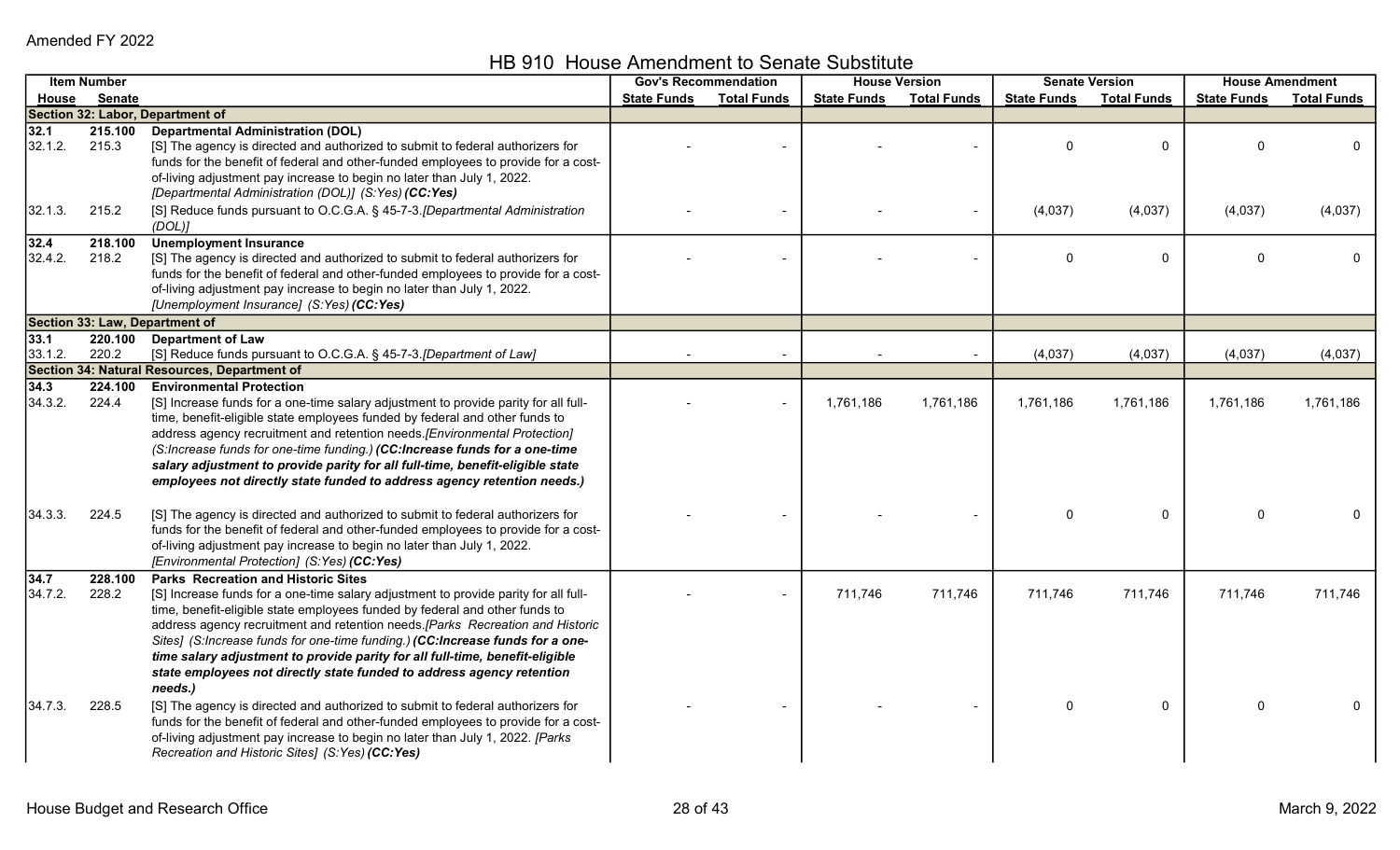HB 910 House Amendment to Senate Substitute

|                 | <b>Item Number</b> |                                                                                                                                                                                                                                                                                                                                                                                                                                                                                                              |                    | <b>Gov's Recommendation</b> |                    | <b>House Version</b> |                    | <b>Senate Version</b> |                    | <b>House Amendment</b> |
|-----------------|--------------------|--------------------------------------------------------------------------------------------------------------------------------------------------------------------------------------------------------------------------------------------------------------------------------------------------------------------------------------------------------------------------------------------------------------------------------------------------------------------------------------------------------------|--------------------|-----------------------------|--------------------|----------------------|--------------------|-----------------------|--------------------|------------------------|
| <u>House</u>    | Senate             |                                                                                                                                                                                                                                                                                                                                                                                                                                                                                                              | <b>State Funds</b> | <b>Total Funds</b>          | <b>State Funds</b> | <b>Total Funds</b>   | <b>State Funds</b> | <b>Total Funds</b>    | <b>State Funds</b> | <b>Total Funds</b>     |
| 34.7.5.         | 228.4              | Increase funds for repairs and renovations to parks and recreational<br>facilities.[Park Operations]                                                                                                                                                                                                                                                                                                                                                                                                         |                    |                             | 14,960,000         | 14,960,000           | 29,920,000         | 29,920,000            | 29,920,000         | 29,920,000             |
|                 |                    | Section 35: Pardons and Paroles, State Board of                                                                                                                                                                                                                                                                                                                                                                                                                                                              |                    |                             |                    |                      |                    |                       |                    |                        |
| 35.3<br>35.3.2. | 233.100<br>233.2   | <b>Victim Services</b><br>[S] Increase funds for a one-time salary adjustment to provide parity for all full-<br>time, benefit-eligible state employees funded by federal and other funds to<br>address agency recruitment and retention needs.[Victim Services] (S:Increase<br>funds for one-time funding.) (CC:Increase funds for a one-time salary<br>adjustment to provide parity for all full-time, benefit-eligible state<br>employees not directly state funded to address agency retention needs.)   |                    |                             | 12,110             | 12,110               | 12,110             | 12,110                | 12,110             | 12,110                 |
|                 |                    | <b>Section 36: State Properties Commission</b>                                                                                                                                                                                                                                                                                                                                                                                                                                                               |                    |                             |                    |                      |                    |                       |                    |                        |
| 36.2            |                    | <b>Payments to Georgia Building Authority</b>                                                                                                                                                                                                                                                                                                                                                                                                                                                                |                    |                             |                    |                      |                    |                       |                    |                        |
| 36.2.1.         | 235.100<br>235.1   | Provide funding for state prison facility transformation. [Payments to Georgia<br>Building Authority] (H:Provide funding for state prison facility transformation and<br>to include \$6,726,560 for technology projects for promoting offender health,<br>safety, and security.)(S:Increase funds for state prison facility<br>transformation.) (CC:Increase funds for state prison facility transformation.)                                                                                                | 432,500,000        | 432,500,000                 | 432,500,000        | 432,500,000          | 432,500,000        | 432,500,000           | 432,500,000        | 432,500,000            |
| 36.2.2.         | 235.2              | Provide funds for the migration plan for Capitol Hill to maximize operational<br>efficiencies by consolidating agencies from 2 Peachtree to Capitol Hill.[Payments<br>to Georgia Building Authority] (S:No; Recognize project in FY2023.) (CC:Provide<br>funds for the migration plan for Capitol Hill to maximize operational<br>efficiencies by consolidating agencies from 2 Peachtree to Capitol Hill.)                                                                                                  |                    |                             | 45,000,000         | 45,000,000           | 0                  | $\mathbf 0$           | 45,000,000         | 45,000,000             |
|                 |                    | Section 37: Public Defender Council, Georgia                                                                                                                                                                                                                                                                                                                                                                                                                                                                 |                    |                             |                    |                      |                    |                       |                    |                        |
| 37.2<br>37.2.2. | 237.100<br>237.2   | <b>Public Defenders</b><br>[S] Increase funds for a one-time salary adjustment to provide parity for all full-<br>time, benefit-eligible state employees funded by federal and other funds to<br>address agency recruitment and retention needs.[Public Defenders] (S:Increase<br>funds for one-time funding.) (CC:Increase funds for a one-time salary<br>adjustment to provide parity for all full-time, benefit-eligible state<br>employees not directly state funded to address agency retention needs.) |                    |                             | 1,493,690          | 1,493,690            | 1,493,690          | 1,493,690             | 1,493,690          | 1,493,690              |
|                 |                    | Section 38: Public Health, Department of                                                                                                                                                                                                                                                                                                                                                                                                                                                                     |                    |                             |                    |                      |                    |                       |                    |                        |
| 38.1<br>38.1.2. | 238.100<br>238.2   | <b>Adolescent and Adult Health Promotion</b><br>[S] The agency is directed and authorized to submit to federal authorizers for<br>funds for the benefit of federal and other-funded employees to provide for a cost-<br>of-living adjustment pay increase to begin no later than July 1, 2022. [Adolescent<br>and Adult Health Promotion] (S:Yes) (CC:Yes)                                                                                                                                                   |                    |                             |                    |                      | 0                  | $\mathbf 0$           | $\Omega$           |                        |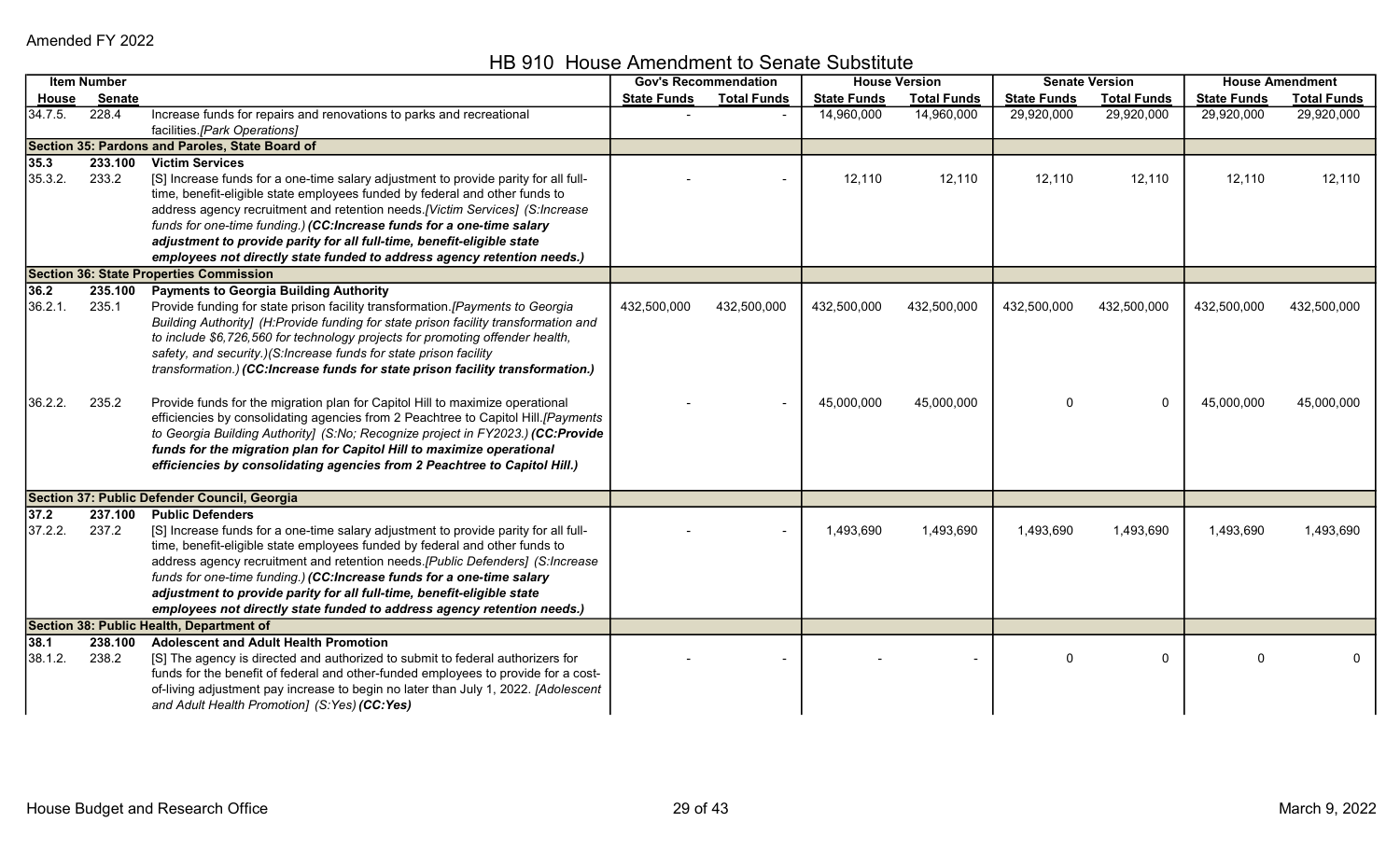HB 910 House Amendment to Senate Substitute

|                   | <b>Item Number</b> |                                                                                                                                                                                                                                                                                                                                                                                   |                    | <b>Gov's Recommendation</b> |                    | <b>House Version</b> |                    | <b>Senate Version</b> |                    | <b>House Amendment</b> |
|-------------------|--------------------|-----------------------------------------------------------------------------------------------------------------------------------------------------------------------------------------------------------------------------------------------------------------------------------------------------------------------------------------------------------------------------------|--------------------|-----------------------------|--------------------|----------------------|--------------------|-----------------------|--------------------|------------------------|
| <b>House</b>      | <b>Senate</b>      |                                                                                                                                                                                                                                                                                                                                                                                   | <b>State Funds</b> | <b>Total Funds</b>          | <b>State Funds</b> | <b>Total Funds</b>   | <b>State Funds</b> | <b>Total Funds</b>    | <b>State Funds</b> | <b>Total Funds</b>     |
| 38.2<br>38.2.2.   | 239.100<br>239.2   | <b>Adult Essential Health Treatment Services</b><br>[S] The agency is directed and authorized to submit to federal authorizers for<br>funds for the benefit of federal and other-funded employees to provide for a cost-<br>of-living adjustment pay increase to begin no later than July 1, 2022. [Adult<br>Essential Health Treatment Services] (S:Yes) (CC:Yes)                |                    |                             |                    |                      | $\Omega$           | $\Omega$              | $\Omega$           | $\mathbf{0}$           |
| 38.3<br>38.3.2.   | 240.100<br>240.3   | <b>Departmental Administration (DPH)</b><br>[S] The agency is directed and authorized to submit to federal authorizers for<br>funds for the benefit of federal and other-funded employees to provide for a cost-<br>of-living adjustment pay increase to begin no later than July 1, 2022.<br>[Departmental Administration (DPH)] (S:Yes) (CC:Yes)                                |                    |                             |                    |                      |                    | $\Omega$              |                    | 0                      |
| 38.3.3.           | 240.2              | Reduce funds to reflect workforce efficiencies.[Departmental Administration<br>$(DPH)$ ] $(CC:No)$                                                                                                                                                                                                                                                                                |                    |                             |                    |                      | (204, 635)         | (204, 635)            | $\Omega$           | $\mathbf{0}$           |
| 38.4<br>38.4.2.   | 241.100<br>241.2   | <b>Emergency Preparedness/Trauma System Improvement</b><br>[S] The agency is directed and authorized to submit to federal authorizers for<br>funds for the benefit of federal and other-funded employees to provide for a cost-<br>of-living adjustment pay increase to begin no later than July 1, 2022. [Emergency<br>Preparedness/Trauma System Improvement] (S:Yes) (CC:Yes)  |                    |                             |                    |                      | 0                  | $\Omega$              | $\Omega$           | $\mathbf{0}$           |
| 38.5<br>38.5.2.   | 242.100<br>242.2   | Epidemiology<br>[S] The agency is directed and authorized to submit to federal authorizers for<br>funds for the benefit of federal and other-funded employees to provide for a cost-<br>of-living adjustment pay increase to begin no later than July 1, 2022.<br>[Epidemiology] (S:Yes) (CC:Yes)                                                                                 |                    |                             |                    |                      |                    | $\Omega$              |                    | 0                      |
| 38.6<br>38.6.2.   | 243.100<br>243.2   | Immunization<br>[S] The agency is directed and authorized to submit to federal authorizers for<br>funds for the benefit of federal and other-funded employees to provide for a cost-<br>of-living adjustment pay increase to begin no later than July 1, 2022.<br>[Immunization] (S:Yes) (CC:Yes)                                                                                 |                    |                             |                    |                      | $\Omega$           | 0                     | U                  | 0                      |
| $38.7$<br>38.7.2. | 244.100<br>244.2   | Infant and Child Essential Health Treatment Services<br>[S] The agency is directed and authorized to submit to federal authorizers for<br>funds for the benefit of federal and other-funded employees to provide for a cost-<br>of-living adjustment pay increase to begin no later than July 1, 2022. [Infant and<br>Child Essential Health Treatment Services] (S:Yes) (CC:Yes) |                    |                             |                    |                      | $\Omega$           | $\Omega$              | $\Omega$           | $\overline{0}$         |
| $38.8$<br>38.8.2. | 245.100<br>245.2   | <b>Infant and Child Health Promotion</b><br>[S] The agency is directed and authorized to submit to federal authorizers for<br>funds for the benefit of federal and other-funded employees to provide for a cost-<br>of-living adjustment pay increase to begin no later than July 1, 2022. [Infant and<br>Child Health Promotion] (S:Yes) (CC:Yes)                                |                    |                             |                    |                      | $\Omega$           | $\Omega$              | O                  | $\mathbf 0$            |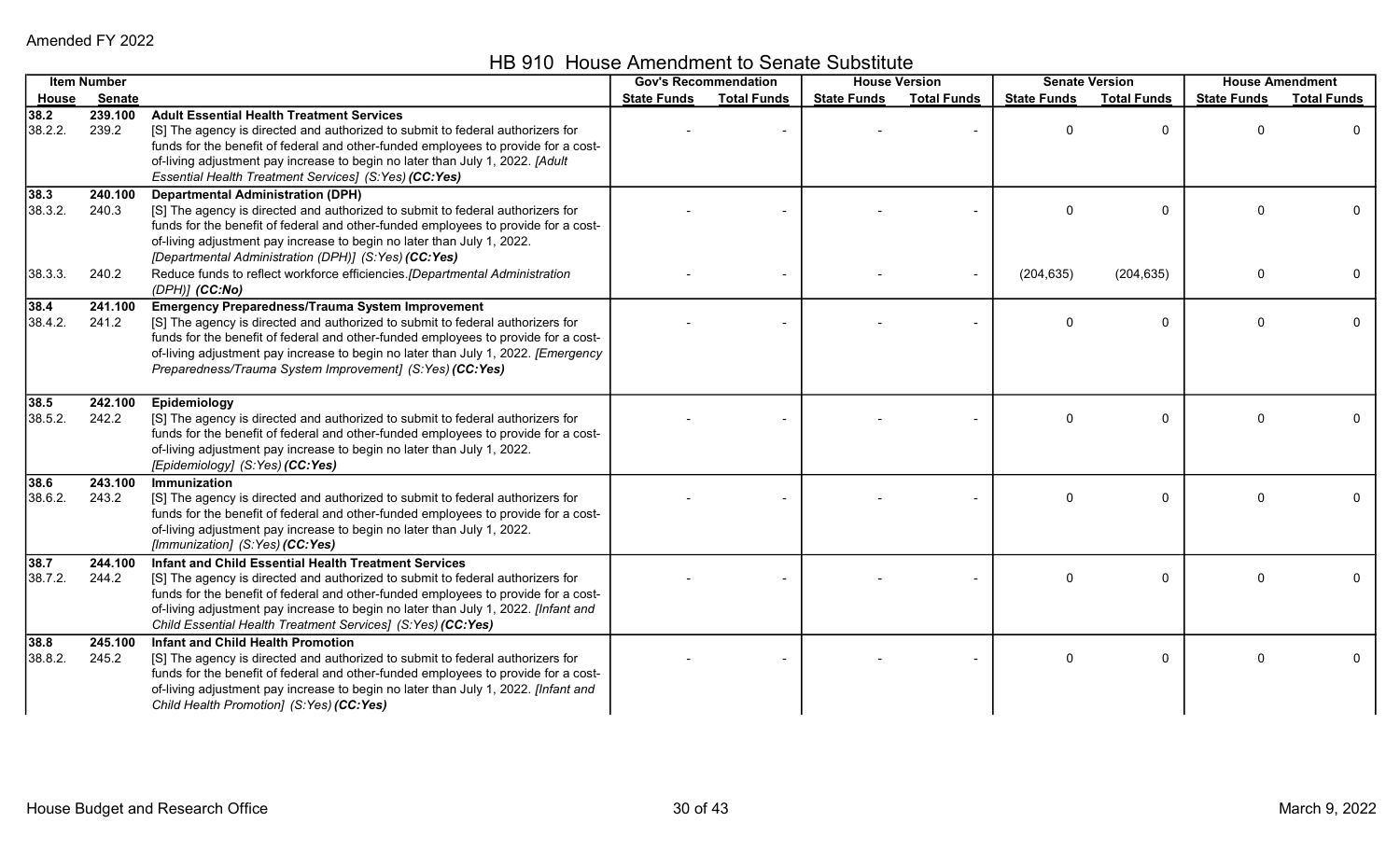HB 910 House Amendment to Senate Substitute

|                            | <b>Item Number</b>        |                                                                                                                                                                                                                                                                                                                                                                          | <b>Gov's Recommendation</b> |                    | <b>House Version</b> |                    |                    | <b>Senate Version</b> | <b>House Amendment</b> |                    |
|----------------------------|---------------------------|--------------------------------------------------------------------------------------------------------------------------------------------------------------------------------------------------------------------------------------------------------------------------------------------------------------------------------------------------------------------------|-----------------------------|--------------------|----------------------|--------------------|--------------------|-----------------------|------------------------|--------------------|
| House                      | Senate                    |                                                                                                                                                                                                                                                                                                                                                                          | <b>State Funds</b>          | <b>Total Funds</b> | <b>State Funds</b>   | <b>Total Funds</b> | <b>State Funds</b> | <b>Total Funds</b>    | <b>State Funds</b>     | <b>Total Funds</b> |
| 38.9<br>38.9.2.            | 246.100<br>246.3          | <b>Infectious Disease Control</b><br>[S] The agency is directed and authorized to submit to federal authorizers for<br>funds for the benefit of federal and other-funded employees to provide for a cost-<br>of-living adjustment pay increase to begin no later than July 1, 2022. [Infectious<br>Disease Control] (S:Yes) (CC:Yes)                                     |                             |                    |                      |                    | $\Omega$           | $\mathbf{0}$          |                        | 0                  |
| 38.10<br>38.10.2.          | 247.100<br>247.2          | <b>Inspections and Environmental Hazard Control</b><br>[S] The agency is directed and authorized to submit to federal authorizers for<br>funds for the benefit of federal and other-funded employees to provide for a cost-<br>of-living adjustment pay increase to begin no later than July 1, 2022. [Inspections<br>and Environmental Hazard Control] (S:Yes) (CC:Yes) |                             |                    |                      |                    | $\Omega$           | $\mathbf{0}$          | $\Omega$               |                    |
|                            |                           | Section 39: Public Safety, Department of                                                                                                                                                                                                                                                                                                                                 |                             |                    |                      |                    |                    |                       |                        |                    |
| 39.1<br>39.1.1.            | 252.100<br>252.1          | <b>Aviation</b><br>[S] Increase funds for a \$5,000 pay increase for all full-time, benefit-eligible state<br>employees to address agency recruitment and retention needs.[Aviation]                                                                                                                                                                                     | 109,904                     | 109,904            | 109,904              | 109,904            | 95,000             | 95,000                | 95,000                 | 95,000             |
| 39.2<br>39.2.1.<br>39.2.2. | 253.100<br>253.1<br>253.2 | <b>Capitol Police Services</b><br>Increase funds for one-time funding.[Capitol Police Services]<br>Increase funds for a \$1,000 salary supplement beginning April 1, 2022 for Capitol<br>Police Services with a jurisdiction to combat crime in the metro Atlanta<br>area.[Capitol Police Services]                                                                      |                             |                    |                      |                    | 325,000<br>26,282  | 325,000<br>26,282     | 325,000<br>26,282      | 325,000<br>26,282  |
| 39.3<br>39.3.1.            | 254.100<br>254.1          | <b>Departmental Administration (DPS)</b><br>[S] Increase funds for a \$5,000 pay increase for all full-time, benefit-eligible state<br>employees to address agency recruitment and retention needs.[Departmental<br>Administration (DPS)]                                                                                                                                | 390,252                     | 390,252            | 390,252              | 390,252            | 335,000            | 335,000               | 335,000                | 335,000            |
| 39.4<br>39.4.1.            | 255.100<br>255.1          | <b>Field Offices and Services</b><br>[S] Increase funds for a \$5,000 pay increase for all full-time, benefit-eligible state<br>employees to address agency recruitment and retention needs. [Field Offices and<br>Services]                                                                                                                                             | 5,869,071                   | 5,869,071          | 5,869,071            | 5,869,071          | 5,225,000          | 5,225,000             | 5,225,000              | 5,225,000          |
| 39.5<br>39.5.1.            | 256.100<br>256.1          | <b>Motor Carrier Compliance</b><br>[S] Increase funds for a \$5,000 pay increase for all full-time, benefit-eligible state<br>employees to address agency recruitment and retention needs.[Motor Carrier<br>Compliance]                                                                                                                                                  | 458,212                     | 458,212            | 458,212              | 458,212            | 1,610,000          | 1,610,000             | 1,610,000              | 1,610,000          |
| 39.6<br>39.6.1.            | 257.100<br>257.1          | <b>Office of Public Safety Officer Support</b><br>[S] Increase funds for a \$5,000 pay increase for all full-time, benefit-eligible state<br>employees to address agency recruitment and retention needs. [Office of Public<br>Safety Officer Support]                                                                                                                   | 55,245                      | 55,245             | 55,245               | 55,245             | 45,000             | 45,000                | 45,000                 | 45,000             |
| 39.6.2.                    | 257.2                     | Increase funds to provide for additional therapy K-9s. [Office of Public Safety<br><b>Officer Support]</b>                                                                                                                                                                                                                                                               |                             |                    |                      |                    |                    |                       | 150,000                | 150,000            |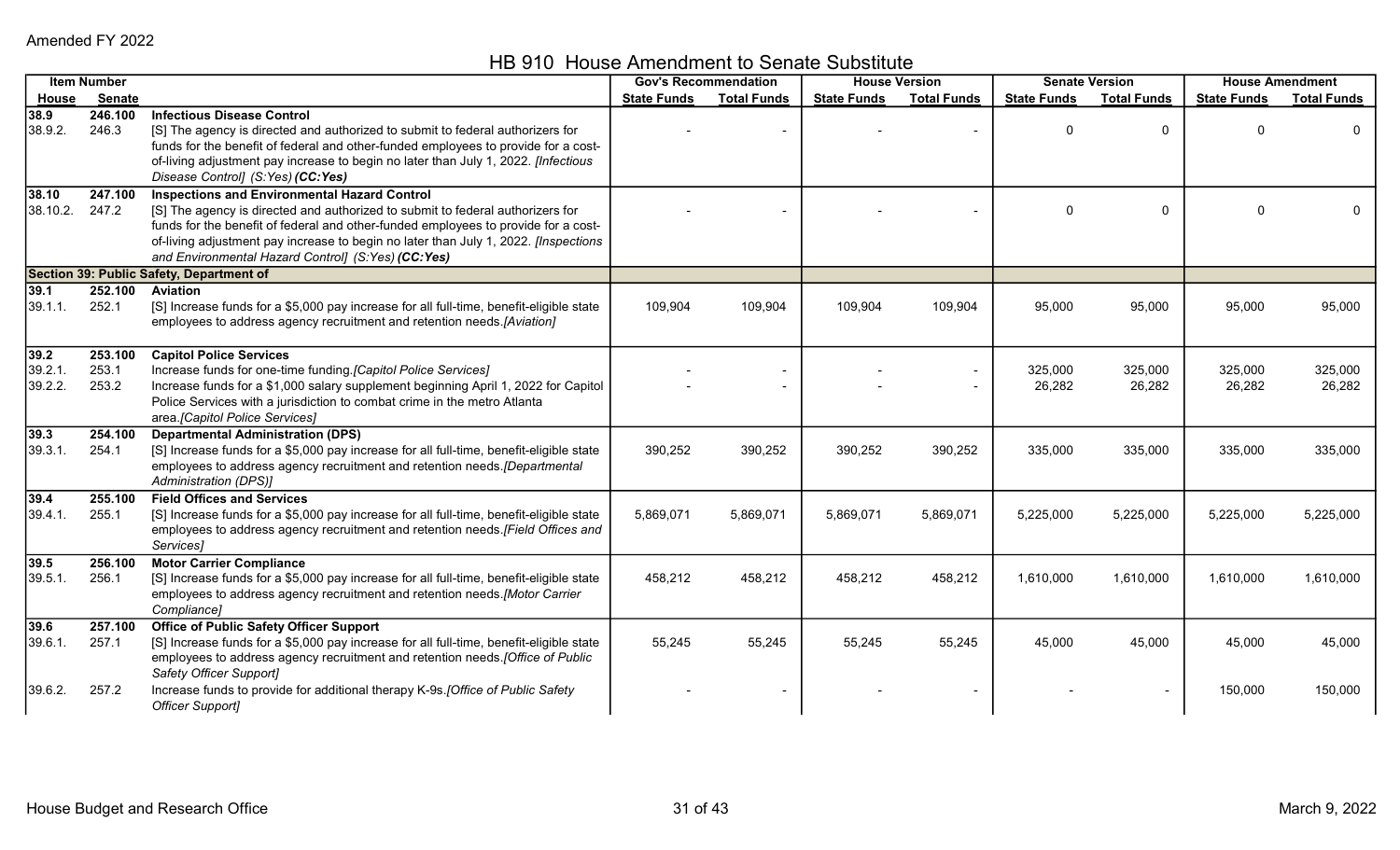HB 910 House Amendment to Senate Substitute

|                   | <b>Item Number</b> |                                                                                                                                                                                                                                                                                                                                                                                                                                                                                                                                                 |                    | <b>Gov's Recommendation</b> |                    | <b>House Version</b> |                    | <b>Senate Version</b> |                    | <b>House Amendment</b> |
|-------------------|--------------------|-------------------------------------------------------------------------------------------------------------------------------------------------------------------------------------------------------------------------------------------------------------------------------------------------------------------------------------------------------------------------------------------------------------------------------------------------------------------------------------------------------------------------------------------------|--------------------|-----------------------------|--------------------|----------------------|--------------------|-----------------------|--------------------|------------------------|
| House             | <b>Senate</b>      |                                                                                                                                                                                                                                                                                                                                                                                                                                                                                                                                                 | <b>State Funds</b> | <b>Total Funds</b>          | <b>State Funds</b> | <b>Total Funds</b>   | <b>State Funds</b> | <b>Total Funds</b>    | <b>State Funds</b> | <b>Total Funds</b>     |
| 39.10<br>39.10.2. | 261.100<br>261.3   | <b>Office of Highway Safety</b><br>[S] Increase funds for a one-time salary adjustment to provide parity for all full-<br>time, benefit-eligible state employees funded by federal and other funds to<br>address agency recruitment and retention needs. [Office of Highway Safety]<br>(S:Increase funds for one-time funding.) (CC:Increase funds for a one-time<br>salary adjustment to provide parity for all full-time, benefit-eligible state<br>employees not directly state funded to address agency retention needs.)                   |                    |                             | 68,627             | 68,627               | 68,627             | 68,627                | 68,627             | 68,627                 |
| 39.10.3. 261.4    |                    | [S] The agency is directed and authorized to submit to federal authorizers for<br>funds for the benefit of federal and other-funded employees to provide for a cost-<br>of-living adjustment pay increase to begin no later than July 1, 2022. [Office of<br>Highway Safety] (S:Yes) (CC:Yes)                                                                                                                                                                                                                                                   |                    |                             |                    |                      | $\Omega$           | 0                     | $\Omega$           |                        |
|                   |                    | <b>Section 40: Public Service Commission</b>                                                                                                                                                                                                                                                                                                                                                                                                                                                                                                    |                    |                             |                    |                      |                    |                       |                    |                        |
| 40.1<br>40.1.2.   | 262.100<br>262.4   | <b>Commission Administration (PSC)</b><br>[S] Increase funds for a one-time salary adjustment to provide parity for all full-<br>time, benefit-eligible state employees funded by federal and other funds to<br>address agency recruitment and retention needs. [Commission Administration<br>(PSC)] (S:Increase funds for one-time funding.) (CC:Increase funds for a one-<br>time salary adjustment to provide parity for all full-time, benefit-eligible<br>state employees not directly state funded to address agency retention<br>needs.) |                    |                             | 2,442              | 2,442                | 2,442              | 2,442                 | 2,442              | 2,442                  |
| 40.1.3.           | 262.6              | [S] The agency is directed and authorized to submit to federal authorizers for<br>funds for the benefit of federal and other-funded employees to provide for a cost-<br>of-living adjustment pay increase to begin no later than July 1, 2022.<br>[Commission Administration (PSC)] (S:Yes) (CC:Yes)                                                                                                                                                                                                                                            |                    |                             |                    |                      | $\Omega$           | $\Omega$              | $\Omega$           |                        |
| 40.1.4            | 262.5              | [S] Reduce funds pursuant to O.C.G.A. § 45-7-3. [Commission Administration<br>(PSC)                                                                                                                                                                                                                                                                                                                                                                                                                                                             |                    |                             |                    |                      | (20, 184)          | (20, 184)             | (20, 184)          | (20, 184)              |
| 140.2<br>40.2.2.  | 263.100<br>263.2   | <b>Facility Protection</b><br>[S] Increase funds for a one-time salary adjustment to provide parity for all full-<br>time, benefit-eligible state employees funded by federal and other funds to<br>address agency recruitment and retention needs. [Facility Protection] (S:Increase<br>funds for one-time funding.) (CC:Increase funds for a one-time salary<br>adjustment to provide parity for all full-time, benefit-eligible state<br>employees not directly state funded to address agency retention needs.)                             |                    |                             | 27,812             | 27,812               | 27,812             | 27,812                | 27,812             | 27,812                 |
| [40.2.3]          | 263.3              | [S] The agency is directed and authorized to submit to federal authorizers for<br>funds for the benefit of federal and other-funded employees to provide for a cost-<br>of-living adjustment pay increase to begin no later than July 1, 2022. [Facility<br>Protection] (S:Yes) (CC:Yes)                                                                                                                                                                                                                                                        |                    |                             |                    |                      | $\mathbf{0}$       | $\mathbf 0$           | $\mathbf{0}$       |                        |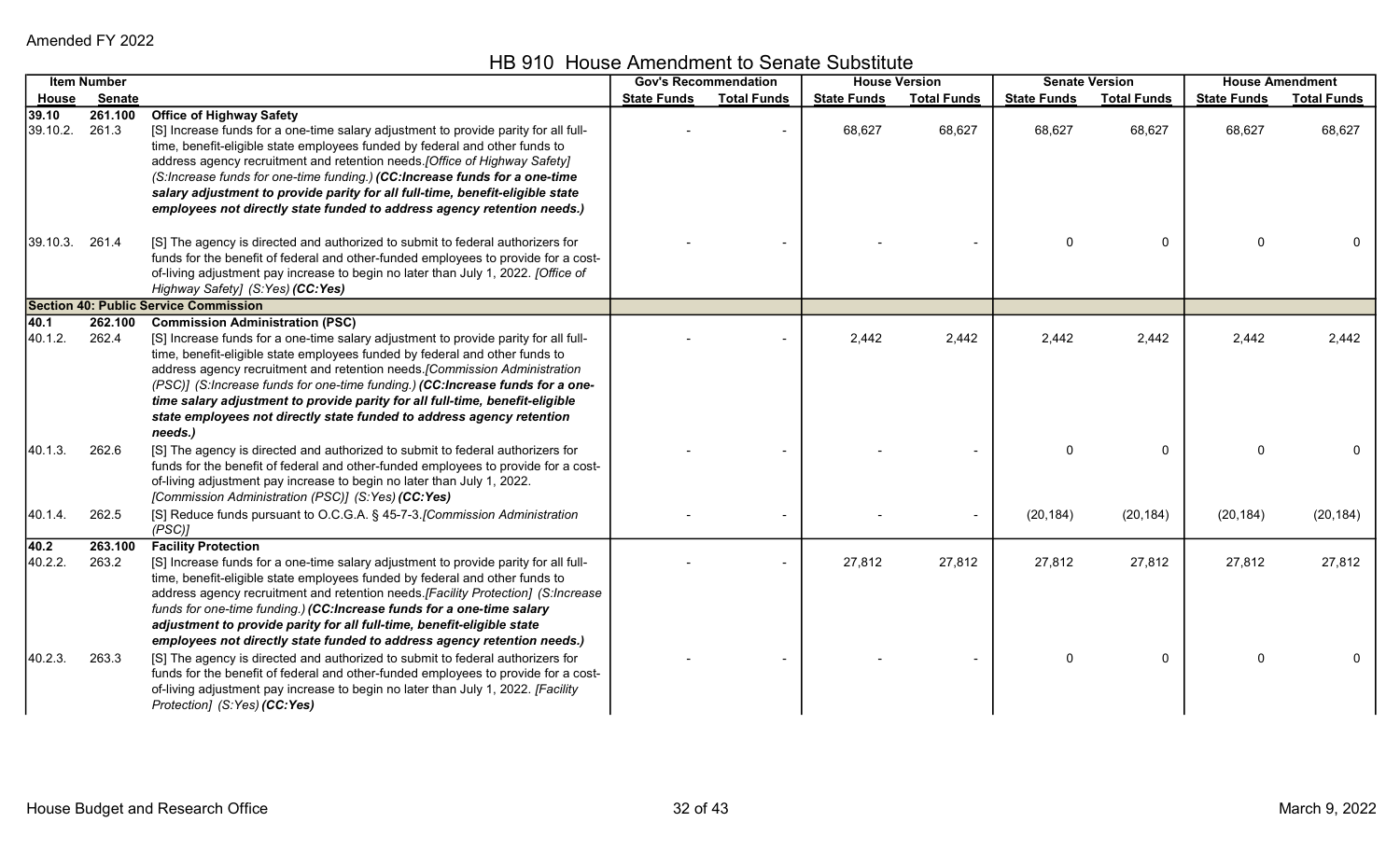|                  | <b>Item Number</b> |                                                                                                                                                                                                                                                                                                                                                                                                                                                                                                                                                                              | <b>Gov's Recommendation</b> |                    |                    | <b>House Version</b> |                    | <b>Senate Version</b> |                    | <b>House Amendment</b> |
|------------------|--------------------|------------------------------------------------------------------------------------------------------------------------------------------------------------------------------------------------------------------------------------------------------------------------------------------------------------------------------------------------------------------------------------------------------------------------------------------------------------------------------------------------------------------------------------------------------------------------------|-----------------------------|--------------------|--------------------|----------------------|--------------------|-----------------------|--------------------|------------------------|
| House            | Senate             |                                                                                                                                                                                                                                                                                                                                                                                                                                                                                                                                                                              | <b>State Funds</b>          | <b>Total Funds</b> | <b>State Funds</b> | <b>Total Funds</b>   | <b>State Funds</b> | <b>Total Funds</b>    | <b>State Funds</b> | <b>Total Funds</b>     |
| 40.3<br>40.3.2.  | 264.100<br>264.2   | <b>Utilities Regulation</b><br>[S] Increase funds for a one-time salary adjustment to provide parity for all full-<br>time, benefit-eligible state employees funded by federal and other funds to<br>address agency recruitment and retention needs.[Utilities Regulation]<br>(S:Increase funds for one-time funding.) (CC:Increase funds for a one-time                                                                                                                                                                                                                     |                             |                    | 786                | 786                  | 786                | 786                   | 786                | 786                    |
| 40.3.3.          | 264.3              | salary adjustment to provide parity for all full-time, benefit-eligible state<br>employees not directly state funded to address agency retention needs.)<br>[S] The agency is directed and authorized to submit to federal authorizers for<br>funds for the benefit of federal and other-funded employees to provide for a cost-<br>of-living adjustment pay increase to begin no later than July 1, 2022. [Utilities<br>Regulation] (S:Yes) (CC:Yes)                                                                                                                        |                             |                    |                    |                      | 0                  | $\mathbf 0$           | $\mathbf 0$        |                        |
|                  |                    | Section 41: Regents, University System of Georgia Board of                                                                                                                                                                                                                                                                                                                                                                                                                                                                                                                   |                             |                    |                    |                      |                    |                       |                    |                        |
| 41.1<br>41.1.2.  | 265.100<br>265.3   | <b>Agricultural Experiment Station</b><br>[S] Increase funds for a one-time salary adjustment to provide parity for all full-<br>time, benefit-eligible state employees funded by federal and other funds to<br>address agency recruitment and retention needs.[Agricultural Experiment Station]<br>(S:Increase funds for one-time funding.) (CC:Increase funds for a one-time<br>salary adjustment to provide parity for all full-time, benefit-eligible state<br>employees not directly state funded to address agency retention needs.)                                   |                             |                    | 1,062,810          | 1,062,810            | 1,062,810          | 1,062,810             | 1,062,810          | 1,062,810              |
| 41.1.3.          | 265.4              | [S] The agency is directed and authorized to submit to federal authorizers for<br>funds for the benefit of federal and other-funded employees to provide for a cost-<br>of-living adjustment pay increase to begin no later than July 1, 2022. [Agricultural<br>Experiment Station] (S:Yes) (CC:Yes)                                                                                                                                                                                                                                                                         |                             |                    |                    |                      |                    | $\mathbf 0$           | $\Omega$           |                        |
| 41.2 <br>41.2.1. | 266.100<br>266.1   | Athens and Tifton Veterinary Laboratories Contract<br>[S] Increase funds for a one-time salary adjustment to provide parity for all full-<br>time, benefit-eligible state employees funded by federal and other funds to<br>address agency recruitment and retention needs.[Athens and Tifton Veterinary<br>Laboratories Contract] (S:Increase funds for one-time funding.) (CC:Increase<br>funds for a one-time salary adjustment to provide parity for all full-time,<br>benefit-eligible state employees not directly state funded to address agency<br>retention needs.) |                             |                    | 216,618            | 216,618              | 216,618            | 216,618               | 216,618            | 216,618                |
| 41.3<br>41.3.2.  | 267.100<br>267.2   | <b>Cooperative Extension Service</b><br>[S] Increase funds for a one-time salary adjustment to provide parity for all full-<br>time, benefit-eligible state employees funded by federal and other funds to<br>address agency recruitment and retention needs. [Cooperative Extension Service]<br>(S:Increase funds for one-time funding.) (CC:Increase funds for a one-time<br>salary adjustment to provide parity for all full-time, benefit-eligible state<br>employees not directly state funded to address agency retention needs.)                                      |                             |                    | 981,679            | 981,679              | 981,679            | 981,679               | 981,679            | 981,679                |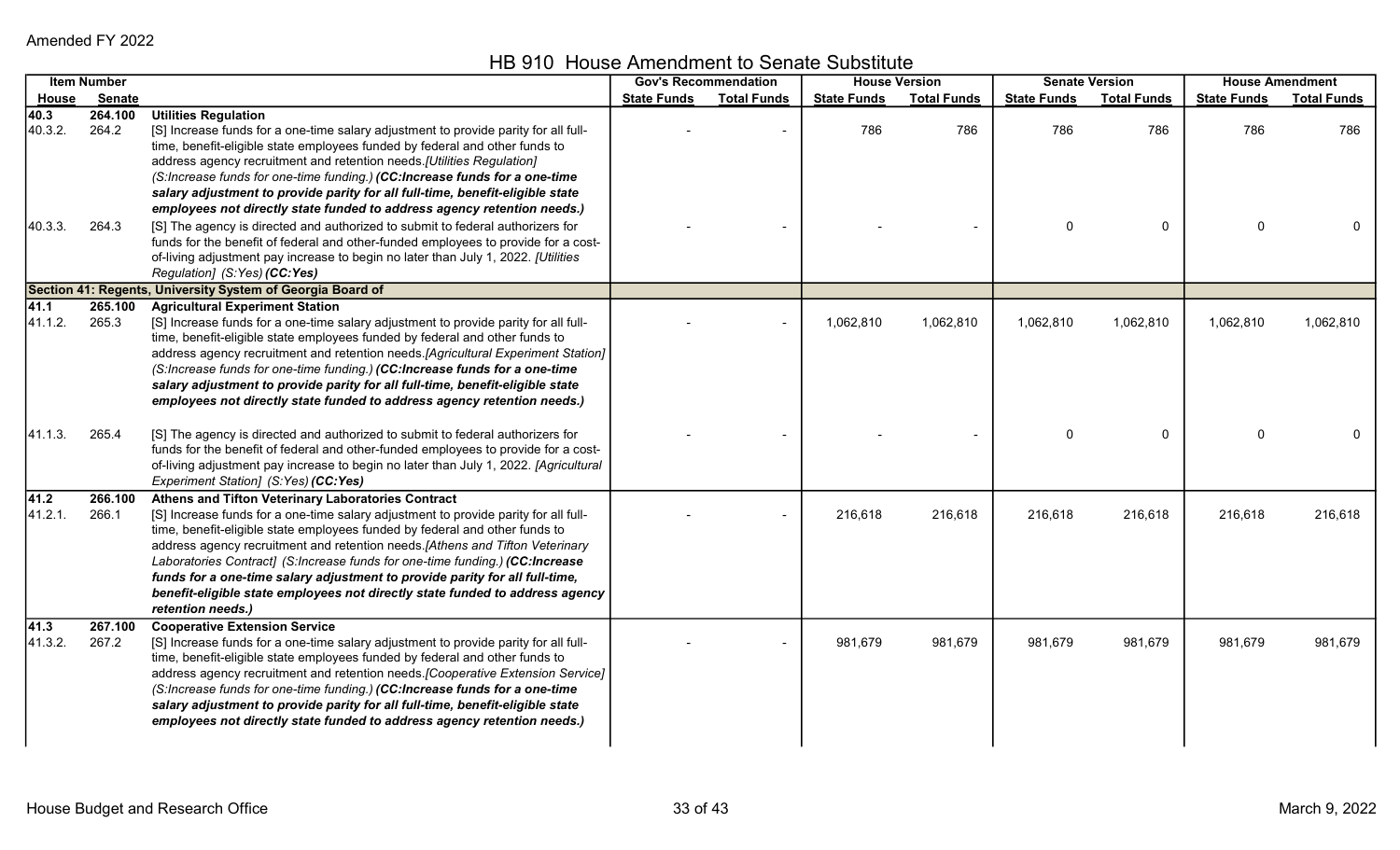HB 910 House Amendment to Senate Substitute

|                 | <b>Item Number</b> |                                                                                                                                                                                                                                                                                                                                                                                                                                                                                                                                              | <b>Gov's Recommendation</b> |                    | <b>House Version</b> |                    |                    | <b>Senate Version</b> | <b>House Amendment</b> |                    |
|-----------------|--------------------|----------------------------------------------------------------------------------------------------------------------------------------------------------------------------------------------------------------------------------------------------------------------------------------------------------------------------------------------------------------------------------------------------------------------------------------------------------------------------------------------------------------------------------------------|-----------------------------|--------------------|----------------------|--------------------|--------------------|-----------------------|------------------------|--------------------|
| <u>House</u>    | <b>Senate</b>      |                                                                                                                                                                                                                                                                                                                                                                                                                                                                                                                                              | <b>State Funds</b>          | <b>Total Funds</b> | <b>State Funds</b>   | <b>Total Funds</b> | <b>State Funds</b> | <b>Total Funds</b>    | <b>State Funds</b>     | <b>Total Funds</b> |
| 41.3.3.         | 267.3              | [S] The agency is directed and authorized to submit to federal authorizers for<br>funds for the benefit of federal and other-funded employees to provide for a cost-<br>of-living adjustment pay increase to begin no later than July 1, 2022.<br>[Cooperative Extension Service] (S:Yes) (CC:Yes)                                                                                                                                                                                                                                           |                             |                    |                      |                    | 0                  | $\Omega$              | $\Omega$               |                    |
| 41.4<br>41.4.2. | 268.100<br>268.2   | <b>Enterprise Innovation Institute</b><br>[S] Increase funds for a one-time salary adjustment to provide parity for all full-<br>time, benefit-eligible state employees funded by federal and other funds to<br>address agency recruitment and retention needs. [Enterprise Innovation Institute]<br>(S:Increase funds for one-time funding.) (CC:Increase funds for a one-time<br>salary adjustment to provide parity for all full-time, benefit-eligible state<br>employees not directly state funded to address agency retention needs.)  |                             |                    | 381,033              | 381,033            | 381,033            | 381,033               | 381,033                | 381,033            |
| 41.4.3.         | 268.3              | [S] The agency is directed and authorized to submit to federal authorizers for<br>funds for the benefit of federal and other-funded employees to provide for a cost-<br>of-living adjustment pay increase to begin no later than July 1, 2022. [Enterprise<br>Innovation Institute] (S:Yes) (CC:Yes)                                                                                                                                                                                                                                         |                             |                    |                      |                    | 0                  | 0                     | $\Omega$               | $\Omega$           |
| 41.5<br>41.5.2. | 269.1<br>269.2     | <b>Forestry Cooperative Extension</b><br>[S] Increase funds for a one-time salary adjustment to provide parity for all full-<br>time, benefit-eligible state employees funded by federal and other funds to<br>address agency recruitment and retention needs. [Forestry Cooperative<br>Extension] (S:Increase funds for one-time funding.) (CC:Increase funds for a<br>one-time salary adjustment to provide parity for all full-time, benefit-eligible<br>state employees not directly state funded to address agency retention<br>needs.) |                             |                    | 20,283               | 20,283             | 20,283             | 20,283                | 20,283                 | 20,283             |
| 41.5.3.         | 269.3              | [S] The agency is directed and authorized to submit to federal authorizers for<br>funds for the benefit of federal and other-funded employees to provide for a cost-<br>of-living adjustment pay increase to begin no later than July 1, 2022. [Forestry<br>Cooperative Extension] (S:Yes) (CC:Yes)                                                                                                                                                                                                                                          |                             |                    |                      |                    | 0                  | 0                     | $\Omega$               |                    |
| 41.6<br>41.6.2. | 270.100<br>270.2   | <b>Forestry Research</b><br>[S] Increase funds for a one-time salary adjustment to provide parity for all full-<br>time, benefit-eligible state employees funded by federal and other funds to<br>address agency recruitment and retention needs. [Forestry Research] (S:Increase<br>funds for one-time funding.) (CC:Increase funds for a one-time salary<br>adjustment to provide parity for all full-time, benefit-eligible state<br>employees not directly state funded to address agency retention needs.)                              |                             |                    | 150,091              | 150,091            | 150,091            | 150,091               | 150,091                | 150,091            |
| 41.6.3.         | 270.3              | [S] The agency is directed and authorized to submit to federal authorizers for<br>funds for the benefit of federal and other-funded employees to provide for a cost-<br>of-living adjustment pay increase to begin no later than July 1, 2022. [Forestry<br>Research] (S:Yes) (CC:Yes)                                                                                                                                                                                                                                                       |                             |                    |                      |                    | 0                  | 0                     | $\Omega$               | $\Omega$           |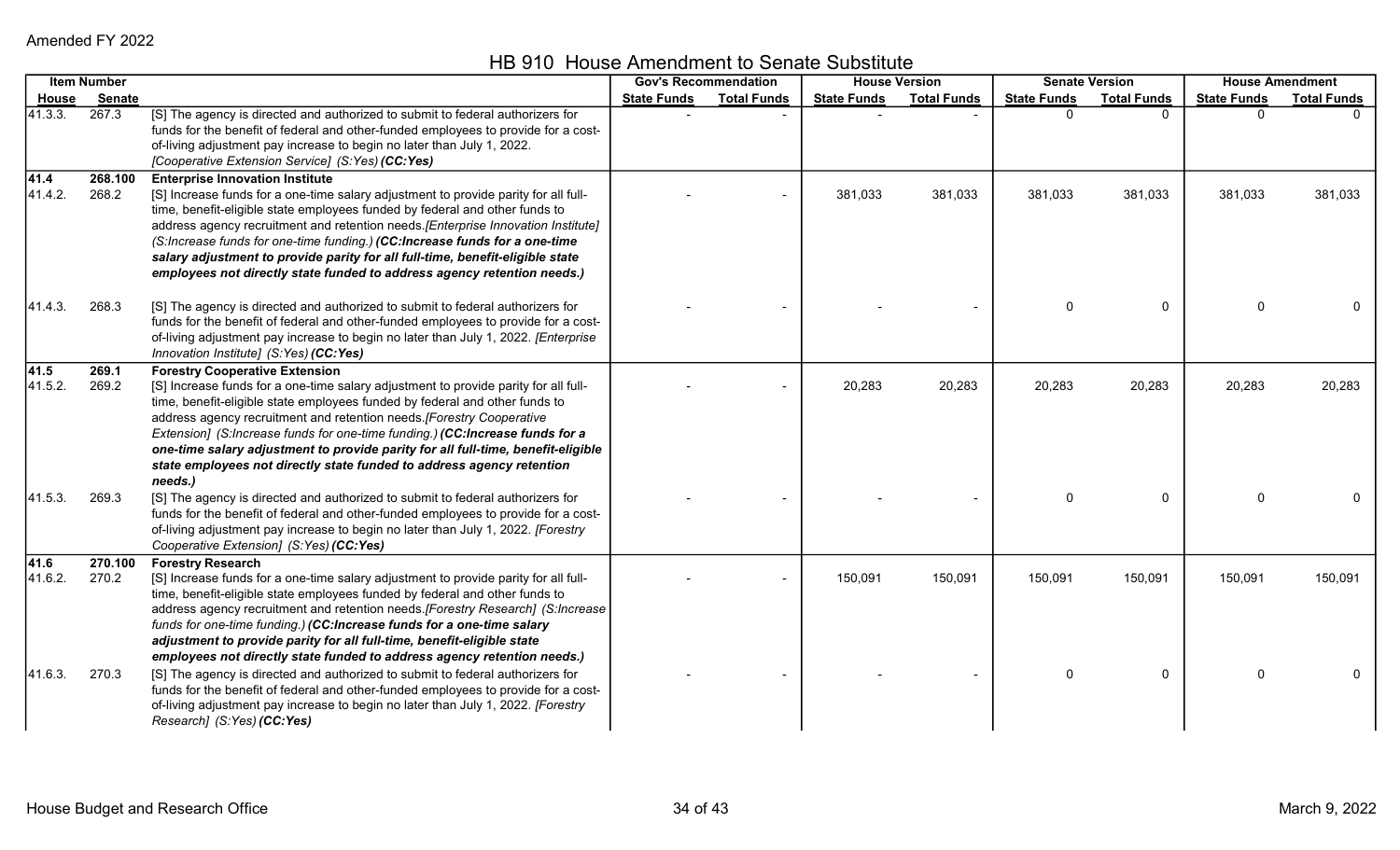HB 910 House Amendment to Senate Substitute

|                | <b>Item Number</b> |                                                                                      | <b>Gov's Recommendation</b> |                    | <b>House Version</b> |                    |                    | <b>Senate Version</b> | <b>House Amendment</b> |                    |
|----------------|--------------------|--------------------------------------------------------------------------------------|-----------------------------|--------------------|----------------------|--------------------|--------------------|-----------------------|------------------------|--------------------|
| <u>House</u>   | <b>Senate</b>      |                                                                                      | <b>State Funds</b>          | <b>Total Funds</b> | <b>State Funds</b>   | <b>Total Funds</b> | <b>State Funds</b> | <b>Total Funds</b>    | <b>State Funds</b>     | <b>Total Funds</b> |
| 41.7           | 271.100            | <b>Georgia Archives</b>                                                              |                             |                    |                      |                    |                    |                       |                        |                    |
| 41.7.2.        | 271.2              | [S] Increase funds for a one-time salary adjustment to provide parity for all full-  |                             |                    | 22,808               | 22,808             | 22,808             | 22,808                | 22,808                 | 22,808             |
|                |                    | time, benefit-eligible state employees funded by federal and other funds to          |                             |                    |                      |                    |                    |                       |                        |                    |
|                |                    | address agency recruitment and retention needs. [Georgia Archives] (S:Increase       |                             |                    |                      |                    |                    |                       |                        |                    |
|                |                    | funds for one-time funding.) (CC:Increase funds for a one-time salary                |                             |                    |                      |                    |                    |                       |                        |                    |
|                |                    | adjustment to provide parity for all full-time, benefit-eligible state               |                             |                    |                      |                    |                    |                       |                        |                    |
|                |                    | employees not directly state funded to address agency retention needs.)              |                             |                    |                      |                    |                    |                       |                        |                    |
| 41.8           | 272.100            | <b>Georgia Cyber Innovation and Training Center</b>                                  |                             |                    |                      |                    |                    |                       |                        |                    |
| 41.8.2.        | 272.3              | [S] Increase funds for a one-time salary adjustment to provide parity for all full-  |                             |                    | 10,197               | 10,197             | 10,197             | 10,197                | 10,197                 | 10,197             |
|                |                    | time, benefit-eligible state employees funded by federal and other funds to          |                             |                    |                      |                    |                    |                       |                        |                    |
|                |                    | address agency recruitment and retention needs. [Georgia Cyber Innovation and        |                             |                    |                      |                    |                    |                       |                        |                    |
|                |                    | Training Center] (S:Increase funds for one-time funding.) (CC:Increase funds         |                             |                    |                      |                    |                    |                       |                        |                    |
|                |                    | for a one-time salary adjustment to provide parity for all full-time, benefit-       |                             |                    |                      |                    |                    |                       |                        |                    |
|                |                    | eligible state employees not directly state funded to address agency                 |                             |                    |                      |                    |                    |                       |                        |                    |
|                |                    | retention needs.)                                                                    |                             |                    |                      |                    |                    |                       |                        |                    |
| 41.10          | 274.100            | <b>Georgia Tech Research Institute</b>                                               |                             |                    |                      |                    |                    |                       |                        |                    |
| 41.10.2.       | 274.4              | [S] The agency is directed and authorized to submit to federal authorizers for       |                             |                    |                      |                    | 0                  | $\Omega$              | $\Omega$               | 0                  |
|                |                    | funds for the benefit of federal and other-funded employees to provide for a cost-   |                             |                    |                      |                    |                    |                       |                        |                    |
|                |                    | of-living adjustment pay increase to begin no later than July 1, 2022. [Georgia      |                             |                    |                      |                    |                    |                       |                        |                    |
|                |                    | Tech Research Institute] (S:Yes) (CC:Yes)                                            |                             |                    |                      |                    |                    |                       |                        |                    |
| 41.10.3. 274.2 |                    | Increase funds for a one-time salary adjustment to provide parity for all full-time, |                             |                    | 10,338,011           | 10,338,011         | 0                  | 0                     | $\Omega$               |                    |
|                |                    | benefit-eligible state employees funded by federal and other funds to address        |                             |                    |                      |                    |                    |                       |                        |                    |
|                |                    | agency recruitment and retention needs. [Georgia Tech Research Institute             |                             |                    |                      |                    |                    |                       |                        |                    |
|                |                    | $(GTRI)$ ] $(S:No)$ $(CC:No)$                                                        |                             |                    |                      |                    |                    |                       |                        |                    |
| 41.10.4.       | 274.3              | Increase funds for one-time funding for Georgia-based positions. [Georgia Tech       |                             |                    |                      |                    | 7,847,928          | 7,847,928             | 7,847,928              | 7,847,928          |
|                |                    | Research Institute (GTRI)]                                                           |                             |                    |                      |                    |                    |                       |                        |                    |
| 41.11          | 275.100            | <b>Marine Institute</b>                                                              |                             |                    |                      |                    |                    |                       |                        |                    |
| 41.11.2.       | 275.2              | [S] Increase funds for a one-time salary adjustment to provide parity for all full-  |                             |                    | 12,170               | 12,170             | 12,170             | 12,170                | 12,170                 | 12,170             |
|                |                    | time, benefit-eligible state employees funded by federal and other funds to          |                             |                    |                      |                    |                    |                       |                        |                    |
|                |                    | address agency recruitment and retention needs.[Marine Institute] (S:Increase        |                             |                    |                      |                    |                    |                       |                        |                    |
|                |                    | funds for one-time funding.) (CC:Increase funds for a one-time salary                |                             |                    |                      |                    |                    |                       |                        |                    |
|                |                    | adjustment to provide parity for all full-time, benefit-eligible state               |                             |                    |                      |                    |                    |                       |                        |                    |
|                |                    | employees not directly state funded to address agency retention needs.)              |                             |                    |                      |                    |                    |                       |                        |                    |
| 41.11.3.       | 275.3              | [S] The agency is directed and authorized to submit to federal authorizers for       |                             |                    |                      |                    | 0                  | $\Omega$              | $\Omega$               |                    |
|                |                    | funds for the benefit of federal and other-funded employees to provide for a cost-   |                             |                    |                      |                    |                    |                       |                        |                    |
|                |                    | of-living adjustment pay increase to begin no later than July 1, 2022. [Marine       |                             |                    |                      |                    |                    |                       |                        |                    |
|                |                    | Institute] (S:Yes) (CC:Yes)                                                          |                             |                    |                      |                    |                    |                       |                        |                    |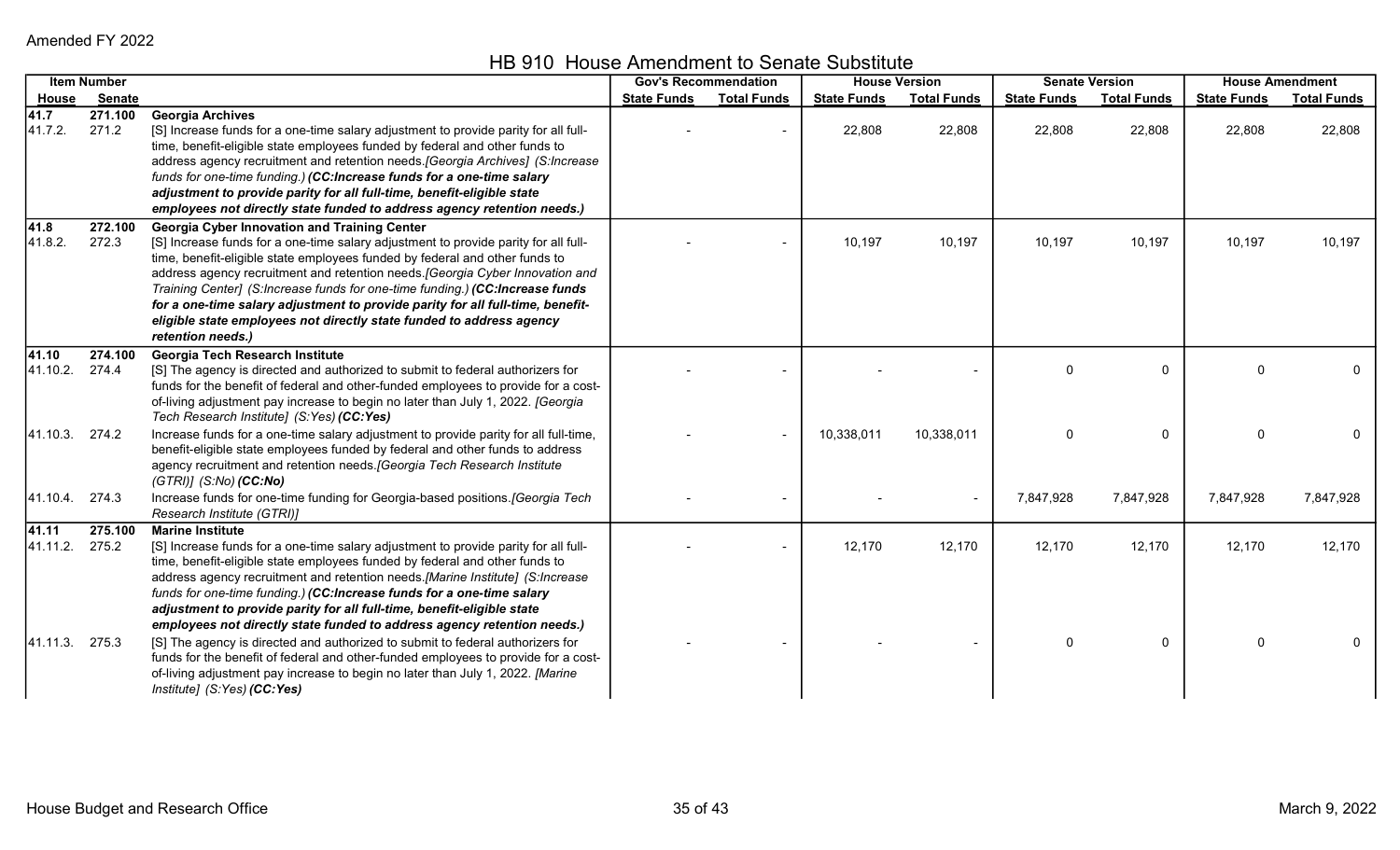HB 910 House Amendment to Senate Substitute

|                   | <b>Item Number</b> |                                                                                                                                                                                                                                                                                                                                                                                                                                                                                                                                                       | <b>Gov's Recommendation</b> |                    |                    | <b>House Version</b> |                    | <b>Senate Version</b> |                    | <b>House Amendment</b> |
|-------------------|--------------------|-------------------------------------------------------------------------------------------------------------------------------------------------------------------------------------------------------------------------------------------------------------------------------------------------------------------------------------------------------------------------------------------------------------------------------------------------------------------------------------------------------------------------------------------------------|-----------------------------|--------------------|--------------------|----------------------|--------------------|-----------------------|--------------------|------------------------|
| <b>House</b>      | <b>Senate</b>      |                                                                                                                                                                                                                                                                                                                                                                                                                                                                                                                                                       | <b>State Funds</b>          | <b>Total Funds</b> | <b>State Funds</b> | <b>Total Funds</b>   | <b>State Funds</b> | <b>Total Funds</b>    | <b>State Funds</b> | <b>Total Funds</b>     |
| 41.12<br>41.12.2. | 276.100<br>276.2   | <b>Marine Resources Extension Center</b><br>[S] Increase funds for a one-time salary adjustment to provide parity for all full-<br>time, benefit-eligible state employees funded by federal and other funds to<br>address agency recruitment and retention needs.[Marine Resources Extension<br>Center] (S:Increase funds for one-time funding.) (CC:Increase funds for a one-<br>time salary adjustment to provide parity for all full-time, benefit-eligible<br>state employees not directly state funded to address agency retention<br>needs.)    |                             |                    | 56,791             | 56,791               | 56,791             | 56,791                | 56,791             | 56,791                 |
| 41.14<br>41.14.2. | 278.100<br>278.3   | <b>Public Libraries</b><br>[S] Increase funds for a one-time salary adjustment to provide parity for all full-<br>time, benefit-eligible state employees funded by federal and other funds to<br>address agency recruitment and retention needs.[Public Libraries] (S:Increase<br>funds for one-time funding.) (CC:Increase funds for a one-time salary<br>adjustment to provide parity for all full-time, benefit-eligible state<br>employees not directly state funded to address agency retention needs.)                                          |                             |                    | 92,206             | 92,206               | 92,206             | 92,206                | 92,206             | 92,206                 |
| 41.14.3.          | 278.5              | [S] The agency is directed and authorized to submit to federal authorizers for<br>funds for the benefit of federal and other-funded employees to provide for a cost-<br>of-living adjustment pay increase to begin no later than July 1, 2022. [Public<br>Libraries] (S:Yes) (CC:Yes)                                                                                                                                                                                                                                                                 |                             |                    |                    |                      | $\Omega$           | $\mathbf 0$           | $\Omega$           | $\mathbf{0}$           |
| 41.15<br>41.15.2. | 279.100<br>279.2   | <b>Public Service/Special Funding Initiatives</b><br>Provide funding for equipment and facilities to establish the Integrative Precision<br>Agriculture Research & Demonstration Farm.[Health Professions Initiative]                                                                                                                                                                                                                                                                                                                                 |                             |                    |                    |                      |                    |                       | 2,010,000          | 2,010,000              |
| 41.17<br>41.17.2. | 281.100<br>281.3   | <b>Skidaway Institute of Oceanography</b><br>[S] Increase funds for a one-time salary adjustment to provide parity for all full-<br>time, benefit-eligible state employees funded by federal and other funds to<br>address agency recruitment and retention needs. [Skidaway Institute of<br>Oceanography] (S:Increase funds for one-time funding.) (CC:Increase funds for<br>a one-time salary adjustment to provide parity for all full-time, benefit-<br>eligible state employees not directly state funded to address agency<br>retention needs.) |                             |                    | 57,805             | 57,805               | 57,805             | 57,805                | 57,805             | 57,805                 |
| 41.17.3. 281.4    |                    | [S] The agency is directed and authorized to submit to federal authorizers for<br>funds for the benefit of federal and other-funded employees to provide for a cost-<br>of-living adjustment pay increase to begin no later than July 1, 2022. [Skidaway<br>Institute of Oceanography] (S:Yes) (CC:Yes)                                                                                                                                                                                                                                               |                             |                    |                    |                      | 0                  | $\Omega$              | $\Omega$           | 0                      |
| 41.18<br>41.18.2. | 282.100<br>282.12  | <b>Teaching</b><br>[S] Increase funds for a one-time salary adjustment to provide parity for all full-<br>time, benefit-eligible state employees funded by federal and other funds to<br>address agency recruitment and retention needs. [Teaching] (S:Increase funds<br>for one-time funding.) (CC:Increase funds for a one-time salary adjustment to<br>provide parity for all full-time, benefit-eligible state employees not directly<br>state funded to address agency retention needs.)                                                         |                             |                    | 41,484,024         | 41,484,024           | 41,484,024         | 41,484,024            | 41,484,024         | 41,484,024             |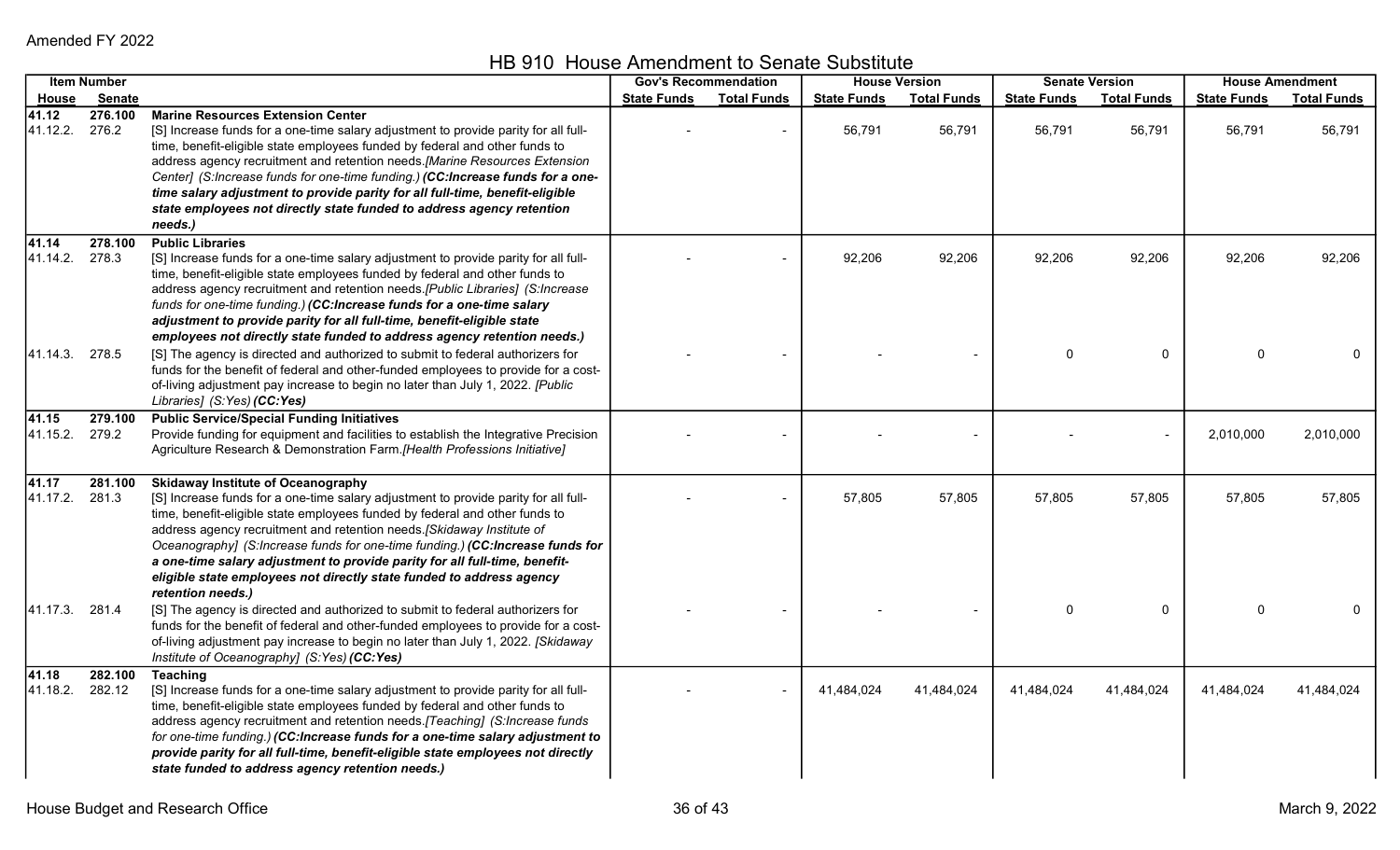|                   | <b>Item Number</b> |                                                                                                                                                                                                                                                                                                                                                                                                                                                                                                                                                               | <b>Gov's Recommendation</b> |                          | <b>House Version</b> |                    | <b>Senate Version</b> |                    | <b>House Amendment</b> |                    |
|-------------------|--------------------|---------------------------------------------------------------------------------------------------------------------------------------------------------------------------------------------------------------------------------------------------------------------------------------------------------------------------------------------------------------------------------------------------------------------------------------------------------------------------------------------------------------------------------------------------------------|-----------------------------|--------------------------|----------------------|--------------------|-----------------------|--------------------|------------------------|--------------------|
|                   | House Senate       |                                                                                                                                                                                                                                                                                                                                                                                                                                                                                                                                                               | <b>State Funds</b>          | <b>Total Funds</b>       | <b>State Funds</b>   | <b>Total Funds</b> | <b>State Funds</b>    | <b>Total Funds</b> | <b>State Funds</b>     | <b>Total Funds</b> |
| 41.18.3. 282.15   |                    | [S] The agency is directed and authorized to submit to federal authorizers for<br>funds for the benefit of federal and other-funded employees to provide for a cost-<br>of-living adjustment pay increase to begin no later than July 1, 2022. [Teaching]<br>$(S:Yes)$ (CC:Yes)                                                                                                                                                                                                                                                                               |                             |                          |                      |                    | U                     | $\Omega$           |                        |                    |
| 41.18.4. 282.2    |                    | Provide funds to complete the construction of the nursing simulation lab at Albany<br>State University.[Resident Instruction]                                                                                                                                                                                                                                                                                                                                                                                                                                 | 930,000                     | 930,000                  | 930,000              | 930,000            | 767,187               | 930,000            | 930,000                | 930,000            |
| 41.18.6. 282.6    |                    | Provide funds for equipment for the Academic Renovation and Campus<br>Infrastructure project at Fort Valley State University.[Resident Instruction]                                                                                                                                                                                                                                                                                                                                                                                                           | 1,100,000                   | 1,100,000                | 1,100,000            | 1,100,000          | 894,029               | 1,100,000          | 1,100,000              | 1,100,000          |
| 41.18.7. 282.3    |                    | Provide funds to purchase equipment for Augusta University programs.[Resident<br>Instruction]                                                                                                                                                                                                                                                                                                                                                                                                                                                                 | 6,300,000                   | 6,300,000                | 6,300,000            | 6,300,000          | 5,800,000             | 6,300,000          | 6,300,000              | 6,300,000          |
| 41.18.8. 282.8    |                    | Provide funds for furniture, fixtures, and equipment for the Nursing and Health<br>Science Simulation Lab facility at Albany State University.[Resident Instruction]                                                                                                                                                                                                                                                                                                                                                                                          | 1,600,000                   | 1,600,000                | 1,600,000            | 1,600,000          | 1,837,187             | 2,000,000          | 1,600,000              | 1,600,000          |
| 41.18.9. 282.5    |                    | Provide funds for equipment for the Bandy Gym Student Recreation renovations<br>at Dalton State College.[Resident Instruction]                                                                                                                                                                                                                                                                                                                                                                                                                                | 900,000                     | 900,000                  | 900,000              | 900,000            | 853,091               | 900,000            | 900,000                | 900,000            |
| 41.18.10. 282.7   |                    | Provide funds for furniture, fixtures, and equipment for the Humanities Building<br>renovation and infrastructure project at University of West Georgia.[Resident<br>Instruction]                                                                                                                                                                                                                                                                                                                                                                             | 3,000,000                   | 3,000,000                | 3,000,000            | 3,000,000          | 2,925,000             | 3,000,000          | 3,000,000              | 3,000,000          |
| 41.18.11. 282.11  |                    | Provide funds for furniture, fixtures, and equipment for the Jack and Ruth Ann Hill<br>Convocation Center at Georgia Southern University.[Resident Instruction]                                                                                                                                                                                                                                                                                                                                                                                               | 3,300,000                   | 3,300,000                | 3,300,000            | 3,300,000          | 3,064,913             | 3,300,000          | 3,300,000              | 3,300,000          |
| 41.18.12. 282.9   |                    | Provide funds for furniture, fixtures, and equipment for the Poultry Science<br>Complex - Phase I at the University of Georgia.[Resident Instruction]                                                                                                                                                                                                                                                                                                                                                                                                         | 3,200,000                   | 3,200,000                | 3,200,000            | 3,200,000          | 2,490,962             | 3,200,000          | 3,200,000              | 3,200,000          |
| 41.18.13. 282.10  |                    | Provide funds for furniture, fixtures, and equipment for the Agriculture Facilities<br>enhancement project at Abraham Baldwin Agricultural College. [Resident<br>Instruction]                                                                                                                                                                                                                                                                                                                                                                                 | 1,500,000                   | 1,500,000                | 1,500,000            | 1,500,000          | 1,489,465             | 1,500,000          | 1,500,000              | 1,500,000          |
| 41.18.14. 282.13  |                    | Provide funds to design the Research Tower at Georgia State<br>University.[Resident Instruction]                                                                                                                                                                                                                                                                                                                                                                                                                                                              |                             | $\blacksquare$           | 5,000,000            | 5,000,000          | 2,500,000             | 5,000,000          | 5,000,000              | 5,000,000          |
| 41.18.15. 282.14  |                    | Provide funds to design Phase II of the University of North Georgia<br>expansion.[Resident Instruction]                                                                                                                                                                                                                                                                                                                                                                                                                                                       |                             | $\overline{\phantom{a}}$ | 2,000,000            | 2,000,000          | 1,610,000             | 2,000,000          | 2,000,000              | 2,000,000          |
| 41.18.16. 282.2   |                    | Increase funds for design and construction of the Interdisciplinary STEM building<br>at Kennesaw State University.[Resident Instruction]                                                                                                                                                                                                                                                                                                                                                                                                                      |                             | $\overline{\phantom{0}}$ |                      |                    | 2,848,612             | 4,600,000          | 4,600,000              | 4,600,000          |
| 41.19<br>41.19.2. | 283.100<br>283.2   | <b>Veterinary Medicine Experiment Station</b><br>[S] Increase funds for a one-time salary adjustment to provide parity for all full-<br>time, benefit-eligible state employees funded by federal and other funds to<br>address agency recruitment and retention needs. [Veterinary Medicine<br>Experiment Station] (S:Increase funds for one-time funding.) (CC:Increase funds<br>for a one-time salary adjustment to provide parity for all full-time, benefit-<br>eligible state employees not directly state funded to address agency<br>retention needs.) |                             |                          | 4,057                | 4,057              | 4,057                 | 4,057              | 4,057                  | 4,057              |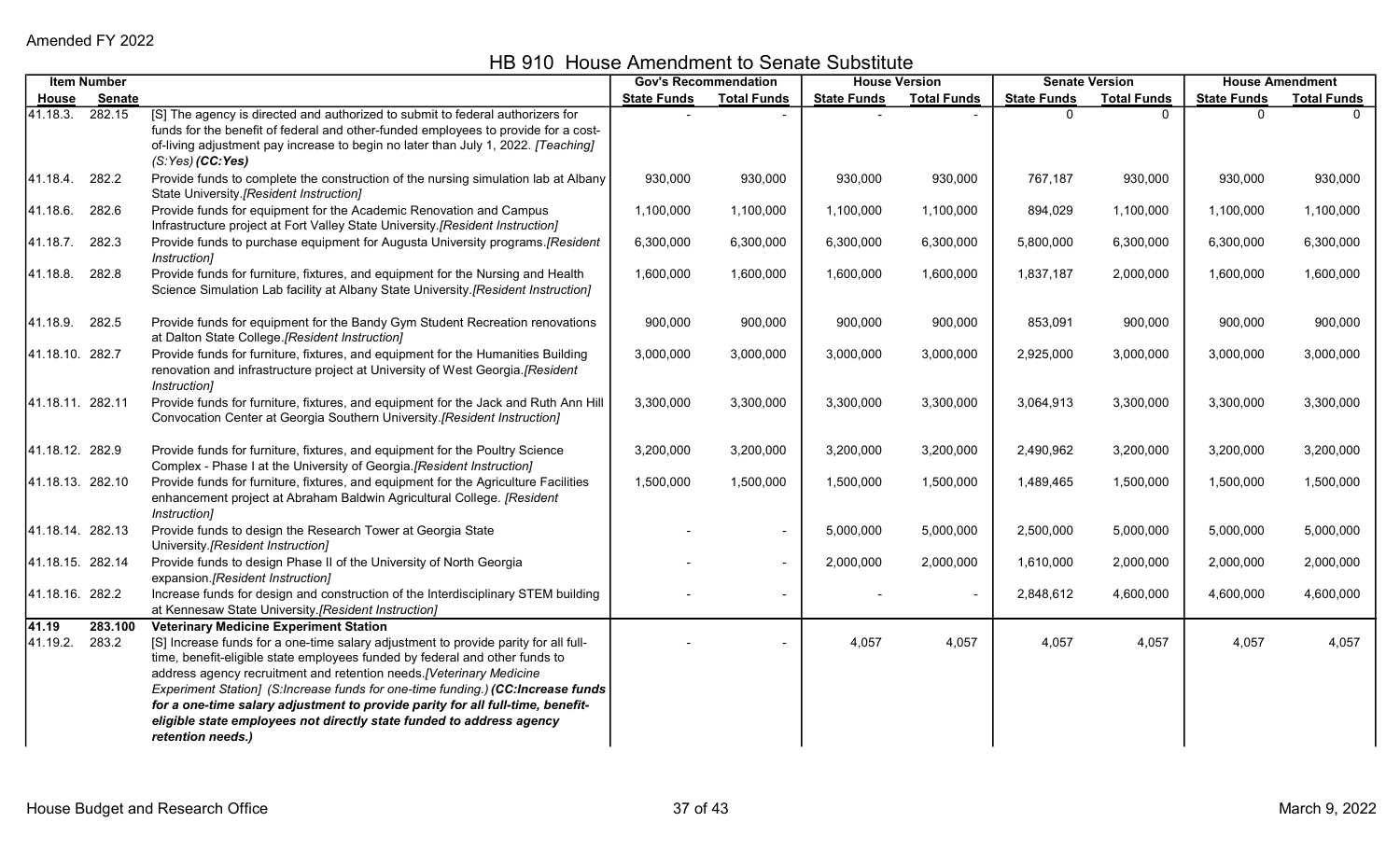HB 910 House Amendment to Senate Substitute

|                                     | <b>Item Number</b> |                                                                                                                                                                                                                                                                                                                                                                                                                                                                                                                                                                                                                                                                                                                                                                                                                                                                                                                                                                                                                   |                    | <b>House Version</b><br><b>Gov's Recommendation</b> |                    |                    | <b>Senate Version</b> |                    | <b>House Amendment</b> |                    |
|-------------------------------------|--------------------|-------------------------------------------------------------------------------------------------------------------------------------------------------------------------------------------------------------------------------------------------------------------------------------------------------------------------------------------------------------------------------------------------------------------------------------------------------------------------------------------------------------------------------------------------------------------------------------------------------------------------------------------------------------------------------------------------------------------------------------------------------------------------------------------------------------------------------------------------------------------------------------------------------------------------------------------------------------------------------------------------------------------|--------------------|-----------------------------------------------------|--------------------|--------------------|-----------------------|--------------------|------------------------|--------------------|
| House                               | <b>Senate</b>      |                                                                                                                                                                                                                                                                                                                                                                                                                                                                                                                                                                                                                                                                                                                                                                                                                                                                                                                                                                                                                   | <b>State Funds</b> | <b>Total Funds</b>                                  | <b>State Funds</b> | <b>Total Funds</b> | <b>State Funds</b>    | <b>Total Funds</b> | <b>State Funds</b>     | <b>Total Funds</b> |
| 41.20<br>41.20.2. 284.2             | 284.100            | <b>Veterinary Medicine Teaching Hospital</b><br>[S] Increase funds for a one-time salary adjustment to provide parity for all full-<br>time, benefit-eligible state employees funded by federal and other funds to<br>address agency recruitment and retention needs. [Veterinary Medicine Teaching<br>Hospital] (S:Increase funds for one-time funding.) (CC:Increase funds for a one-<br>time salary adjustment to provide parity for all full-time, benefit-eligible<br>state employees not directly state funded to address agency retention<br>needs.)                                                                                                                                                                                                                                                                                                                                                                                                                                                       |                    |                                                     | 734,231            | 734,231            | 734,231               | 734,231            | 734,231                | 734,231            |
| 41.22<br>41.22.2.                   | 286.100<br>286.3   | Payments to Georgia Military College Junior Military College<br>[S] Increase funds for a one-time salary adjustment to provide parity for all full-<br>time, benefit-eligible state employees funded by federal and other funds to<br>address agency recruitment and retention needs. [Payments to Georgia Military<br>College Junior Military College] (S:Increase funds for one-time<br>funding.) (CC:Increase funds for a one-time salary adjustment to provide<br>parity for all full-time, benefit-eligible state employees not directly state<br>funded to address agency retention needs.)                                                                                                                                                                                                                                                                                                                                                                                                                 |                    |                                                     | 272,903            | 272,903            | 272,903               | 272,903            | 272,903                | 272,903            |
| 41.24<br>41.24.2.<br>41.24.8. 288.8 | 288.100<br>288.5   | <b>Payments to Georgia Public Telecommunications Commission</b><br>[S] Increase funds for a one-time salary adjustment to provide parity for all full-<br>time, benefit-eligible state employees funded by federal and other funds to<br>address agency recruitment and retention needs. [Payments to Georgia Public<br>Telecommunications Commission] (S:Increase funds for one-time<br>funding.) (CC:Increase funds for a one-time salary adjustment to provide<br>parity for all full-time, benefit-eligible state employees not directly state<br>funded to address agency retention needs.)<br>Increase funds for one-time funding of the Learning Neighborhoods Community                                                                                                                                                                                                                                                                                                                                   |                    |                                                     | 278,544            | 278,544            | 278,544<br>309,570    | 278,544<br>309,570 | 278,544<br>309,570     | 278,544<br>309,570 |
|                                     |                    | project.[Payments to Georgia Public Telecommunications Commission]                                                                                                                                                                                                                                                                                                                                                                                                                                                                                                                                                                                                                                                                                                                                                                                                                                                                                                                                                |                    |                                                     |                    |                    |                       |                    |                        |                    |
|                                     |                    | Section 42: Revenue, Department of                                                                                                                                                                                                                                                                                                                                                                                                                                                                                                                                                                                                                                                                                                                                                                                                                                                                                                                                                                                |                    |                                                     |                    |                    |                       |                    |                        |                    |
| 42.10<br>42.10.2.                   | 298.2              | 298.100 Taxpayer Services<br>Utilize \$1,600,000,000 in prior year undesignated state funds surplus to provide a<br>one-time additional refund for tax year 2021 of \$250.00 for single filers, \$375.00<br>for head of household filers, and \$500.00 for married filing jointly.[Call Handling<br>and Tracking] (G:Yes)(H:Yes; Administer prior year undesignated state fund<br>surplus in accordance with the provisions prescribed and passed by the General<br>Assembly for Tax Year 2021. )(S:Yes; Utilize \$1,600,000,000 in prior year<br>undesignated state funds surplus to provide a one-time additional refund for tax<br>year 2021 of \$250.00 for single filers, \$375.00 for head of household filers, and<br>\$500.00 for married filing jointly in accordance with HB1302 (2022<br>Session).) (CC:Yes; Administer prior year undesignated state fund surplus in<br>accordance with the provisions prescribed and passed by the General<br>Assembly for Tax Year 2021 in HB 1302 (2022 Session).) | $\Omega$           | 0                                                   | $\Omega$           | $\Omega$           | $\Omega$              | $\mathbf 0$        | $\Omega$               |                    |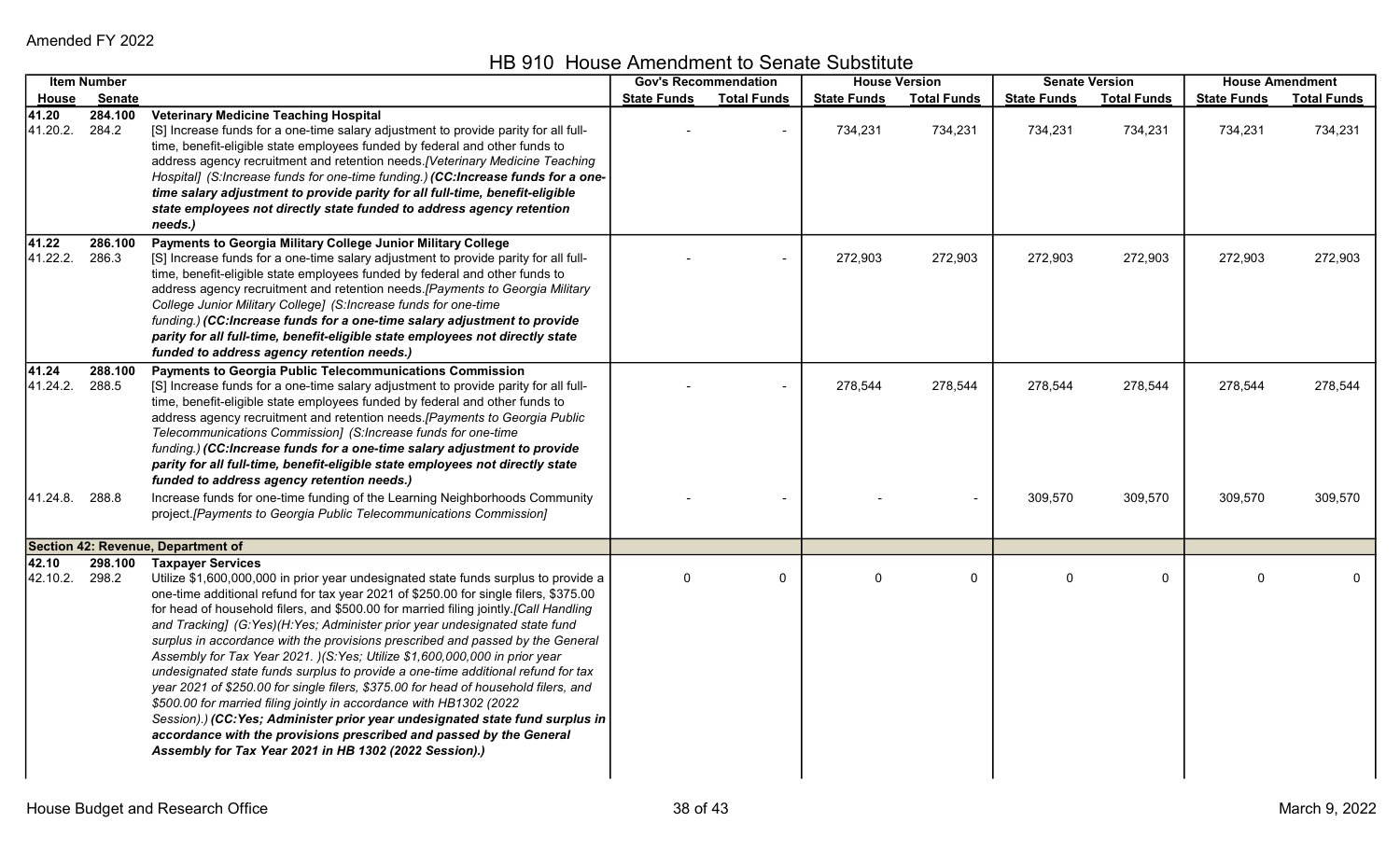HB 910 House Amendment to Senate Substitute

|          | <b>Item Number</b> |                                                                                                                                                                     | <b>Gov's Recommendation</b> |                    | <b>House Version</b> |                    | <b>Senate Version</b> |                    | <b>House Amendment</b> |                    |
|----------|--------------------|---------------------------------------------------------------------------------------------------------------------------------------------------------------------|-----------------------------|--------------------|----------------------|--------------------|-----------------------|--------------------|------------------------|--------------------|
| House    | <b>Senate</b>      |                                                                                                                                                                     | <b>State Funds</b>          | <b>Total Funds</b> | <b>State Funds</b>   | <b>Total Funds</b> | <b>State Funds</b>    | <b>Total Funds</b> | <b>State Funds</b>     | <b>Total Funds</b> |
|          |                    | <b>Section 43: Secretary of State</b>                                                                                                                               |                             |                    |                      |                    |                       |                    |                        |                    |
| 43.4     | 302.100            | <b>Office Administration (SOS)</b>                                                                                                                                  |                             |                    |                      |                    |                       |                    |                        |                    |
| 43.4.2.  | 302.2              | [S] Reduce funds pursuant to O.C.G.A. § 45-7-3. [Office Administration (SOS)]                                                                                       |                             |                    |                      |                    | (4,037)               | (4,037)            | (4,037)                | (4,037)            |
| 43.7     | 305.100            | <b>Georgia Access to Medical Cannabis Commission</b>                                                                                                                |                             |                    |                      |                    |                       |                    |                        |                    |
| 43.7.2.  | 305.2              | Reduce funds for licensure issuance delays. [Georgia Access to Medical<br>Cannabis Commission] (CC:Reduce funds for licensure issuance delays.)                     |                             |                    |                      |                    | (200,000)             | (200,000)          | (50,000)               | (50,000)           |
|          |                    | Section 44: Student Finance Commission, Georgia                                                                                                                     |                             |                    |                      |                    |                       |                    |                        |                    |
| 44.2     | 308.100            | <b>Dual Enrollment</b>                                                                                                                                              |                             |                    |                      |                    |                       |                    |                        |                    |
| 44.2.1   | 308.10             | Reduce funds based on projections. [Dual Enrollment]                                                                                                                |                             |                    | (3,442,864)          | (3,442,864)        | (7, 256, 478)         | (7, 256, 478)      | (6,501,026)            | (6,501,026)        |
| 44.3     | 309.100            | <b>Engineer Scholarship</b>                                                                                                                                         |                             |                    |                      |                    |                       |                    |                        |                    |
| 44.3.1.  | 309.10             | Increase funds to meet projected need. [Engineer Scholarship]                                                                                                       |                             |                    | 111,300              | 111,300            | 57,050                | 57,050             | 111,300                | 111,300            |
| 44.4     | 310.100            | Georgia Military College Scholarship                                                                                                                                |                             |                    |                      |                    |                       |                    |                        |                    |
| 44.4.1.  | 310.1              | Reduce funds to meet the projected need. [Georgia Military College Scholarship]<br>(CC:No)                                                                          |                             |                    |                      |                    | (294, 424)            | (294, 424)         | $\Omega$               | 0                  |
| 44.5     | 311.100            | <b>HERO Scholarship</b>                                                                                                                                             |                             |                    |                      |                    |                       |                    |                        |                    |
| 44.5.1.  | 311.1              | Reduce funds to meet the projected need.[HERO Scholarship] (CC:No)                                                                                                  |                             |                    |                      |                    | (398, 042)            | (398, 042)         | $\Omega$               | 0                  |
| 44.11    | 317.100            | North Georgia Military Scholarship Grants                                                                                                                           |                             |                    |                      |                    |                       |                    |                        |                    |
| 44.11.1. | 317.1              | Reduce funds to meet the projected need.[North Georgia Military Scholarship<br>Grants] (CC:No)                                                                      |                             |                    |                      |                    | (186, 854)            | (186, 854)         | $\Omega$               | $\mathbf 0$        |
| 44.12    | 318.100            | <b>North Georgia ROTC Grants</b>                                                                                                                                    |                             |                    |                      |                    |                       |                    |                        |                    |
| 44.12.1. | 318.1              | Reduce funds to meet the projected need.[North Georgia ROTC Grants] (CC:No)                                                                                         |                             |                    |                      |                    | (213, 283)            | (213, 283)         | $\Omega$               | 0                  |
| 44.15    | 321.100            | <b>Service Cancelable Loans</b>                                                                                                                                     |                             |                    |                      |                    |                       |                    |                        |                    |
| 44.15.1. | 321.2              | Increase funds for service cancelable loan payments to provide for recruitment                                                                                      |                             |                    |                      |                    |                       |                    | 100,000                | 100,000            |
|          |                    | and retention for full-time medical examiners employed by the Georgia Bureau of                                                                                     |                             |                    |                      |                    |                       |                    |                        |                    |
|          |                    | Investigation. [Medical Examiner Loan Payment]                                                                                                                      |                             |                    |                      |                    |                       |                    |                        |                    |
| 44.16    | 322.100            | <b>Tuition Equalization Grants</b>                                                                                                                                  |                             |                    |                      |                    |                       |                    |                        |                    |
| 44.16.1. | 322.1              | Reduce funds to meet the projected need. [Tuition Equalization Grants]                                                                                              |                             |                    |                      |                    | (1,923,496)           | (1,923,496)        | (923, 496)             | (923, 496)         |
|          |                    | Section 46: Technical College System of Georgia                                                                                                                     |                             |                    |                      |                    |                       |                    |                        |                    |
| 46.1     | 326.100            | <b>Adult Education</b>                                                                                                                                              |                             |                    |                      |                    |                       |                    |                        |                    |
| 46.1.2.  | 326.2              | [S] Increase funds for a one-time salary adjustment to provide parity for all full-                                                                                 |                             |                    | 606,334              | 606,334            | 606,334               | 606,334            | 606,334                | 606,334            |
|          |                    | time, benefit-eligible state employees funded by federal and other funds to                                                                                         |                             |                    |                      |                    |                       |                    |                        |                    |
|          |                    | address agency recruitment and retention needs.[Adult Education] (S:Increase                                                                                        |                             |                    |                      |                    |                       |                    |                        |                    |
|          |                    | funds for one-time funding.) (CC:Increase funds for a one-time salary                                                                                               |                             |                    |                      |                    |                       |                    |                        |                    |
|          |                    | adjustment to provide parity for all full-time, benefit-eligible state                                                                                              |                             |                    |                      |                    |                       |                    |                        |                    |
|          |                    | employees not directly state funded to address agency retention needs.)                                                                                             |                             |                    |                      |                    |                       |                    |                        |                    |
| 46.1.3.  | 326.3              | [S] The agency is directed and authorized to submit to federal authorizers for                                                                                      |                             |                    |                      |                    | 0                     | 0                  |                        |                    |
|          |                    | funds for the benefit of federal and other-funded employees to provide for a cost-<br>of-living adjustment pay increase to begin no later than July 1, 2022. [Adult |                             |                    |                      |                    |                       |                    |                        |                    |
|          |                    | Education] (S:Yes) (CC:Yes)                                                                                                                                         |                             |                    |                      |                    |                       |                    |                        |                    |
|          |                    |                                                                                                                                                                     |                             |                    |                      |                    |                       |                    |                        |                    |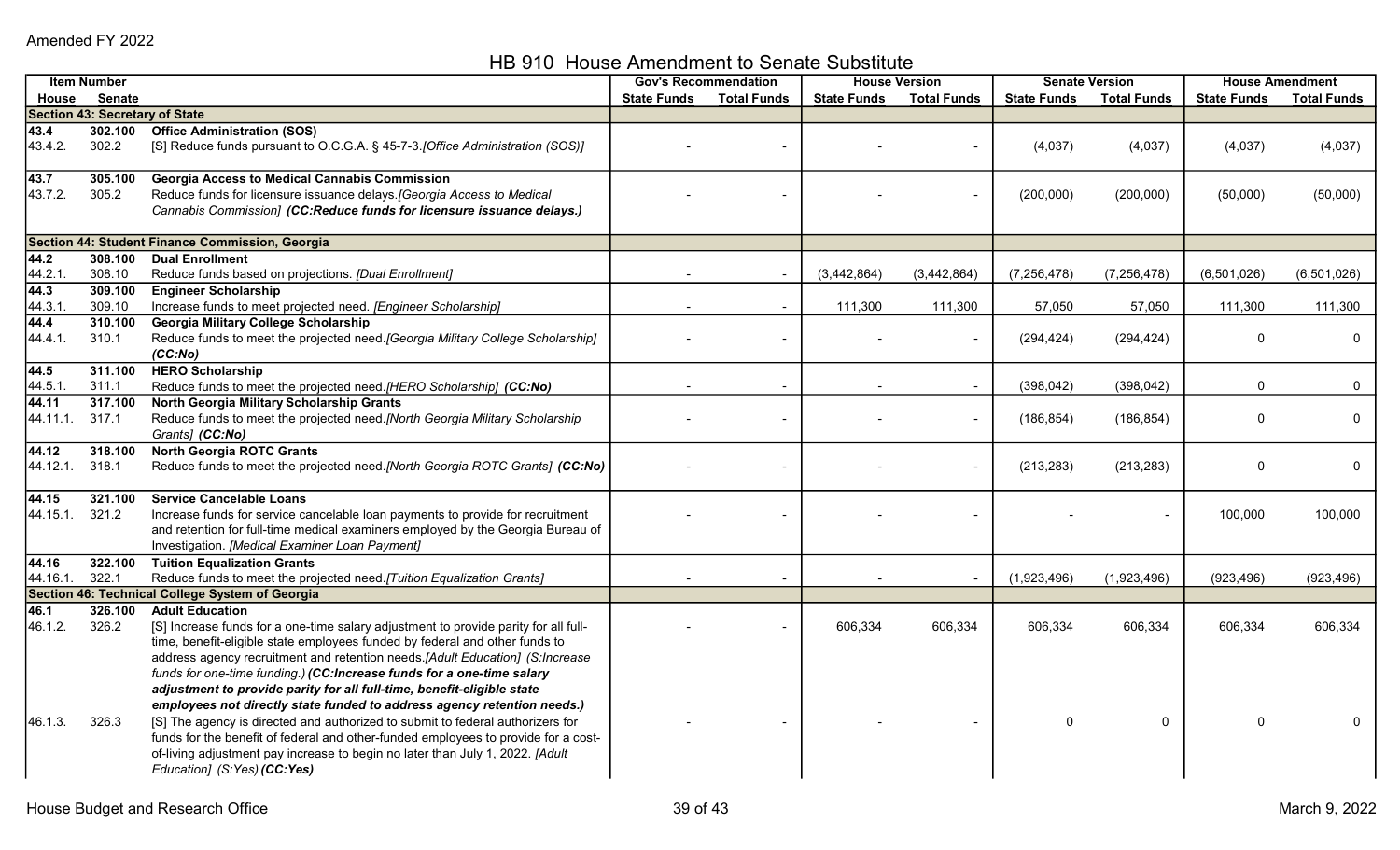|                 | <b>Item Number</b> |                                                                                                                                                                                                                                                                                                                                                                                                                                                                                                                                                                          | <b>Gov's Recommendation</b> |                    | <b>House Version</b> |                    | <b>Senate Version</b> |                    | <b>House Amendment</b> |                    |
|-----------------|--------------------|--------------------------------------------------------------------------------------------------------------------------------------------------------------------------------------------------------------------------------------------------------------------------------------------------------------------------------------------------------------------------------------------------------------------------------------------------------------------------------------------------------------------------------------------------------------------------|-----------------------------|--------------------|----------------------|--------------------|-----------------------|--------------------|------------------------|--------------------|
| <u>House</u>    | <b>Senate</b>      |                                                                                                                                                                                                                                                                                                                                                                                                                                                                                                                                                                          | <b>State Funds</b>          | <b>Total Funds</b> | <b>State Funds</b>   | <b>Total Funds</b> | <b>State Funds</b>    | <b>Total Funds</b> | <b>State Funds</b>     | <b>Total Funds</b> |
| 46.3<br>46.3.2. | 328.100<br>328.2   | <b>Economic Development and Customized Services</b><br>[S] Increase funds for a one-time salary adjustment to provide parity for all full-<br>time, benefit-eligible state employees funded by federal and other funds to<br>address agency recruitment and retention needs. [Economic Development and<br>Customized Services] (S:Increase funds for one-time funding.) (CC:Increase<br>funds for a one-time salary adjustment to provide parity for all full-time,<br>benefit-eligible state employees not directly state funded to address agency<br>retention needs.) |                             |                    | 654,797              | 654,797            | 654,797               | 654,797            | 654,797                | 654,797            |
| 46.3.3.         | 328.3              | [S] The agency is directed and authorized to submit to federal authorizers for<br>funds for the benefit of federal and other-funded employees to provide for a cost-<br>of-living adjustment pay increase to begin no later than July 1, 2022. [Economic<br>Development and Customized Services] (S:Yes) (CC:Yes)                                                                                                                                                                                                                                                        |                             |                    |                      |                    | 0                     | 0                  | $\Omega$               |                    |
| 46.4<br>46.4.1. | 329.100<br>329.1   | <b>Governor's Office of Workforce Development</b><br>[S] Increase funds for a one-time salary adjustment to provide parity for all full-<br>time, benefit-eligible state employees funded by federal and other funds to<br>address agency recruitment and retention needs. [Governor's Office of Workforce<br>Development] (S:Increase funds for one-time funding.) (CC:Increase funds for a<br>one-time salary adjustment to provide parity for all full-time, benefit-eligible<br>state employees not directly state funded to address agency retention<br>needs.)     |                             |                    | 171,725              | 171,725            | 171,725               | 171,725            | 171,725                | 171,725            |
| 46.4.2.         | 329.2              | [S] The agency is directed and authorized to submit to federal authorizers for<br>funds for the benefit of federal and other-funded employees to provide for a cost-<br>of-living adjustment pay increase to begin no later than July 1, 2022. [Governor's<br>Office of Workforce Development] (S:Yes) (CC:Yes)                                                                                                                                                                                                                                                          |                             |                    |                      |                    | $\Omega$              | $\mathbf 0$        | $\Omega$               | 0                  |
| 46.4.3.         | 329.3              | Increase funds for Jumpstart for an employment program for 160 organ transplant<br>recipients.[Governor's Office of Workforce Development] (CC:Increase one-<br>time funds for reemployment programs for organ transplant recipients.)                                                                                                                                                                                                                                                                                                                                   |                             |                    |                      |                    | 100,000               | 100,000            | 100,000                | 100,000            |
| 46.6<br>46.6.2. | 331.100<br>331.8   | <b>Technical Education</b><br>[S] Increase funds for a one-time salary adjustment to provide parity for all full-<br>time, benefit-eligible state employees funded by federal and other funds to<br>address agency recruitment and retention needs. [Technical Education]<br>(S:Increase funds for one-time funding.) (CC:Increase funds for a one-time<br>salary adjustment to provide parity for all full-time, benefit-eligible state<br>employees not directly state funded to address agency retention needs.)                                                      |                             |                    | 8,497,115            | 8,497,115          | 8,497,115             | 8,497,115          | 8,497,115              | 8,497,115          |
| 46.6.3.         | 331.10             | [S] The agency is directed and authorized to submit to federal authorizers for<br>funds for the benefit of federal and other-funded employees to provide for a cost-<br>of-living adjustment pay increase to begin no later than July 1, 2022. [Technical<br>Education] (S:Yes) (CC:Yes)                                                                                                                                                                                                                                                                                 |                             |                    |                      |                    | 0                     | $\Omega$           | $\Omega$               |                    |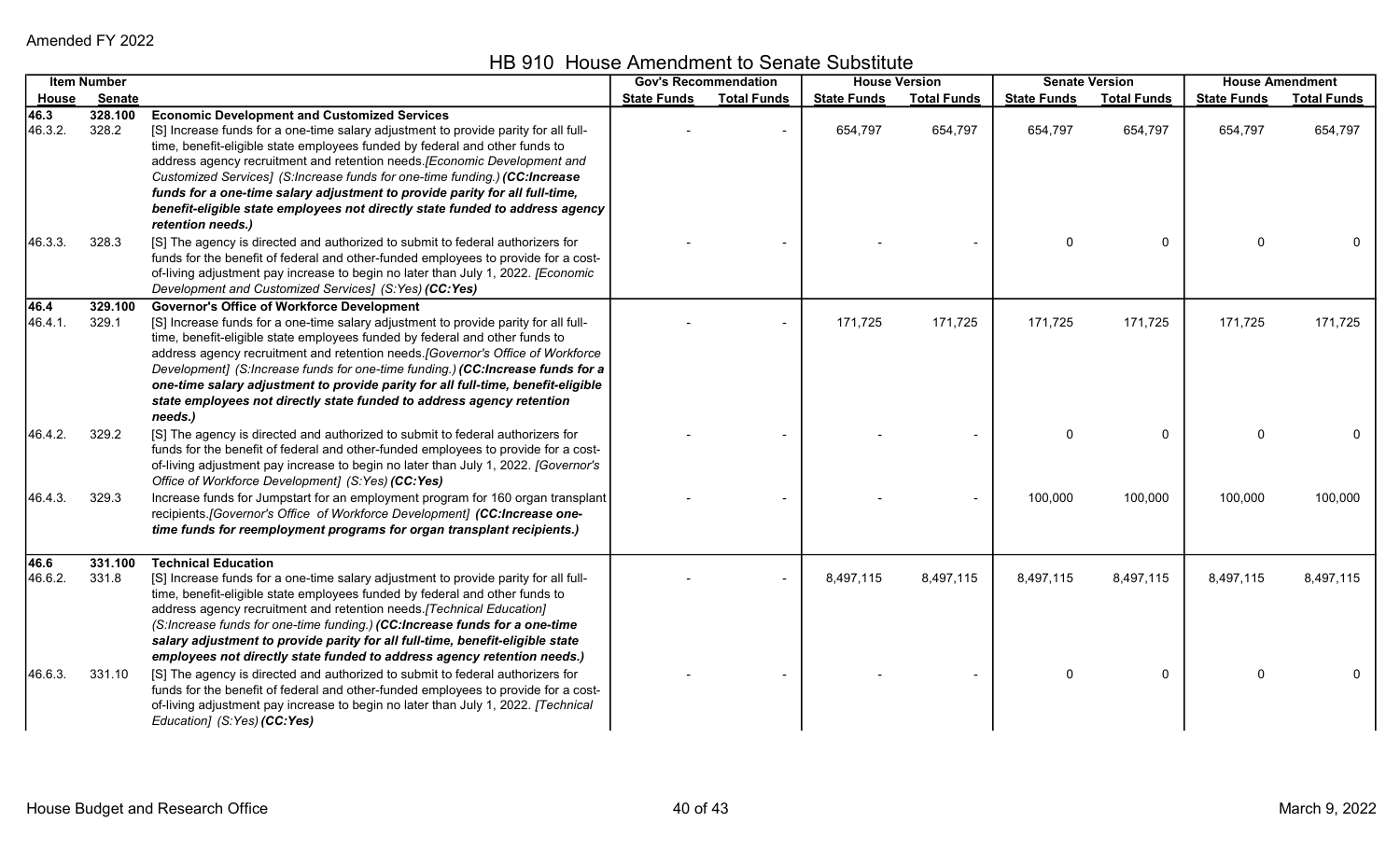| <b>Item Number</b>  |                   | <b>Gov's Recommendation</b>                                                                                                                                                                                                                                                                                                                                                                                 |                    | <b>House Version</b> |                    | <b>Senate Version</b> |                       | <b>House Amendment</b> |                            |                        |
|---------------------|-------------------|-------------------------------------------------------------------------------------------------------------------------------------------------------------------------------------------------------------------------------------------------------------------------------------------------------------------------------------------------------------------------------------------------------------|--------------------|----------------------|--------------------|-----------------------|-----------------------|------------------------|----------------------------|------------------------|
| <u>House</u>        | Senate            |                                                                                                                                                                                                                                                                                                                                                                                                             | <b>State Funds</b> | <b>Total Funds</b>   | <b>State Funds</b> | <b>Total Funds</b>    | <b>State Funds</b>    | <b>Total Funds</b>     | <b>State Funds</b>         | <b>Total Funds</b>     |
| 46.6.4.             | 331.2             | Provide funds to implement the Dual Achievement Program pilot (SB 204, 2021<br>Session).[Credit Technical Instruction] (S:Increase funds to implement the Dual<br>Achievement Program pilot (SB 204, 2021 Session) with personnel starting on<br>April 1, 2022.) (CC:Increase funds to implement the Dual Achievement<br>Program pilot (SB 204, 2021 Session) with personnel starting on April 1,<br>2022.) | 1,536,386          | 1,536,386            | 1,536,386          | 1,536,386             | 938,193               | 938,193                | 938,193                    | 938,193                |
| 46.6.9.             | 331.3             | Increase funds to replace obsolete equipment. [Credit Technical Instruction]<br>(S:Increase funds to replace obsolete equipment and capital improvements.)<br>(CC:Increase funds to replace obsolete equipment and capital<br>improvements.)                                                                                                                                                                | 10,000,000         | 10,000,000           | 10,000,000         | 10,000,000            | 11,000,000            | 11,000,000             | 10,500,000                 | 10,500,000             |
| 46.6.10.            | 331.9             | Increase funds to purchase equipment for construction industry certification<br>programs statewide.[Credit Technical Instruction] (CC: Increase funds to<br>purchase equipment for two construction industry certification programs<br>statewide.)                                                                                                                                                          |                    |                      |                    |                       | 1,300,000             | 1,300,000              | 1,300,000                  | 1,300,000              |
|                     |                   | <b>Section 47: Transportation, Department of</b>                                                                                                                                                                                                                                                                                                                                                            |                    |                      |                    |                       |                       |                        |                            |                        |
| 47.4<br>47.4.1.     | 334.100<br>334.3  | Data Collection, Compliance, and Reporting<br>[S] The agency is directed and authorized to submit to federal authorizers for<br>funds for the benefit of federal and other-funded employees to provide for a cost-<br>of-living adjustment pay increase to begin no later than July 1, 2022. [Data<br>Collection, Compliance, and Reporting] (S:Yes) (CC:Yes)                                               |                    |                      |                    |                       | 0                     | 0                      | U                          |                        |
| 47.5<br>47.5.1.     | 335.100<br>335.3  | <b>Departmental Administration (DOT)</b><br>[S] The agency is directed and authorized to submit to federal authorizers for<br>funds for the benefit of federal and other-funded employees to provide for a cost-<br>of-living adjustment pay increase to begin no later than July 1, 2022.<br>[Departmental Administration (DOT)] (S:Yes) (CC:Yes)                                                          |                    |                      |                    |                       | $\Omega$              | $\mathbf 0$            | $\Omega$                   | $\mathbf 0$            |
| 47.6<br>47.6.2.     | 336.100<br>336.10 | Intermodal<br>[S] The agency is directed and authorized to submit to federal authorizers for<br>funds for the benefit of federal and other-funded employees to provide for a cost-<br>of-living adjustment pay increase to begin no later than July 1, 2022. [Intermodal]<br>$(S:Yes)$ (CC:Yes)                                                                                                             |                    |                      |                    |                       | $\Omega$              | $\mathbf 0$            | $\Omega$                   |                        |
| 47.6.5.             | 336.4             | Increase funds to upgrade state-owned shortline railroads to Class II standards to<br>help reduce truck traffic on state highways.[Rail]                                                                                                                                                                                                                                                                    |                    |                      | 10,346,974         | 10,346,974            | 10,346,974            | 10,346,974             | 10,696,974                 | 10,696,974             |
| 47.6.9.<br>47.6.10. | 336.8<br>336.9    | Increase funds for airport aid.[Airport Aid]<br>Increase funds for state railroad clearing.[Rail] (CC:No)                                                                                                                                                                                                                                                                                                   |                    |                      |                    |                       | 15,000,000<br>750,000 | 15,000,000<br>750,000  | 18,500,000<br>$\mathbf{0}$ | 18,500,000<br>$\Omega$ |
| 47.9<br>47.9.1.     | 339.100<br>339.3  | <b>Planning</b><br>[S] The agency is directed and authorized to submit to federal authorizers for<br>funds for the benefit of federal and other-funded employees to provide for a cost-<br>of-living adjustment pay increase to begin no later than July 1, 2022. [Planning]<br>$(S:Yes)$ (CC:Yes)                                                                                                          |                    |                      |                    |                       |                       | $\Omega$               | O                          | $\mathbf{0}$           |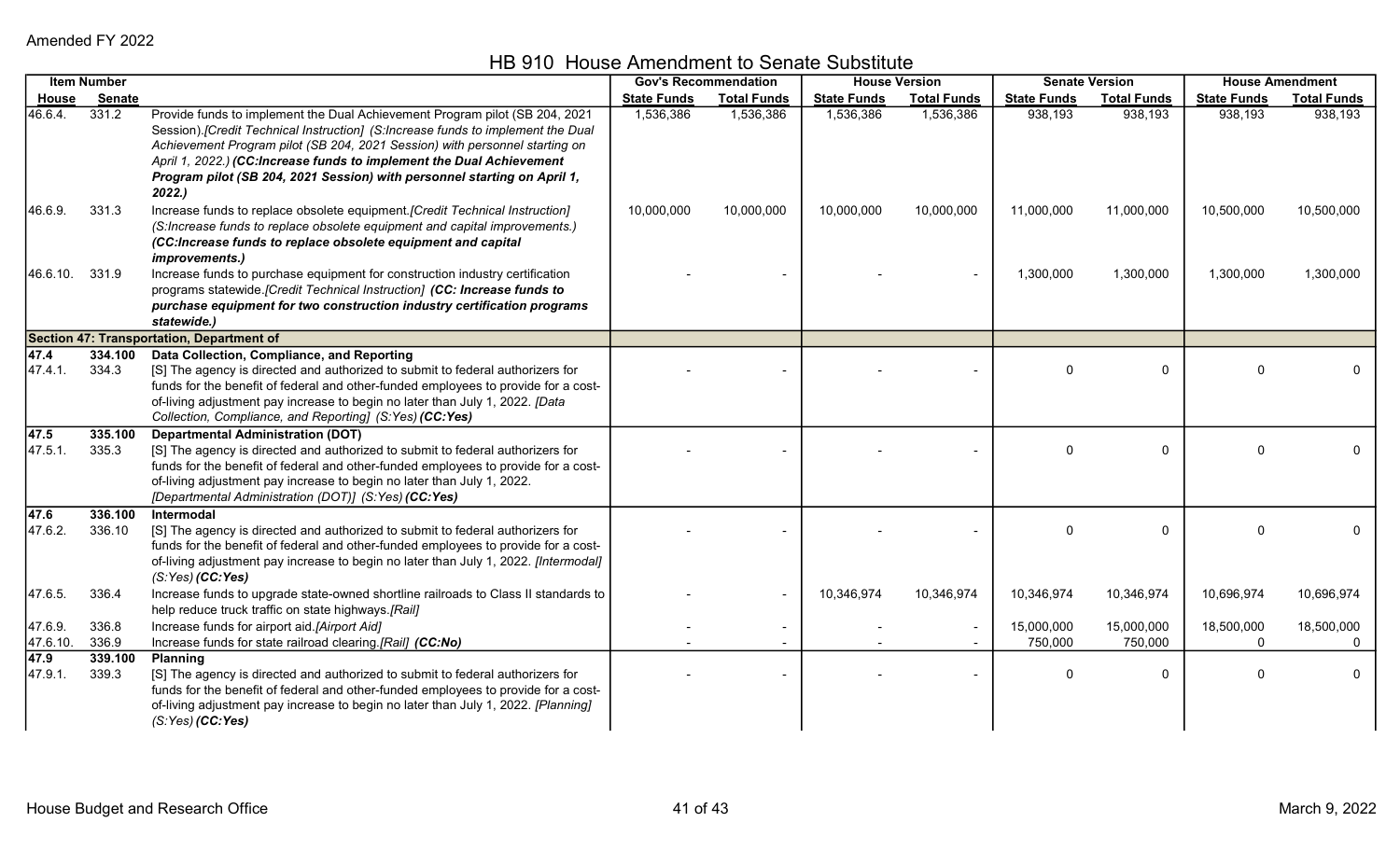HB 910 House Amendment to Senate Substitute

| <b>Item Number</b> |                  | <b>Gov's Recommendation</b>                                                                                                                                          |                    | <b>House Version</b> |                    | <b>Senate Version</b> |                    | <b>House Amendment</b> |                    |                    |
|--------------------|------------------|----------------------------------------------------------------------------------------------------------------------------------------------------------------------|--------------------|----------------------|--------------------|-----------------------|--------------------|------------------------|--------------------|--------------------|
| House              | Senate           |                                                                                                                                                                      | <b>State Funds</b> | <b>Total Funds</b>   | <b>State Funds</b> | <b>Total Funds</b>    | <b>State Funds</b> | <b>Total Funds</b>     | <b>State Funds</b> | <b>Total Funds</b> |
| 47.11              | 340.100          | <b>Program Delivery Administration</b>                                                                                                                               |                    |                      |                    |                       |                    |                        |                    |                    |
| 47.11.1.           | 340.3            | [S] The agency is directed and authorized to submit to federal authorizers for                                                                                       |                    |                      |                    |                       | 0                  | $\mathbf 0$            | $\Omega$           |                    |
|                    |                  | funds for the benefit of federal and other-funded employees to provide for a cost-                                                                                   |                    |                      |                    |                       |                    |                        |                    |                    |
|                    |                  | of-living adjustment pay increase to begin no later than July 1, 2022. [Program                                                                                      |                    |                      |                    |                       |                    |                        |                    |                    |
|                    |                  | Delivery Administration] (S:Yes) (CC:Yes)                                                                                                                            |                    |                      |                    |                       |                    |                        |                    |                    |
| 47.13              | 341.100          | <b>Routine Maintenance</b>                                                                                                                                           |                    |                      |                    |                       | $\Omega$           |                        | $\Omega$           |                    |
| 47.13.1.           | 341.3            | [S] The agency is directed and authorized to submit to federal authorizers for<br>funds for the benefit of federal and other-funded employees to provide for a cost- |                    |                      |                    |                       |                    | $\mathbf 0$            |                    |                    |
|                    |                  | of-living adjustment pay increase to begin no later than July 1, 2022. [Routine                                                                                      |                    |                      |                    |                       |                    |                        |                    |                    |
|                    |                  | Maintenance] (S:Yes) (CC:Yes)                                                                                                                                        |                    |                      |                    |                       |                    |                        |                    |                    |
| 47.14              | 342.100          | <b>Traffic Management and Control</b>                                                                                                                                |                    |                      |                    |                       |                    |                        |                    |                    |
| 47.14.1.           | 342.3            | [S] The agency is directed and authorized to submit to federal authorizers for                                                                                       |                    |                      |                    |                       | $\Omega$           | 0                      | $\Omega$           |                    |
|                    |                  | funds for the benefit of federal and other-funded employees to provide for a cost-                                                                                   |                    |                      |                    |                       |                    |                        |                    |                    |
|                    |                  | of-living adjustment pay increase to begin no later than July 1, 2022. [Traffic                                                                                      |                    |                      |                    |                       |                    |                        |                    |                    |
|                    |                  | Management and Control] (S:Yes) (CC:Yes)                                                                                                                             |                    |                      |                    |                       |                    |                        |                    |                    |
| 47.18              | 500.100          | Federal Infrastructure Investment and Jobs Act Match                                                                                                                 |                    |                      |                    |                       |                    |                        |                    |                    |
| 47.18.1.           | 500.1            | Increase funds for the required state match for the federal Infrastructure                                                                                           |                    |                      |                    |                       | 166,464,289        | 166,464,289            | 83,232,145         | 83,232,145         |
|                    |                  | Investment and Jobs Act (IIJA) projects.[Federal Infrastructure Investment and                                                                                       |                    |                      |                    |                       |                    |                        |                    |                    |
|                    |                  | Jobs Act Match]                                                                                                                                                      |                    |                      |                    |                       |                    |                        |                    |                    |
| 47.18.2.           | 500.2            | Increase funds to recognize prior year allocated unexpensed motor fuel to provide                                                                                    |                    |                      |                    |                       |                    | 23,404,427             | $\Omega$           | 23,404,427         |
|                    |                  | the required state match for federal Infrastructure Investment and Jobs Act                                                                                          |                    |                      |                    |                       |                    |                        |                    |                    |
|                    |                  | (IIJA).[Federal Infrastructure Investment and Jobs Act Match]                                                                                                        |                    |                      |                    |                       |                    |                        |                    |                    |
| 47.18.3. 500.99    |                  | The purpose of this appropriation is to provide the required state match funds for                                                                                   |                    |                      |                    |                       | 0                  | 0                      | $\Omega$           |                    |
|                    |                  | federal Infrastructure Investment and Jobs Act (IIJA) projects.[Federal                                                                                              |                    |                      |                    |                       |                    |                        |                    |                    |
|                    |                  | Infrastructure Investment and Jobs Act Match] (S:Yes) (CC:Yes)                                                                                                       |                    |                      |                    |                       |                    |                        |                    |                    |
|                    |                  | Section 48: Veterans Service, Department of                                                                                                                          |                    |                      |                    |                       |                    |                        |                    |                    |
| 48.1               | 345.100          | <b>Departmental Administration (DVS)</b>                                                                                                                             |                    |                      |                    |                       |                    |                        |                    |                    |
| 48.1.3.            | 345.3            | Reduce funds to reflect workforce efficiencies.[Departmental Administration                                                                                          |                    |                      | (34, 104)          | (34, 104)             | 0                  | 0                      | (17,052)           | (17, 052)          |
|                    |                  | (DVS)                                                                                                                                                                |                    |                      |                    |                       |                    |                        |                    |                    |
| 48.1.4.            | 345.4            | Increase funds for the Georgia Military Veterans Hall of Fame                                                                                                        |                    |                      |                    |                       | 1,150              | 1,150                  | 1,150              | 1,150              |
|                    |                  | equipment.[Departmental Administration (DVS)]                                                                                                                        |                    |                      |                    |                       |                    |                        |                    |                    |
| 48.2               | 346.100          | <b>Georgia Veterans Memorial Cemetery</b>                                                                                                                            |                    |                      |                    |                       |                    |                        |                    |                    |
| 48.2.2.            | 346.2            | Reduce funds to reflect workforce efficiencies.[Glennville]                                                                                                          |                    |                      | (14, 741)          | (14, 741)             | 0                  | 0                      | (7, 370)           | (7, 370)           |
| 48.2.3.            | 346.3            | Reduce funds for delay in establishment of a veterans cemetery in                                                                                                    |                    |                      |                    |                       | (1,000,000)        | (1,000,000)            | (1,000,000)        | (1,000,000)        |
|                    |                  | Augusta.[Milledgeville]                                                                                                                                              |                    |                      |                    |                       |                    |                        |                    |                    |
| 48.4               | 348.100          | <b>Veterans Benefits</b>                                                                                                                                             |                    |                      |                    |                       |                    |                        |                    |                    |
| 48.4.3.            | 348.3            | Reduce funds to reflect workforce efficiencies.[Field Operations]                                                                                                    |                    |                      | (27, 380)          | (27, 380)             | 0                  | $\mathbf{0}$           | (13,690)           | (13,690)           |
| 50.1               |                  | Section 50: Georgia General Obligation Debt Sinking Fund<br><b>GO Bonds Issued</b>                                                                                   |                    |                      |                    |                       |                    |                        |                    |                    |
| 50.1.1.            | 351.100<br>351.1 | Increase funds to provide for the July 2022 debt service payment. [GO Bonds                                                                                          | 378,431,473        | 378,431,473          | 131,433,064        | 131,433,064           | <sup>0</sup>       | 0                      | 378,431,473        | 378,431,473        |
|                    |                  | Issued] (S:No)                                                                                                                                                       |                    |                      |                    |                       |                    |                        |                    |                    |
| 50.1.3.            | 351.3            | Increase funds for debt service. [GO Bonds Issued] (S:No) (CC:No)                                                                                                    | 12,730,722         | 12,730,722           | 768,315            | 768,315               | 0                  | 0                      | $\Omega$           | 0                  |